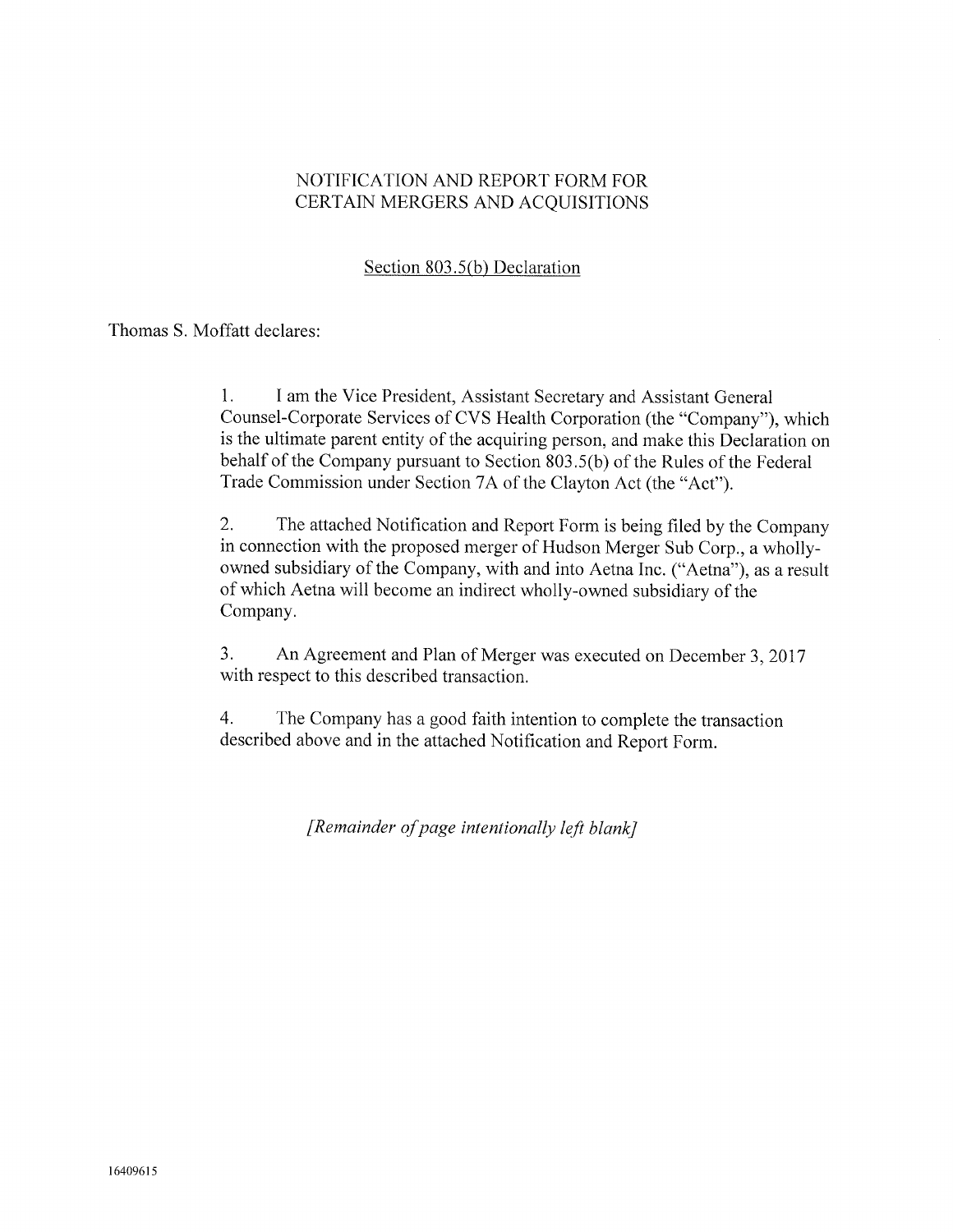I declare under penalty of perjury under the laws of the United States of America that the foregoing is true and correct.

Executed on January 2, 2018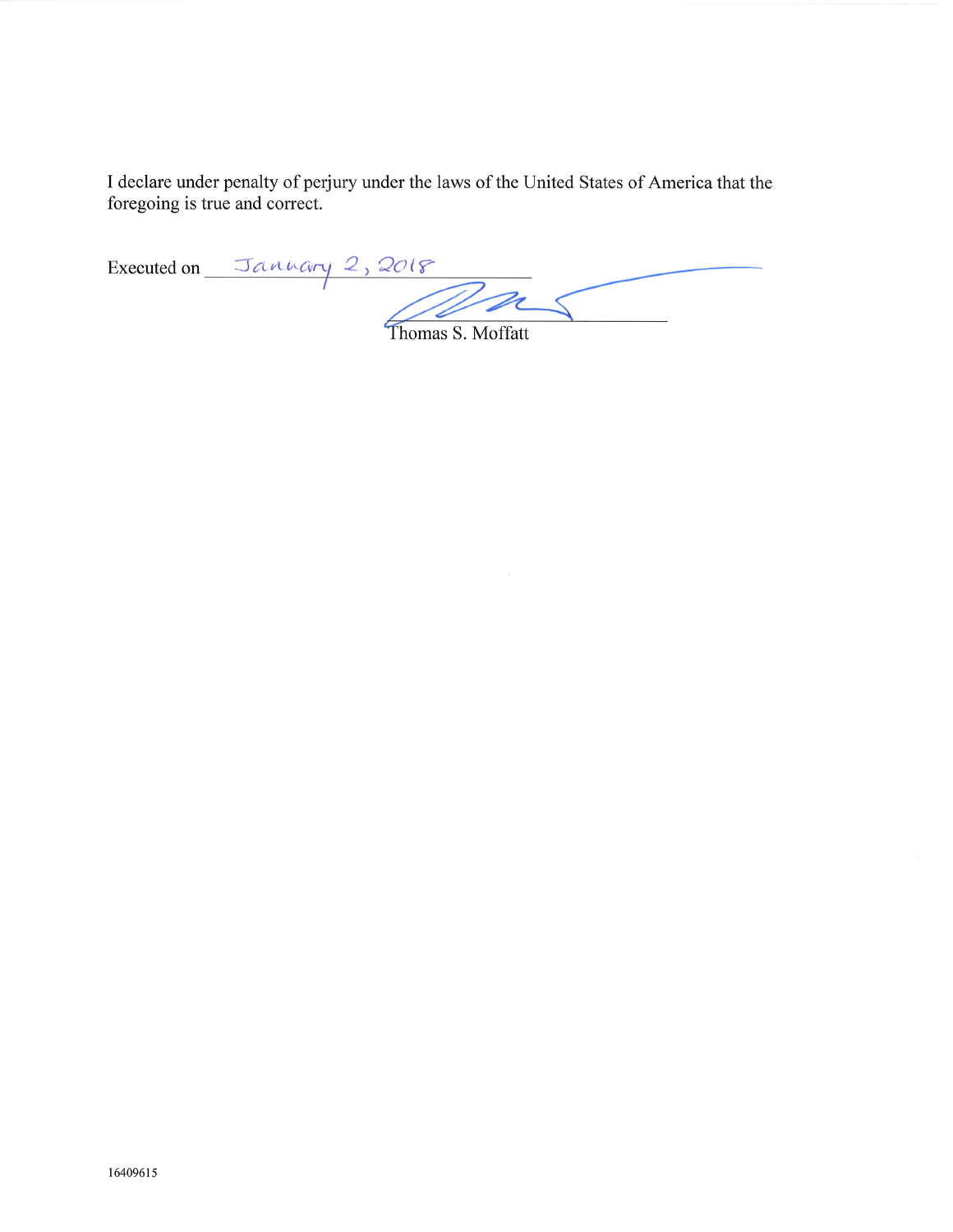| 16 C.F.R. Part 803 - Appendix<br>Electronic Form Version 1.0.2, 01/02/2017                                                                                                                                                                                                                                                                                                                                                                    | NOTIFICATION AND REPORT FORM FOR CERTAIN MERGERS AND ACQUISITIONS                                                                                                                                                                                                                                                                                                                                                                                                                           |                                                                           | (Filing is: $\boxtimes$ New $\Box$ Amended)                                                                                                                                                                            |                      | <b>TRANSACTION NUMBER ASSIGNED</b> |
|-----------------------------------------------------------------------------------------------------------------------------------------------------------------------------------------------------------------------------------------------------------------------------------------------------------------------------------------------------------------------------------------------------------------------------------------------|---------------------------------------------------------------------------------------------------------------------------------------------------------------------------------------------------------------------------------------------------------------------------------------------------------------------------------------------------------------------------------------------------------------------------------------------------------------------------------------------|---------------------------------------------------------------------------|------------------------------------------------------------------------------------------------------------------------------------------------------------------------------------------------------------------------|----------------------|------------------------------------|
| TAXPAYER IDENTIFICATION NUMBER 05-0494040<br><b>FEE INFORMATION</b> (For Payer Only)<br>$\Box$ OR SOCIAL SECURITY NUMBER FOR NATURAL PERSONS<br>NAME OF PAYER (if different from PERSON FILING) ____<br><b>AMOUNT PAID \$ _280,000______</b><br>CERTIFIED CHECK / MONEY ORDER ATTACHED □<br>WIRE TRANSFER $\boxtimes$<br>or<br>WIRE TRANSFER CONFIRMATION NO. 0102B1Q8152C001968<br>FROM (NAME OF INSTITUTION) _ The Bank of New York Mellon_ |                                                                                                                                                                                                                                                                                                                                                                                                                                                                                             |                                                                           |                                                                                                                                                                                                                        |                      |                                    |
| IS THIS A CORRECTIVE FILING? $\Box$ YES $\boxtimes$ NO<br>CASH TENDER OFFER? $\Box$ YES $\boxtimes$ NO<br>BANKRUPTCY? $\Box$ YES $\boxtimes$ NO                                                                                                                                                                                                                                                                                               |                                                                                                                                                                                                                                                                                                                                                                                                                                                                                             |                                                                           |                                                                                                                                                                                                                        |                      |                                    |
|                                                                                                                                                                                                                                                                                                                                                                                                                                               | DO YOU REQUEST EARLY TERMINATION OF THE WAITING PERIOD?                                                                                                                                                                                                                                                                                                                                                                                                                                     |                                                                           | M YES<br>(Grants of early termination are published in the Federal Register and on the FTC web site, www.ftc.gov)                                                                                                      | $\Box$ NO            |                                    |
| IF YES, list jurisdictions:                                                                                                                                                                                                                                                                                                                                                                                                                   | (voluntary) IS THIS ACQUISITION SUBJECT TO NON-US FILING REQUIREMENTS?                                                                                                                                                                                                                                                                                                                                                                                                                      |                                                                           |                                                                                                                                                                                                                        | $\Box$ YES $\Box$ NO |                                    |
| <b>ITEM1</b><br>1(a) PERSON FILING                                                                                                                                                                                                                                                                                                                                                                                                            | <b>NAME</b><br><b>HEADQUARTERS ADDRESS</b><br><b>ADDRESS LINE 2</b><br>CITY, STATE, COUNTRY<br>ZIP CODE                                                                                                                                                                                                                                                                                                                                                                                     | <b>CVS Health Corporation</b><br>One CVS Drive<br>Woonsocket, RI<br>02895 |                                                                                                                                                                                                                        |                      |                                    |
|                                                                                                                                                                                                                                                                                                                                                                                                                                               | <b>WEB SITE</b>                                                                                                                                                                                                                                                                                                                                                                                                                                                                             | www.cvshealth.com                                                         |                                                                                                                                                                                                                        |                      |                                    |
| 1(b) PERSON FILING NOTIFICATION IS                                                                                                                                                                                                                                                                                                                                                                                                            | 1(c) PUT AN "X" IN THE APPROPRIATE BOX TO DESCRIBE THE PERSON FILING NOTIFICATION                                                                                                                                                                                                                                                                                                                                                                                                           | $\boxtimes$ an acquiring person                                           | $\Box$ an acquired person                                                                                                                                                                                              |                      | $\Box$ both                        |
| $\boxtimes$ Corporation                                                                                                                                                                                                                                                                                                                                                                                                                       | □ Unincorporated Entity                                                                                                                                                                                                                                                                                                                                                                                                                                                                     | □ Natural Person                                                          | $\Box$ Other (Specify) $\Box$                                                                                                                                                                                          |                      |                                    |
| 1(d) DATA FURNISHED BY<br>$\boxtimes$ calendar year                                                                                                                                                                                                                                                                                                                                                                                           |                                                                                                                                                                                                                                                                                                                                                                                                                                                                                             |                                                                           | □ fiscal year (specify period): _________________________ (month/year) to ____                                                                                                                                         |                      | (month/year)                       |
| 1(e) PUT AN "X" IN THE APPROPRIATE BOX BELOW AND GIVE THE NAME AND ADDRESS OF THE ENTITY FILING NOTIFICATION,<br>IF DIFFERENT THAN THE ULTIMATE PARENT ENTITY                                                                                                                                                                                                                                                                                 |                                                                                                                                                                                                                                                                                                                                                                                                                                                                                             |                                                                           |                                                                                                                                                                                                                        |                      |                                    |
| $\Box$ This report is being filed on behalf of<br>$\Box$ This report is being filed on behalf of the ultimate parent entity by another<br>$\boxtimes$ Not Applicable<br>a foreign person pursuant to $\S$ 803.4.<br>entity within the same person authorized by it to file pursuant to $\S$ 803.2(a).                                                                                                                                         |                                                                                                                                                                                                                                                                                                                                                                                                                                                                                             |                                                                           |                                                                                                                                                                                                                        |                      |                                    |
| <b>NAME</b><br><b>ADDRESS</b><br>CITY, STATE, COUNTRY<br>ZIP CODE                                                                                                                                                                                                                                                                                                                                                                             |                                                                                                                                                                                                                                                                                                                                                                                                                                                                                             |                                                                           |                                                                                                                                                                                                                        |                      |                                    |
|                                                                                                                                                                                                                                                                                                                                                                                                                                               |                                                                                                                                                                                                                                                                                                                                                                                                                                                                                             |                                                                           | 1(f) NAME AND ADDRESS OF ENTITY MAKING ACQUISITION OR WHOSE ASSETS, VOTING SECURITIES OR NON-CORPORATE<br>INTERESTS ARE BEING ACQUIRED, IF DIFFERENT FROM THE ULTIMATE PARENT ENTITY IDENTIFIED IN ITEM 1(a)           |                      |                                    |
| NAME<br><b>ADDRESS</b><br>CITY, STATE, COUNTRY   Woonsocket, RI<br>ZIP CODE                                                                                                                                                                                                                                                                                                                                                                   | Hudson Merger Sub Corp.<br>c/o CVS Pharmacy, Inc., One CVS Drive<br>02895                                                                                                                                                                                                                                                                                                                                                                                                                   |                                                                           |                                                                                                                                                                                                                        |                      | Not Applicable                     |
|                                                                                                                                                                                                                                                                                                                                                                                                                                               | PERCENT OF VOTING SECURITIES OR NON-CORPORATE INTERESTS THAT THE UPE HOLDS<br>DIRECTLY OR INDIRECTLY IN THE ACQUIRING OR ACQUIRED ENTITY IDENTIFIED IN ITEM 1(f)                                                                                                                                                                                                                                                                                                                            |                                                                           |                                                                                                                                                                                                                        |                      | 100                                |
|                                                                                                                                                                                                                                                                                                                                                                                                                                               | 1(g) IDENTIFICATION OF PERSONS TO CONTACT REGARDING THIS REPORT                                                                                                                                                                                                                                                                                                                                                                                                                             |                                                                           |                                                                                                                                                                                                                        |                      |                                    |
| <b>CONTACT PERSON 1</b><br><b>FIRM NAME</b><br><b>BUSINESS ADDRESS</b><br>CITY, STATE, COUNTRY<br><b>ZIPCODE</b><br><b>TELEPHONE NUMBER</b><br><b>FAX NUMBER</b><br><b>E-MAIL ADDRESS</b>                                                                                                                                                                                                                                                     | <b>CONTACT PERSON 2</b><br>Mike Cowie<br>Beverly J. Ang<br>Dechert LLP<br><b>FIRM NAME</b><br>Dechert LLP<br>1900 K Street NW<br><b>BUSINESS ADDRESS</b><br>1095 Avenue of the Americas<br>Washington, DC<br>CITY, STATE, COUNTRY<br>New York, NY, United States<br>20006<br><b>ZIPCODE</b><br>10036<br>TELEPHONE NUMBER<br>202 261 3339<br>212 698 3812<br>202 261 3023<br><b>FAX NUMBER</b><br>212 698 3599<br><b>E-MAIL ADDRESS</b><br>mike.cowie@dechert.com<br>beverly.ang@dechert.com |                                                                           |                                                                                                                                                                                                                        |                      |                                    |
|                                                                                                                                                                                                                                                                                                                                                                                                                                               |                                                                                                                                                                                                                                                                                                                                                                                                                                                                                             |                                                                           | 1(h) IDENTIFICATION OF AN INDIVIDUAL LOCATED IN THE UNITED STATES DESIGNATED FOR THE LIMITED PURPOSE OF<br>RECEIVING NOTICE OF ISSUANCE OF A REQUEST FOR ADDITIONAL INFORMATION OR DOCUMENTS (See § 803.20(b)(2)(iii)) |                      |                                    |
| <b>NAME</b><br><b>FIRM NAME</b><br><b>BUSINESS ADDRESS</b><br>CITY, STATE, COUNTRY<br><b>ZIPCODE</b><br><b>TELEPHONE NUMBER</b><br><b>FAX NUMBER</b><br><b>E-MAIL ADDRESS</b>                                                                                                                                                                                                                                                                 | Same as $1(q)$                                                                                                                                                                                                                                                                                                                                                                                                                                                                              |                                                                           |                                                                                                                                                                                                                        |                      |                                    |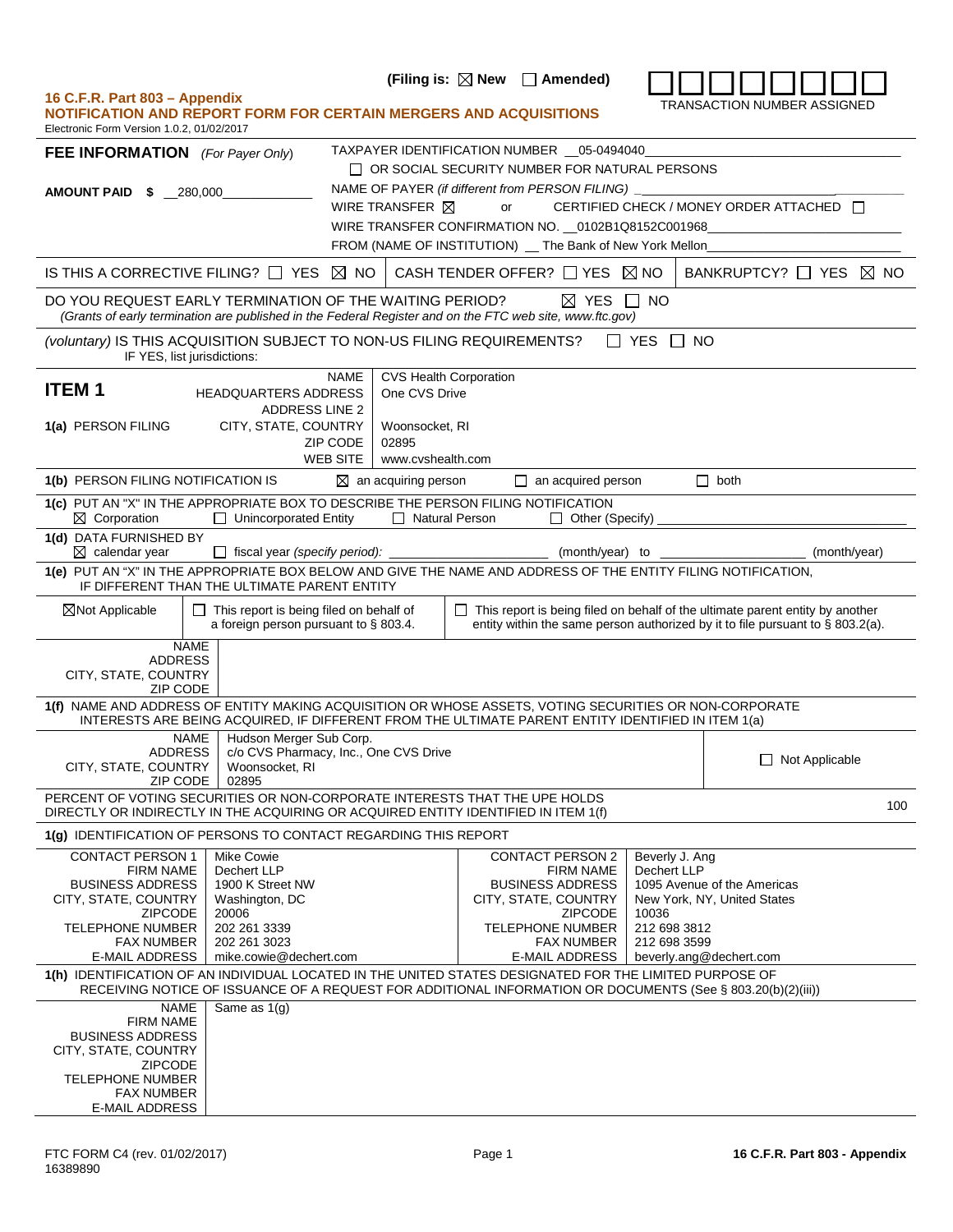|                                | <b>NAME</b>                                                                                                      | NON-                    | <b>NAME</b>                                                                                       | NON-              |
|--------------------------------|------------------------------------------------------------------------------------------------------------------|-------------------------|---------------------------------------------------------------------------------------------------|-------------------|
| <b>CVS Health Corporation</b>  |                                                                                                                  | <b>REPORTABLE</b><br>ΙI | Aetna Inc.                                                                                        | <b>REPORTABLE</b> |
| an acquisition of assets       |                                                                                                                  |                         | a consolidation (see § 801.2)                                                                     |                   |
|                                |                                                                                                                  |                         |                                                                                                   |                   |
| a merger (see $\S$ 801.2)<br>⊠ |                                                                                                                  |                         | an acquisition of voting securities<br>⊠                                                          |                   |
|                                | an acquisition subject to $\S$ 801.2 (e)                                                                         |                         | a secondary acquisition<br>l 1                                                                    |                   |
|                                | a formation of a joint venture or other corporation or<br>unincorporated entity (see $\S$ 801.40 or $\S$ 801.50) |                         | an acquisition subject to $\S$ 801.31                                                             |                   |
|                                |                                                                                                                  |                         | an acquisition of non-corporate interests                                                         |                   |
|                                |                                                                                                                  |                         | other (specify)<br>П                                                                              |                   |
|                                | an acquisition subject to § 801.30 (specify type)                                                                |                         | 2(c) INDICATE THE HIGHEST NOTIFICATION THRESHOLD IN § 801.1(h) FOR WHICH THIS FORM IS BEING FILED |                   |

| 100                                                                                           | N/A                                                                                                 | Approximately \$69,000MM                                                 |
|-----------------------------------------------------------------------------------------------|-----------------------------------------------------------------------------------------------------|--------------------------------------------------------------------------|
| (iv) TOTAL PERCENTAGE OF VOTING<br>SECURITIES TO BE HELD AS A RESULT OF<br>THE ACQUISITION    | (viii) TOTAL PERCENTAGE OF NONCORPORATE<br>INTERESTS TO BE HELD AS<br>A RESULT OF THE ACQUISITION   | (x) AGGREGATE TOTAL VALUE (\$MM)                                         |
| Approximately \$69,000MM                                                                      | N/A                                                                                                 | N/A                                                                      |
| (iii) TOTAL VALUE OF VOTING<br>SECURITIES TO BE HELD AS A RESULT<br>OF THE ACQUISITION (\$MM) | (vii) TOTAL VALUE OF NON-CORPORATE<br>INTERESTS TO BE HELD AS A RESULT OF<br>THE ACQUISITION (\$MM) | (ix) VALUE OF ASSETS TO BE HELD AS<br>A RESULT OF THE ACQUISITION (\$MM) |
| 0                                                                                             | N/A                                                                                                 |                                                                          |
| (ii) PERCENTAGE OF VOTING SECURITIES<br>ALREADY HELD                                          | (vi) PERCENTAGE OF NON-CORPORATE<br><b>INTERESTS ALREADY HELD</b>                                   |                                                                          |
| 0                                                                                             | N/A                                                                                                 |                                                                          |
| 2(d)(i) VALUE OF VOTING SECURITIES<br>ALREADY HELD (\$MM)                                     | (v) VALUE OF NON-CORPORATE<br>INTERESTS ALREADY HELD (\$MM)                                         |                                                                          |

## NAME OF PERSON FILING NOTIFICATION CVS Health Corporation **DATE January 2, 2018**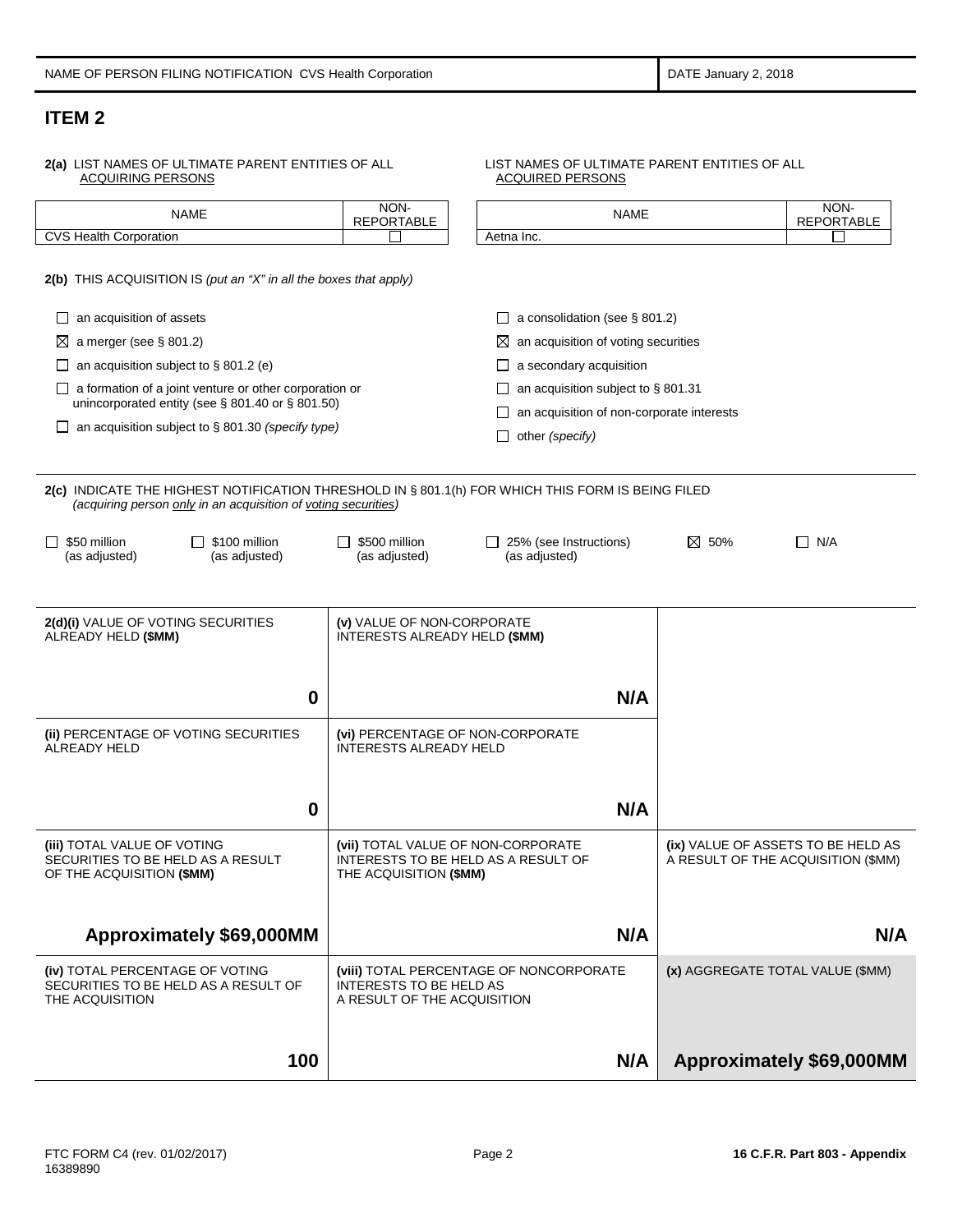# **ITEM 3**

**3(a)** DESCRIPTION OF ACQUISITION

| <b>ACQUIRING UPE(S)</b>    |                               | <b>ACQUIRED UPE(S)</b>    |                             |
|----------------------------|-------------------------------|---------------------------|-----------------------------|
| <b>NAME</b>                | <b>CVS Health Corporation</b> | <b>NAME</b>               | Aetna Inc.                  |
| <b>ADDRESS</b>             | One CVS Drive                 | <b>ADDRESS</b>            | 151 Farmington Avenue, RC6A |
| ADDRESS LINE 2             |                               | ADDRESS LINE 2            |                             |
| CITY, STATE                | Woonsocket, RI                | CITY, STATE               | Hartford, CT                |
| ZIP CODE, COUNTRY          | 02895, United States          | ZIP CODE, COUNTRY         | 06156, United States        |
| <b>ACQUIRING ENTITY(S)</b> |                               | <b>ACQUIRED ENTITY(S)</b> |                             |
|                            |                               |                           |                             |
| <b>NAME</b>                | Hudson Merger Sub Corp.       | <b>NAME</b>               | Aetna Inc.                  |
| <b>ADDRESS</b>             | c/o CVS Health Corporation    | <b>ADDRESS</b>            | 151 Farmington Avenue, RC6A |
| ADDRESS LINE 2             | One CVS Drive                 | <b>ADDRESS LINE 2</b>     |                             |
| CITY, STATE                | Woonsocket, RI                | CITY, STATE               | Hartford, CT                |

Pursuant to an Agreement and Plan of Merger, dated as of December 3, 2017 (the "Merger Agreement", attached hereto as Attachment 3(b)-1), CVS Health would acquire control of Aetna, with Aetna becoming an indirect wholly-owned subsidiary of CVS Health (the "Transaction"). Specifically, the Transaction contemplates that Hudson Merger Sub Corp., a Pennsylvania corporation and a wholly-owned subsidiary of CVS Health established specifically for the Transaction ("Merger Sub"), will merge with and into Aetna (the "Merger"). As a result of the Merger, Aetna (the surviving entity of the Merger) will become an indirect wholly-owned subsidiary of CVS Health.

The merger consideration to be paid in connection with the Transaction is approximately \$69 billion.

Aetna offers a broad range of health insurance products and related services, including medical, dental, behavioral health, group life and disability plans, medical management capabilities, Medicaid health care management services, Medicare plans, workers' compensation administrative services and health information technology products and services.

Consummation of the Transaction is expected to take place on the third business day following the satisfaction or waiver of the conditions set forth in Article IX of the Merger Agreement including, but not limited to, the expiration or termination of the waiting period under the Hart-Scott-Rodino Antitrust Improvements Act of 1976, as amended.

**3(b)** SUBMIT A COPY OF THE MOST RECENT VERSION OF THE CONTRACT OR AGREEMENT *(or letter of intent to merge or acquire)*

*(IF SUBMITTING PAPER, DO NOT ATTACH THE DOCUMENT TO THIS PAGE)* ATTACHMENT NUMBER **Agreement and Plan of Merger 3(b)-1**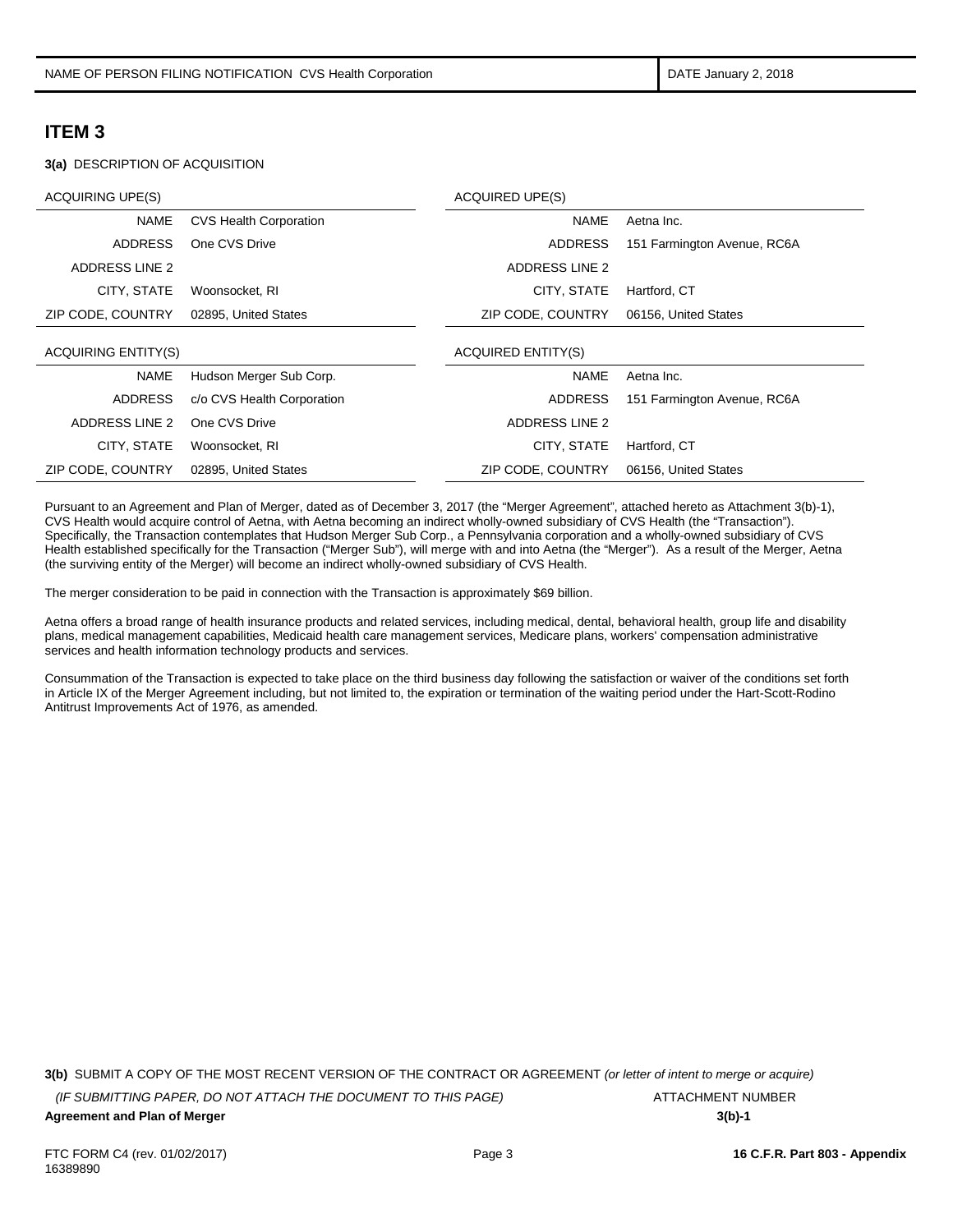## **ITEM 4**

PERSONS FILING NOTIFICATION MAY PROVIDE BELOW AN OPTIONAL INDEX OF DOCUMENTS REQUIRED TO BE SUBMITTED BY ITEM 4 (See Item by Item instructions). THESE DOCUMENTS SHOULD NOT BE ATTACHED TO THIS PAGE.

| 4(a) ENTITIES WITHIN THE PERSON FILING NOTIFICATION THAT FILE ANNUAL REPORTS WITH THE<br>SECURITIES AND EXCHANGE COMMISSION                                                                            | None<br>$\blacksquare$ | <b>CENTRAL INDEX</b><br><b>KEY NUMBER</b> |
|--------------------------------------------------------------------------------------------------------------------------------------------------------------------------------------------------------|------------------------|-------------------------------------------|
| <b>CVS Health Corporation</b>                                                                                                                                                                          |                        | 0000064803                                |
| 4(b) ANNUAL REPORTS AND ANNUAL AUDIT REPORTS                                                                                                                                                           | None                   | ATTACHMENT OR<br><b>REFERENCE NUMBER</b>  |
| CVS Health Corporation Annual Report on Form 10-K for the fiscal year ending December 31, 2016, available at:<br>https://www.sec.gov/Archives/edgar/data/64803/000006480317000006/cvs-20161231x10k.htm |                        | Internet link provided                    |
| Wellpartner, Inc. Consolidated Financial Report for the fiscal year ending December 31, 2016                                                                                                           |                        | $4(b)-1$                                  |
| Benevere Pharmacy Unaudited Balance Sheet and Profit & Loss Statement for the year ending December 31, 2017                                                                                            |                        | $4(b)-2$                                  |
|                                                                                                                                                                                                        |                        |                                           |

**4(c)** STUDIES, SURVEYS, ANALYSES, AND REPORTS

□ None

#### ATTACHMENT OR REFERENCE NUMBER

See Attachment 4(c)

| 4(d) ADDITIONAL DOCUMENTS | $\Box$ None | ATTACHMENT OR<br><b>REFERENCE NUMBER</b> |
|---------------------------|-------------|------------------------------------------|
| See Attachment 4(d)       |             |                                          |
|                           |             |                                          |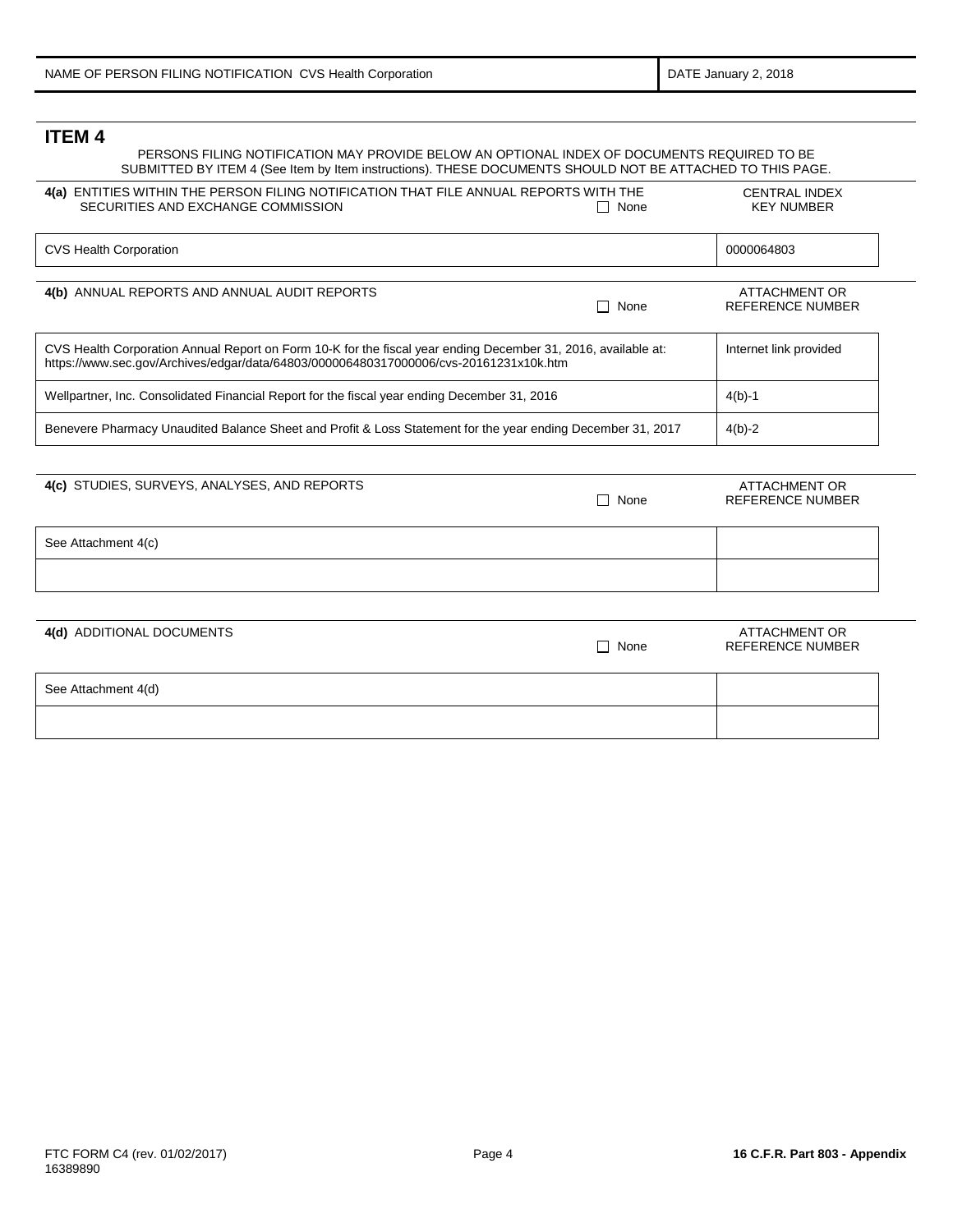# **Attachment 4(c)**

To the extent that any of the documents listed below are determined to be not responsive to Item 4(c), the person filing notification submits such documents voluntarily pursuant to 16 C.F.R. §803.1(b).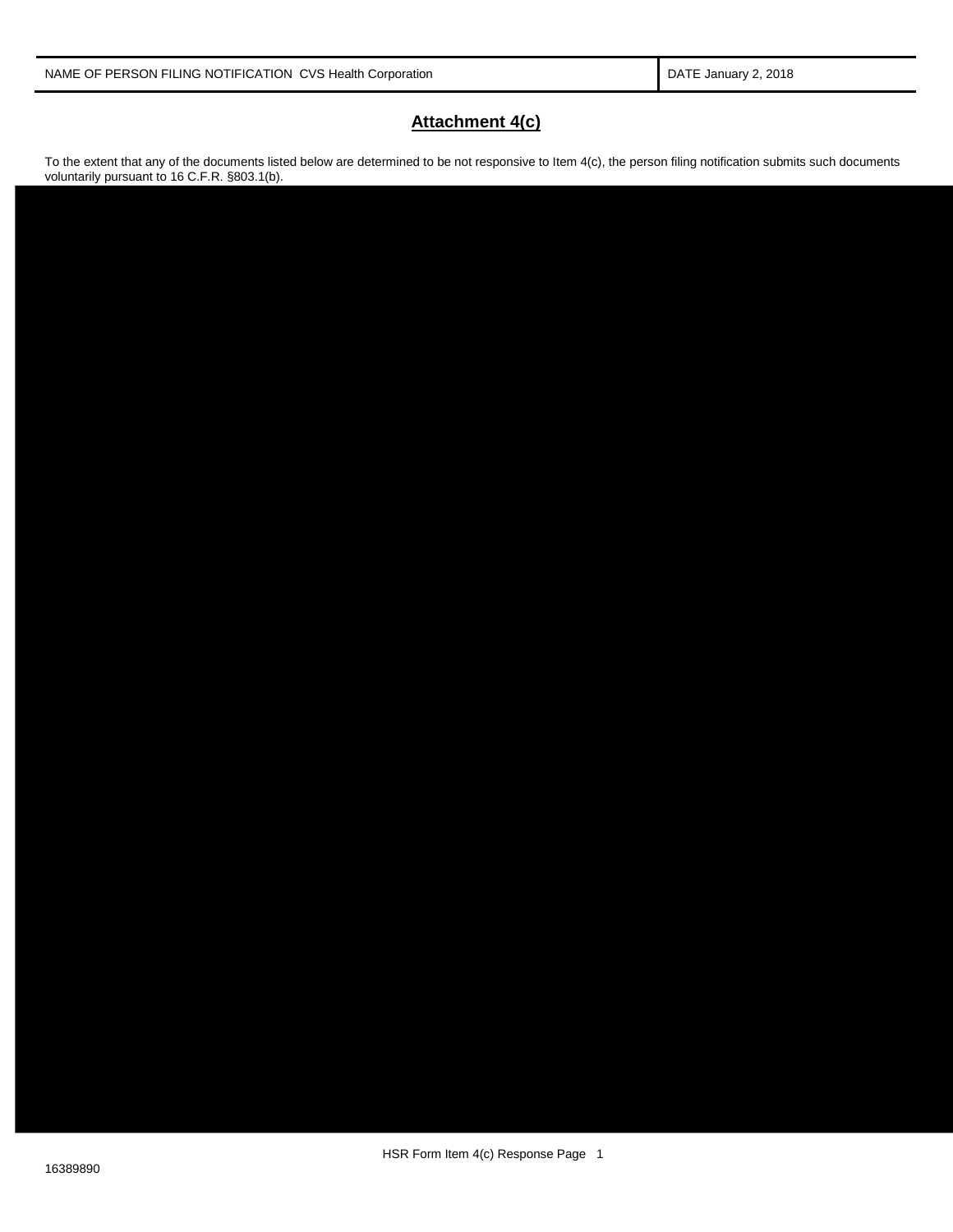| NAME OF PERSON FILING NOTIFICATION CVS Health Corporation |  |  |
|-----------------------------------------------------------|--|--|
|                                                           |  |  |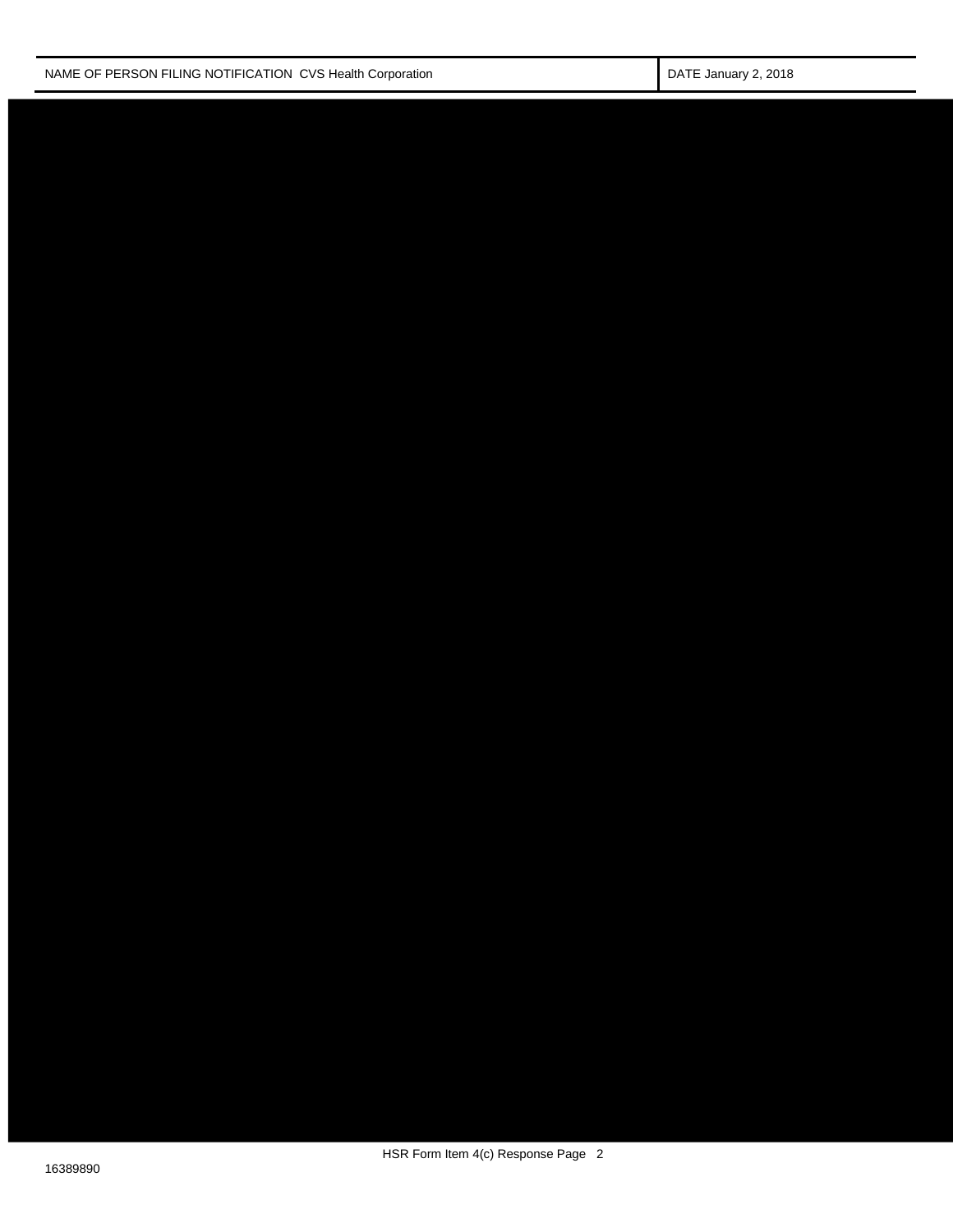| NAME OF PERSON FILING NOTIFICATION CVS Health Corporation |  |
|-----------------------------------------------------------|--|
|                                                           |  |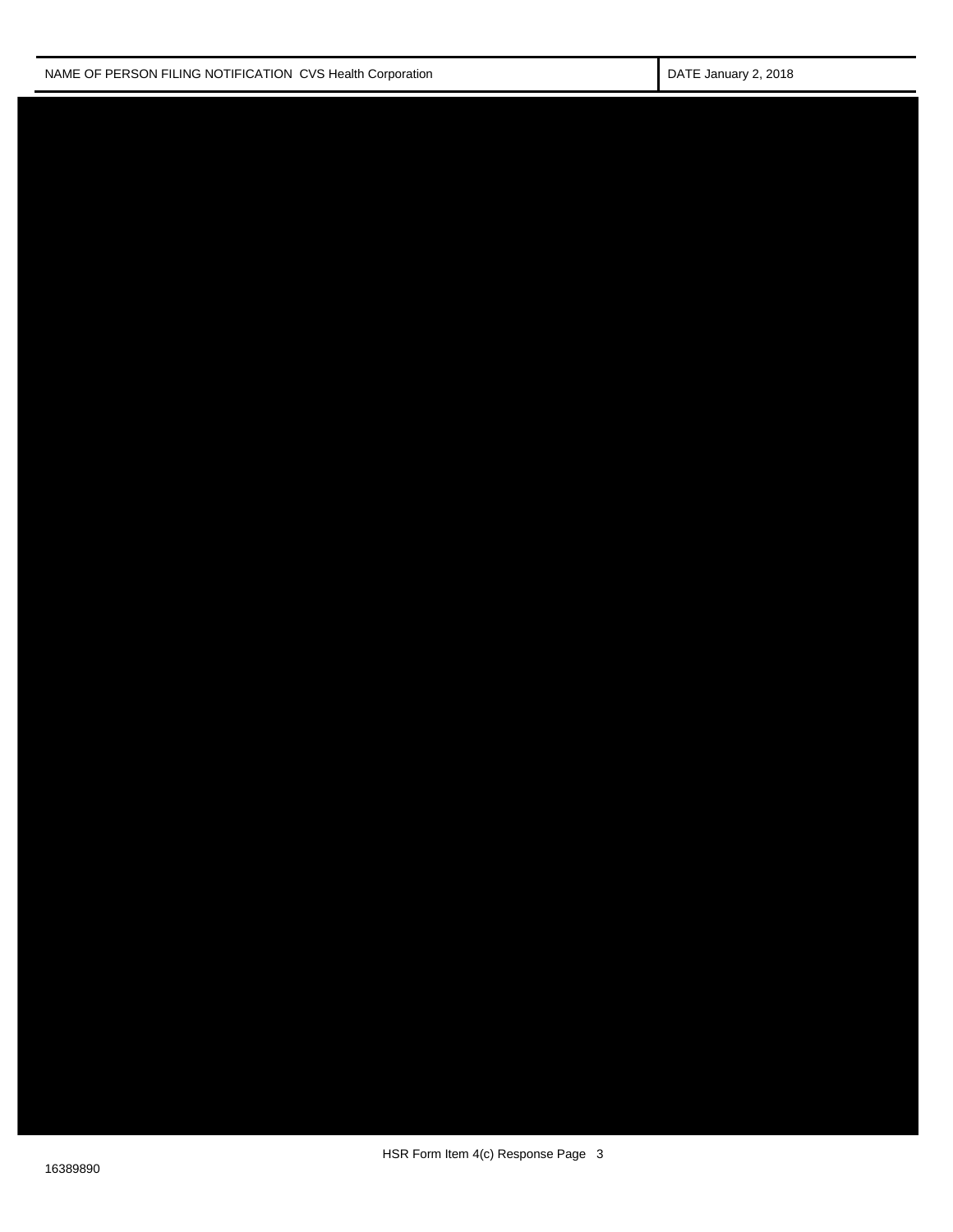| NAME OF PERSON FILING NOTIFICATION CVS Health Corporation |  |
|-----------------------------------------------------------|--|
|                                                           |  |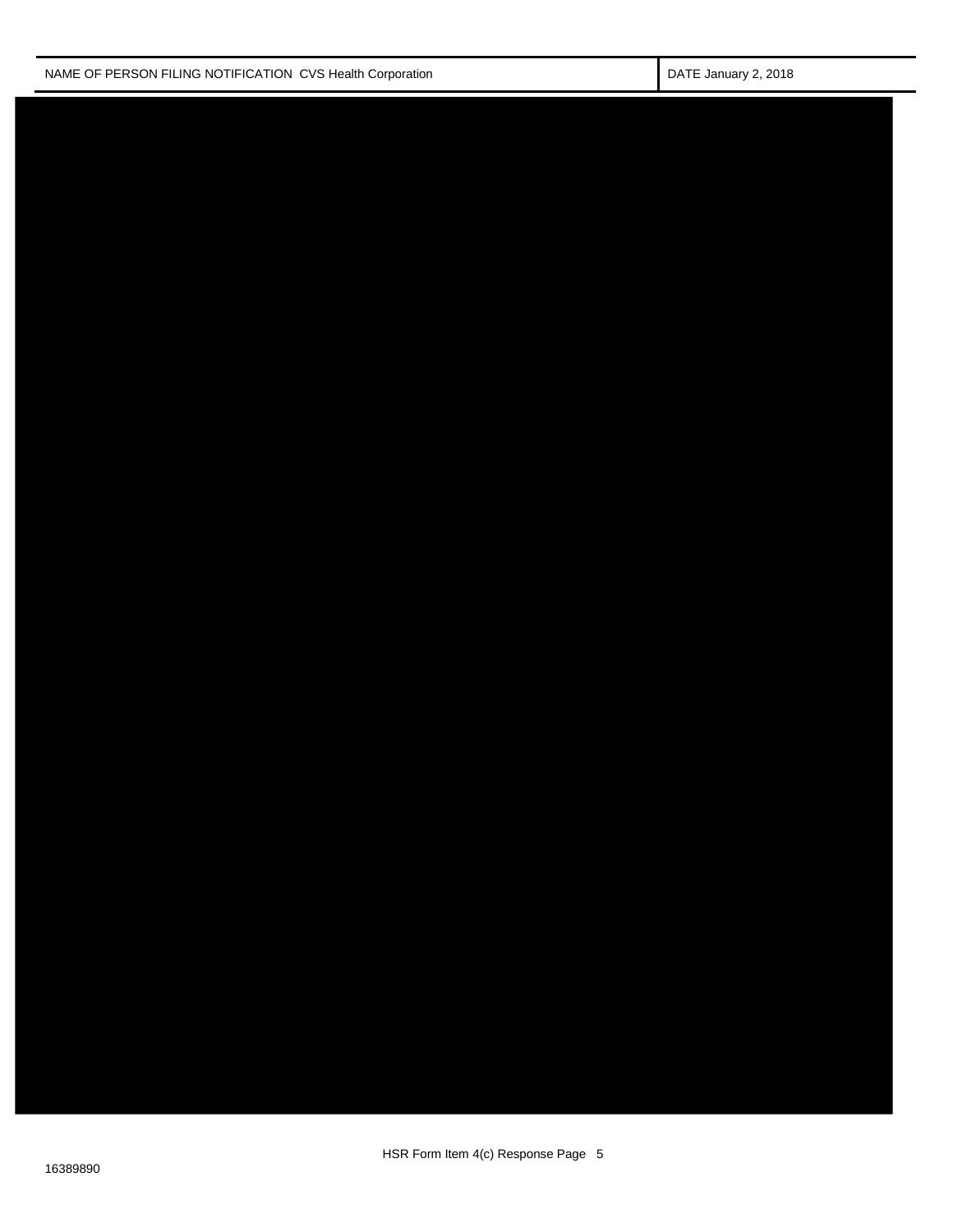| NAME OF PERSON FILING NOTIFICATION CVS Health Corporation | DATE January 2, 2018 |
|-----------------------------------------------------------|----------------------|
|                                                           |                      |
|                                                           |                      |
|                                                           |                      |
|                                                           |                      |
|                                                           |                      |
|                                                           |                      |
|                                                           |                      |
|                                                           |                      |
|                                                           |                      |
|                                                           |                      |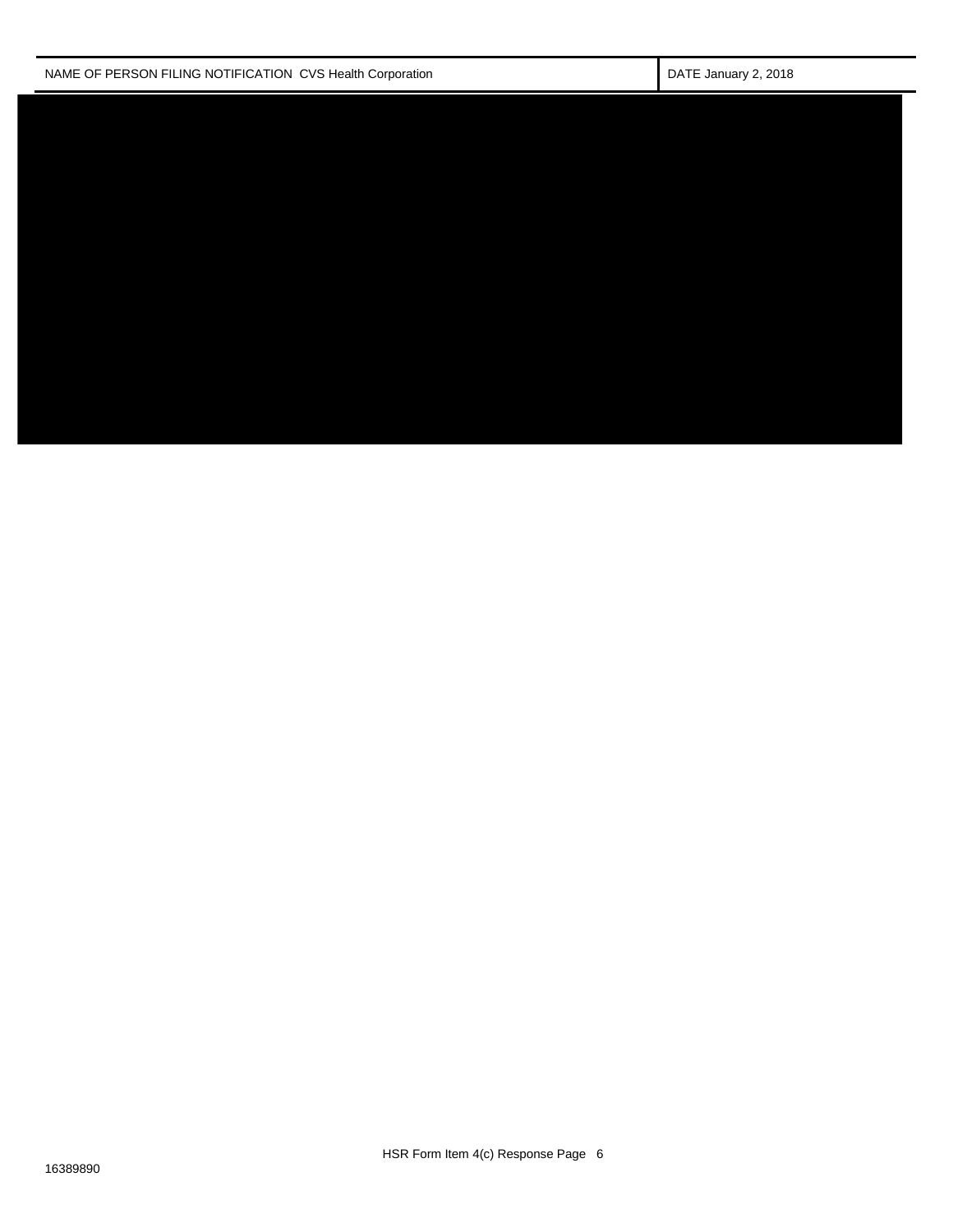# **Attachment 4(d)**

To the extent that any of the documents listed below are determined to be not responsive to Item 4(d), the person filing notification submits such documents voluntarily pursuant to 16 C.F.R. §803.1(b).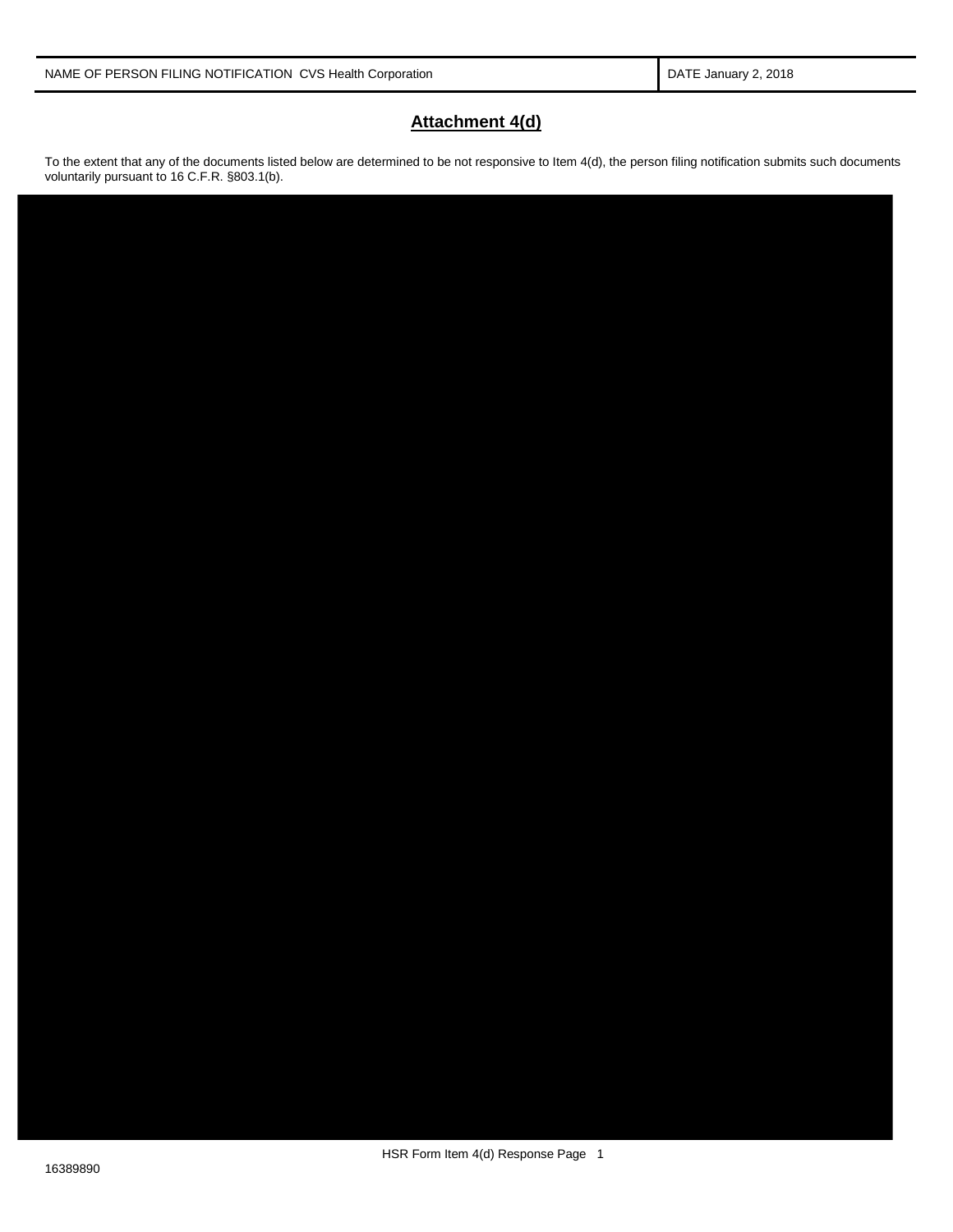| NAME OF PERSON FILING NOTIFICATION CVS Health Corporation |  |
|-----------------------------------------------------------|--|
|                                                           |  |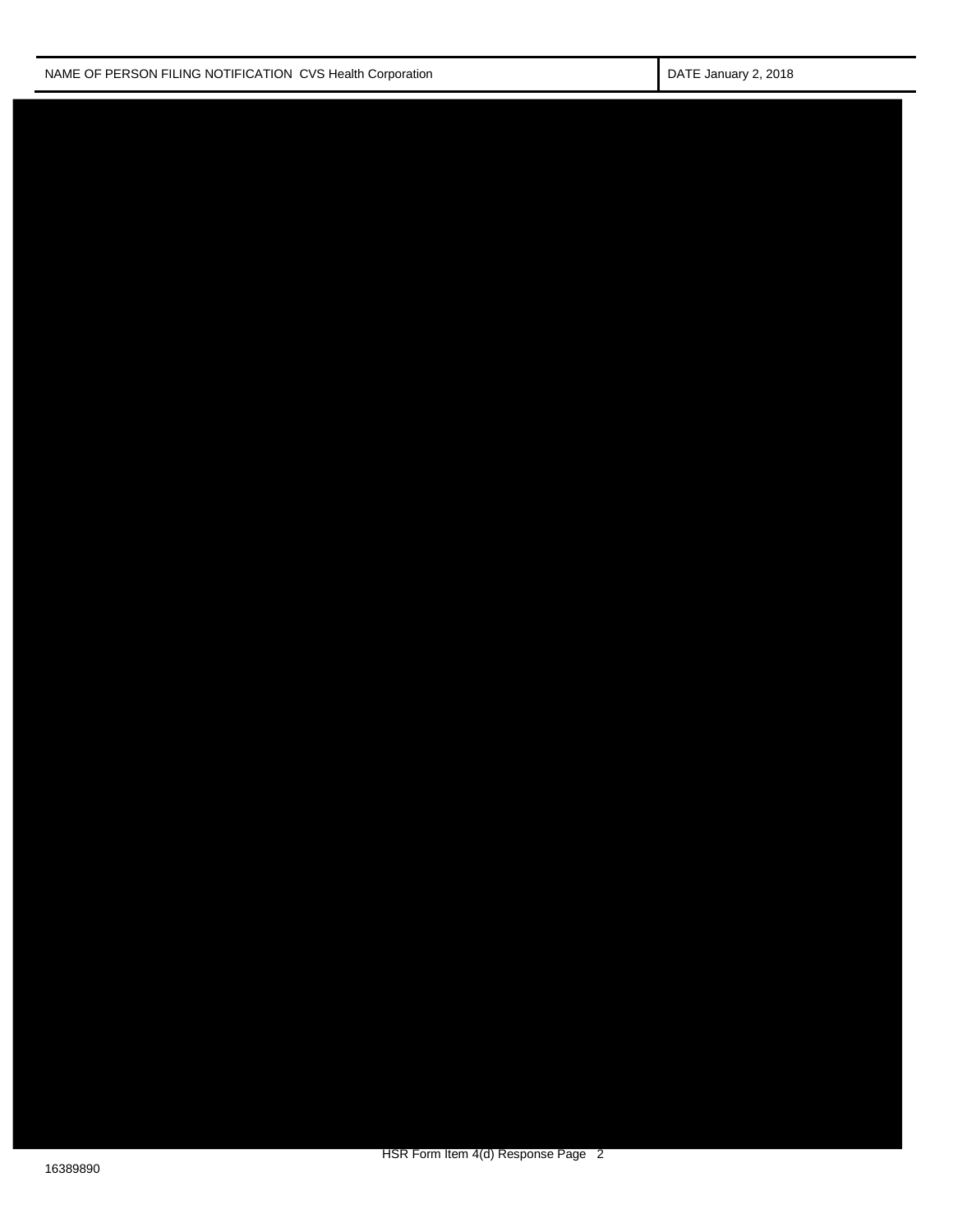| NAME OF PERSON FILING NOTIFICATION CVS Health Corporation |  |
|-----------------------------------------------------------|--|
|                                                           |  |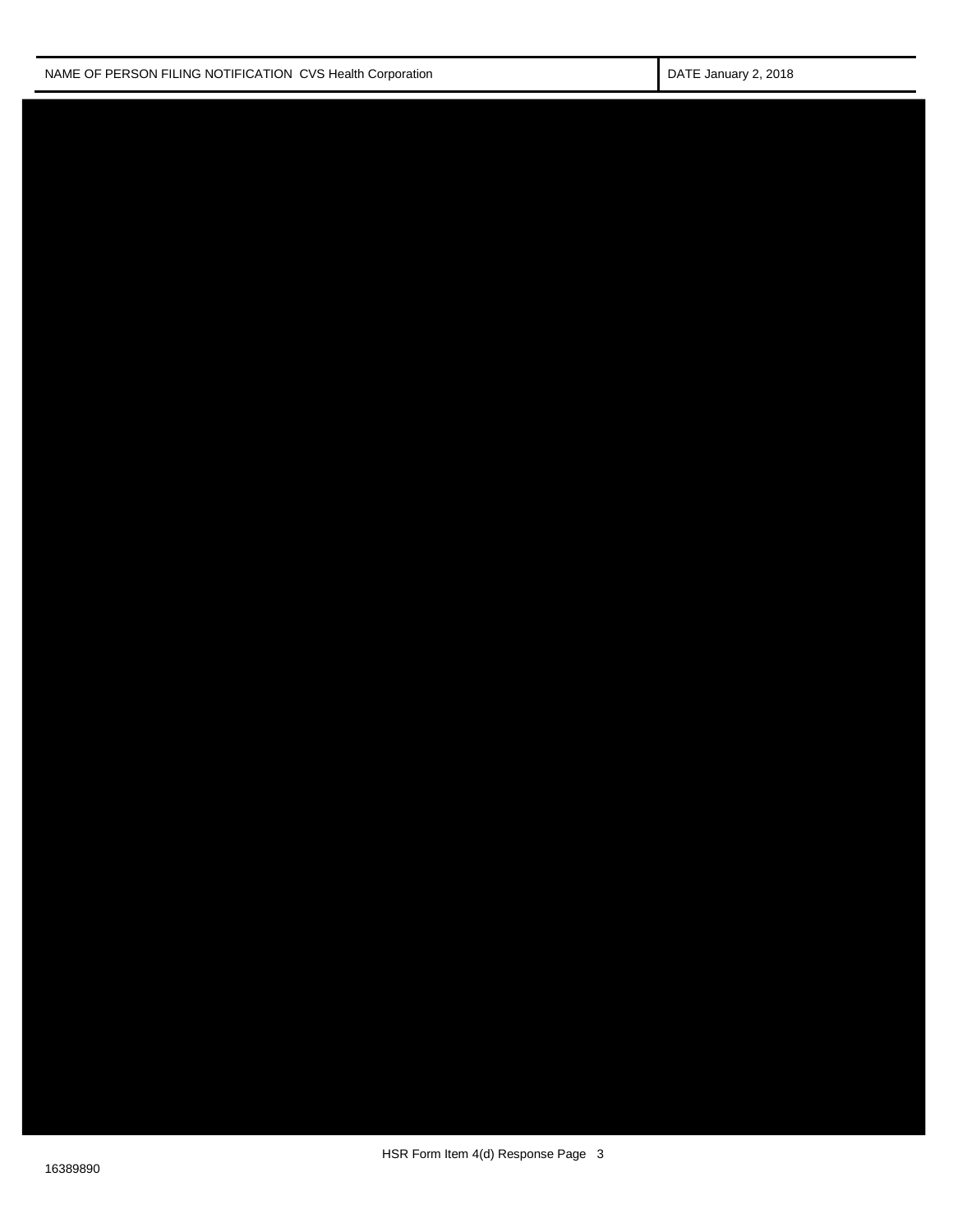|  | NAME OF PERSON FILING NOTIFICATION CVS Health Corporation |  |
|--|-----------------------------------------------------------|--|
|  |                                                           |  |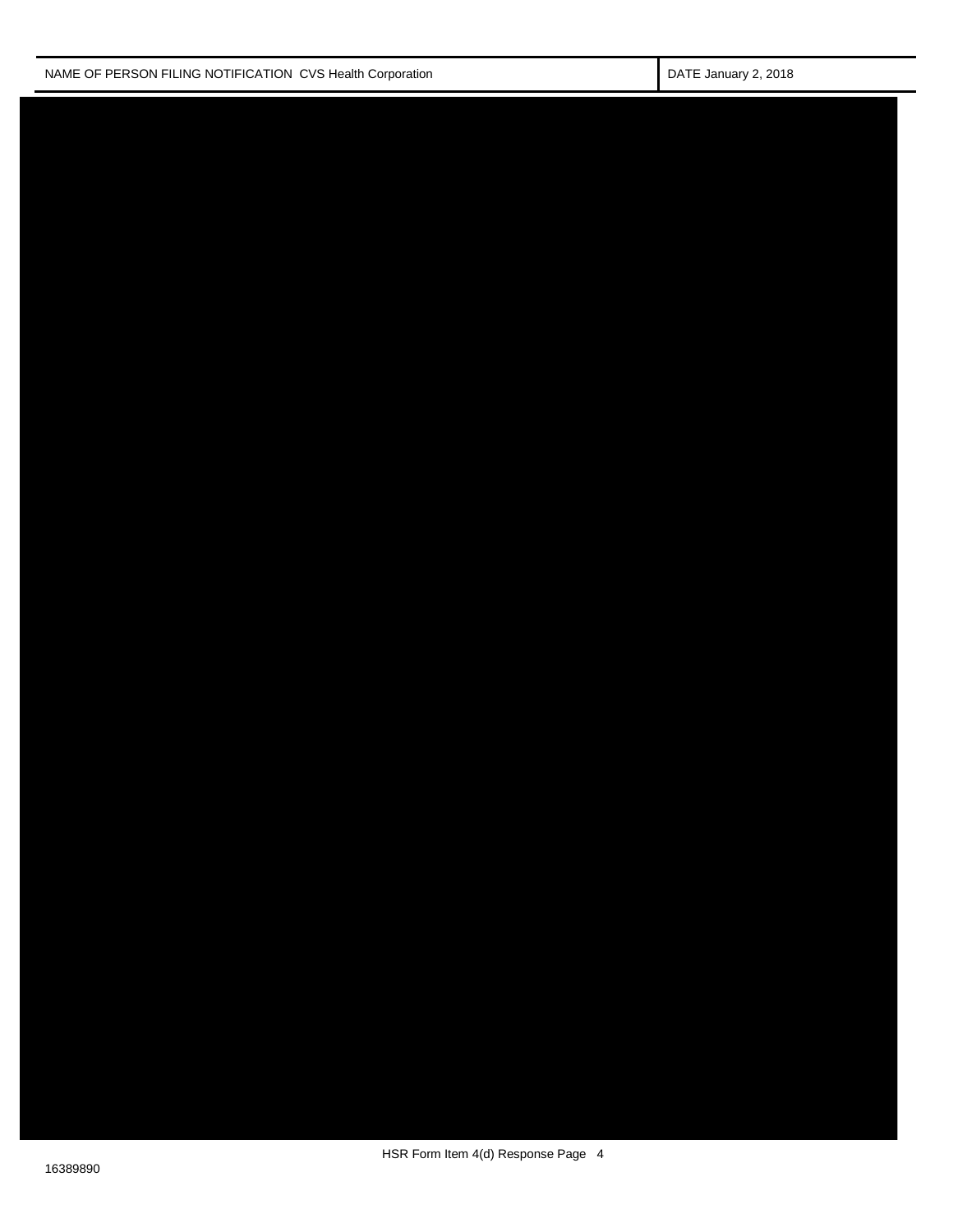16389890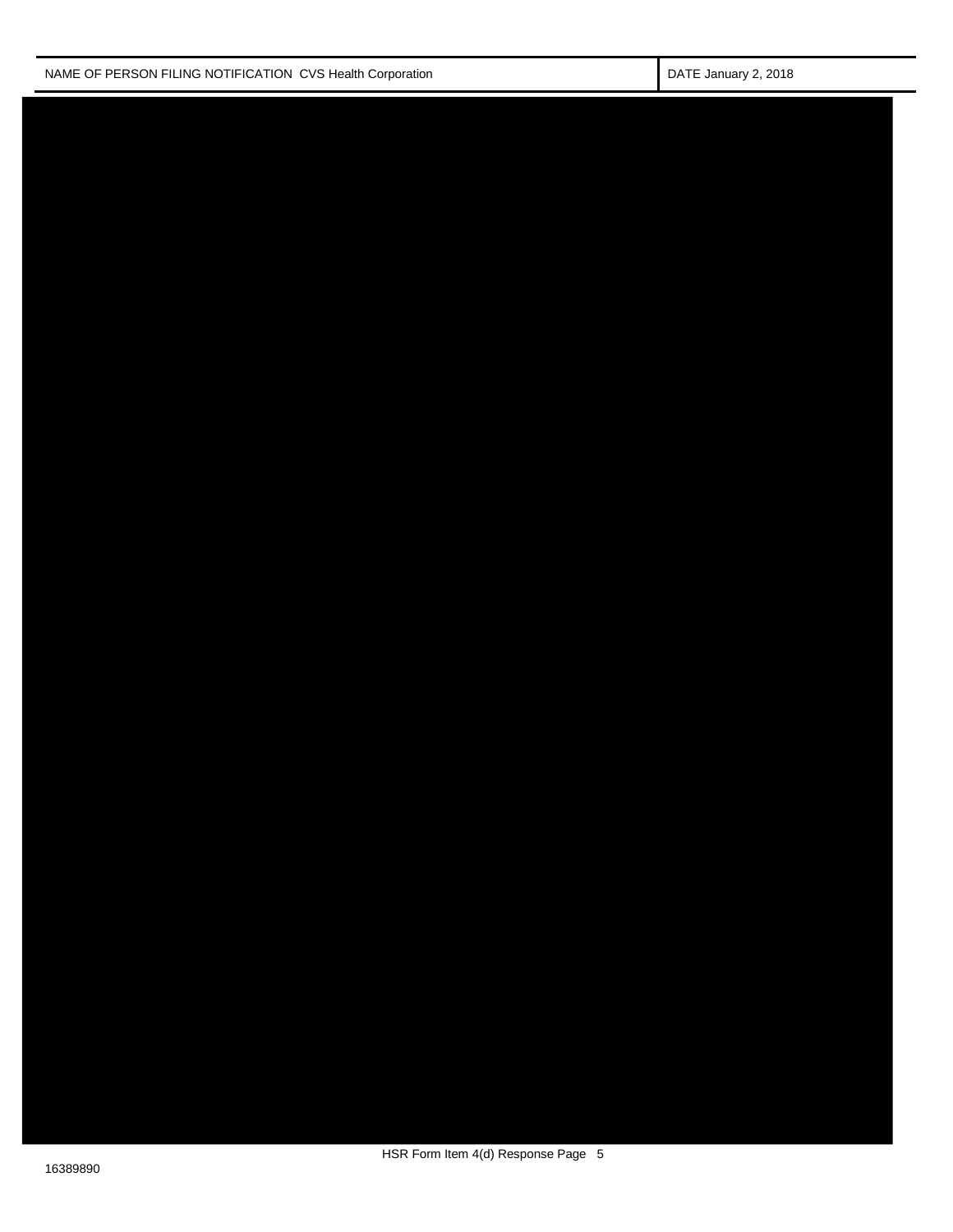|  | NAME OF PERSON FILING NOTIFICATION CVS Health Corporation |  |
|--|-----------------------------------------------------------|--|
|  |                                                           |  |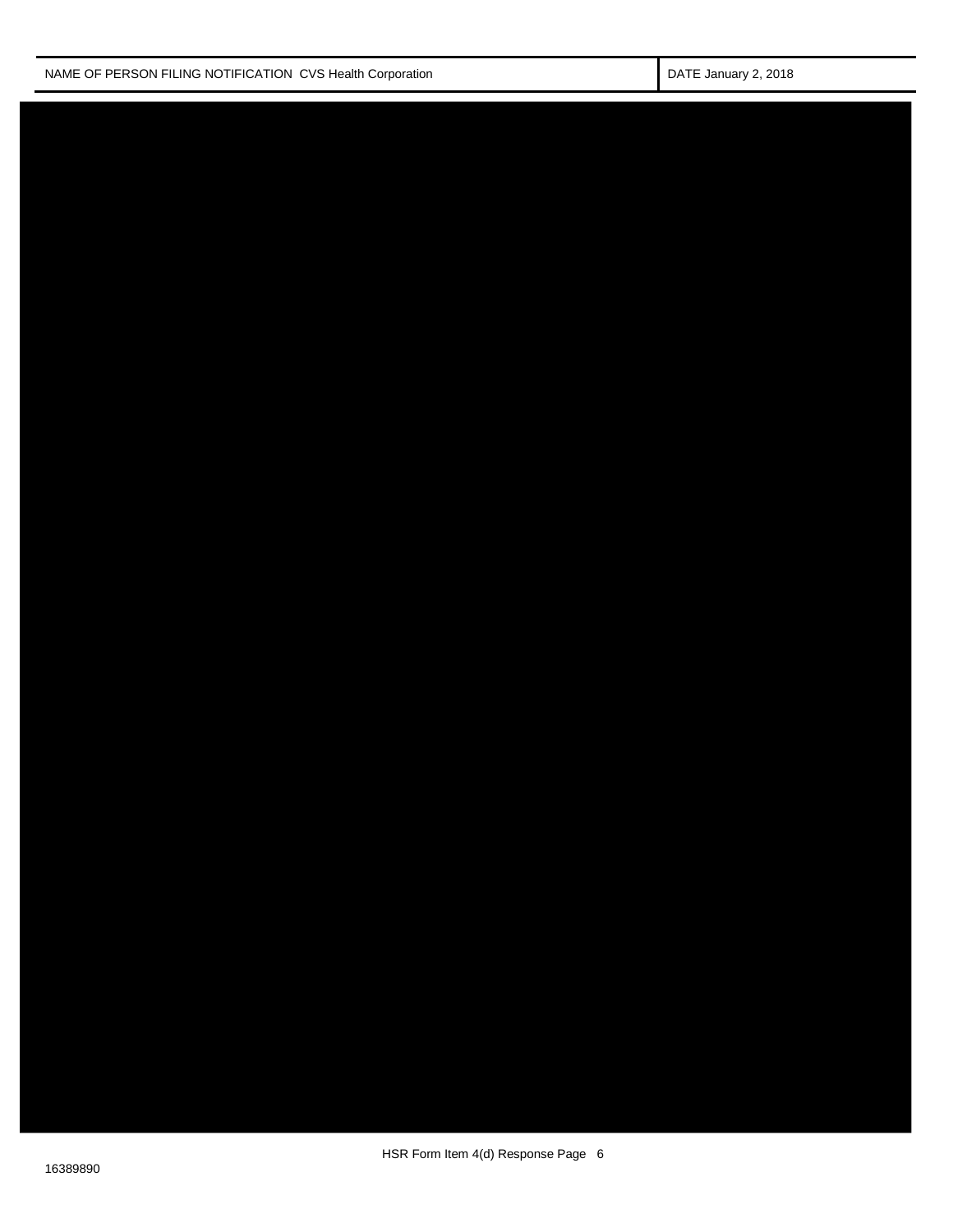| NAME OF PERSON FILING NOTIFICATION CVS Health Corporation | DATE Ja |
|-----------------------------------------------------------|---------|
|                                                           |         |

nuary 2, 2018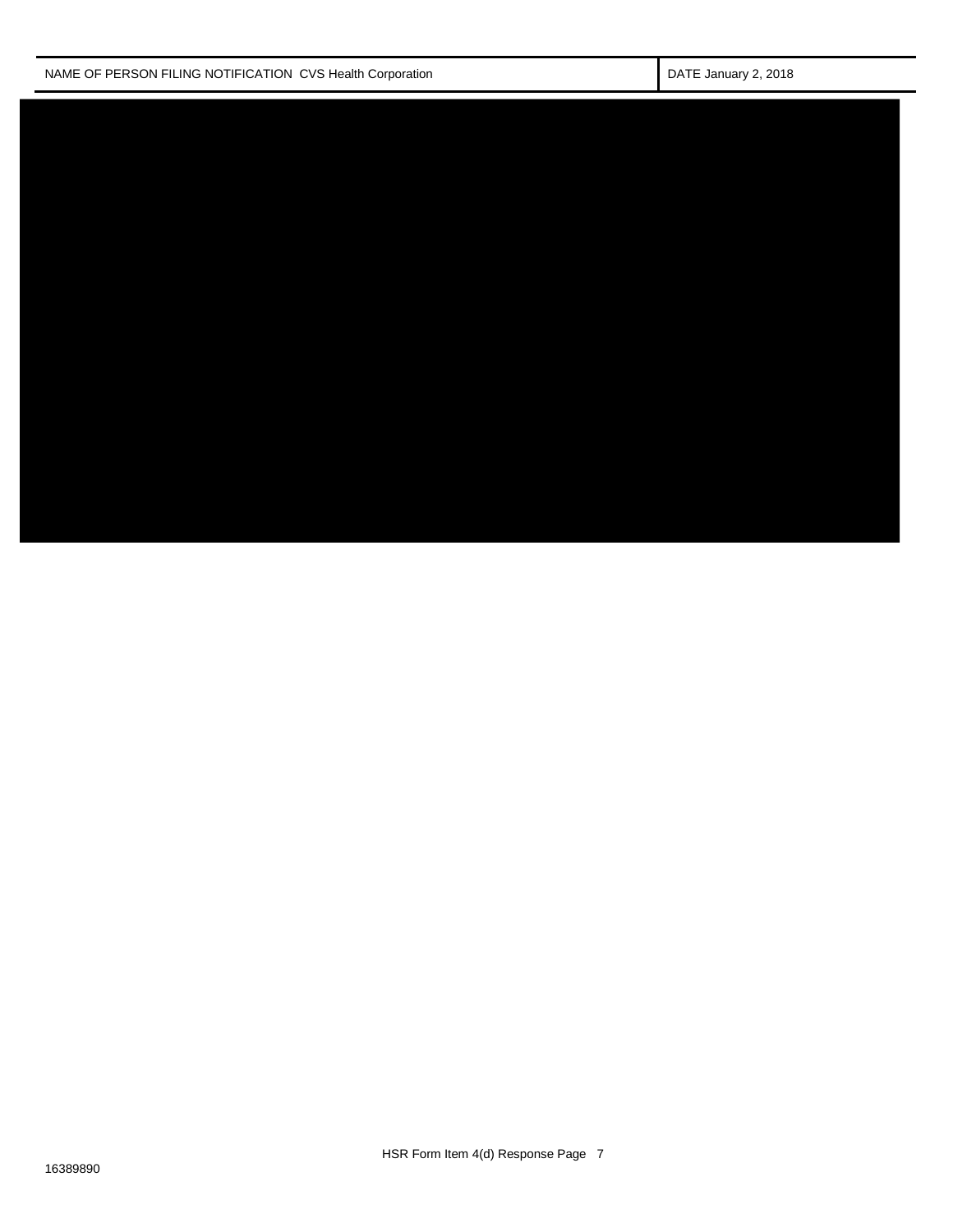# **Privilege Log**

The following documents have been withheld on the grounds of attorney-client privilege, as so indicated below. See §803.3(d). The documents are presently within the custody and control of Beverly J. Ang, Dechert LLP, 1095 Avenue of the Americas, New York, NY 10036.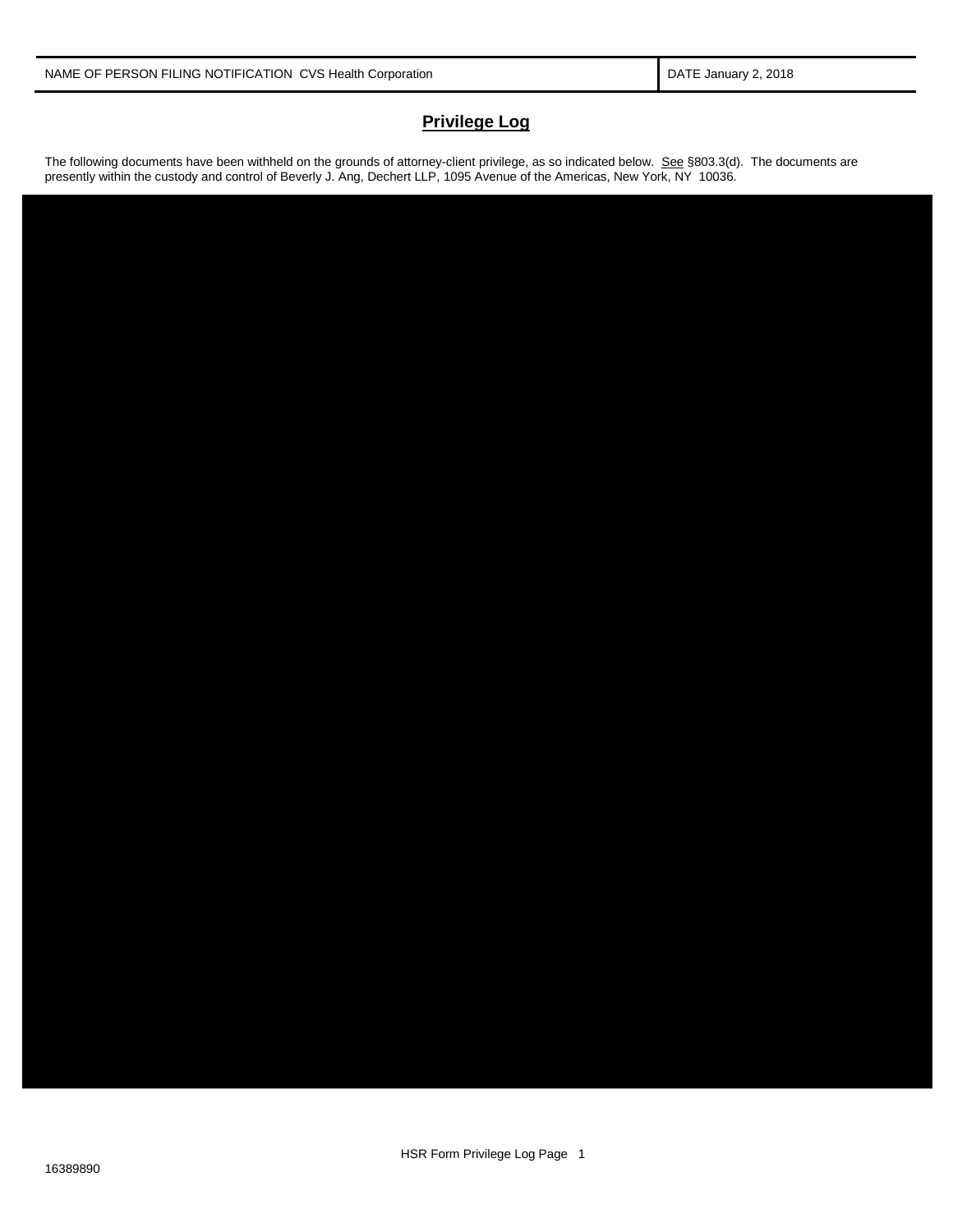| NAME OF PERSON FILING NOTIFICATION CVS Health Corporation |  |
|-----------------------------------------------------------|--|
|                                                           |  |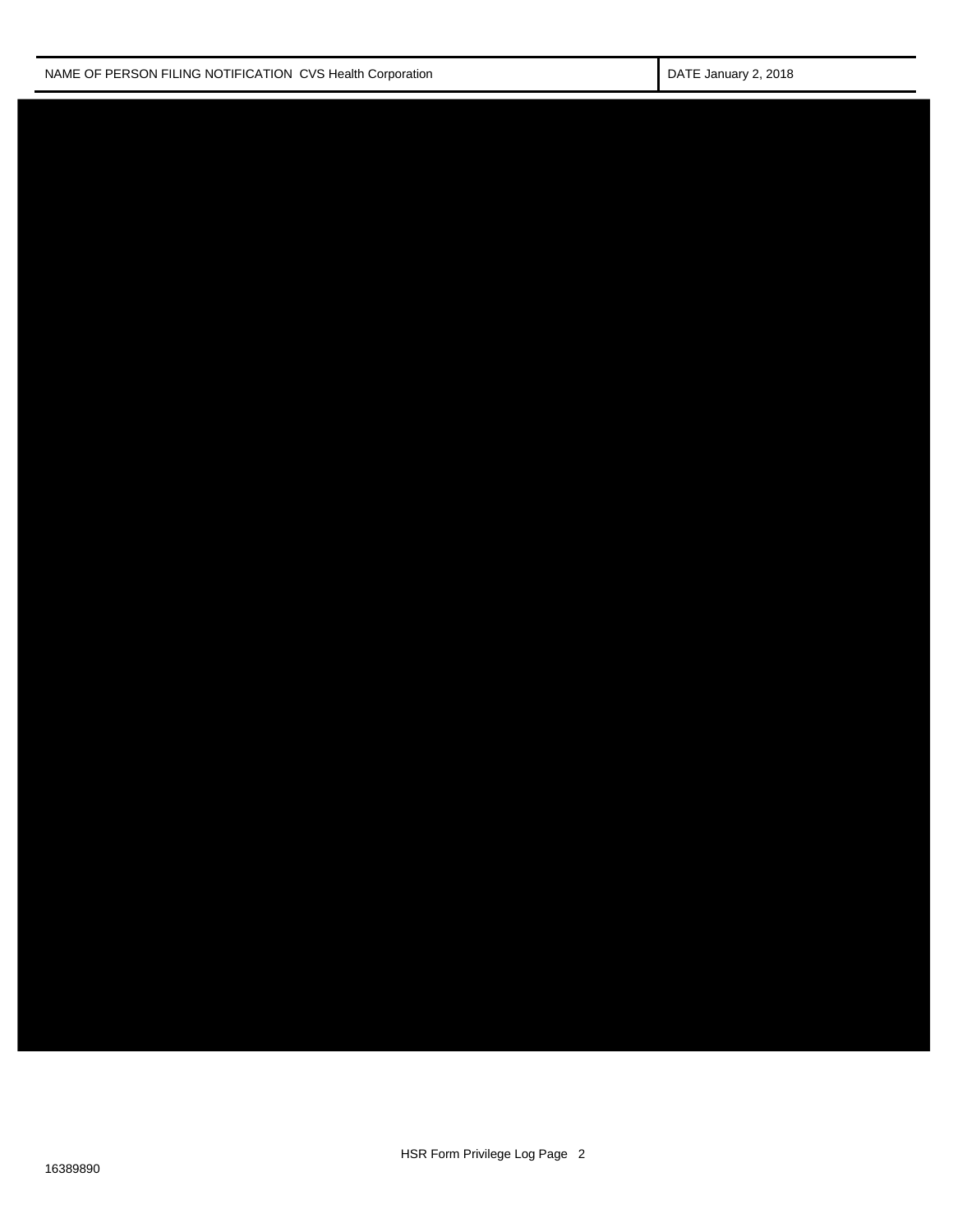| NAME OF PERSON FILING NOTIFICATION CVS Health Corporation |  |
|-----------------------------------------------------------|--|
|                                                           |  |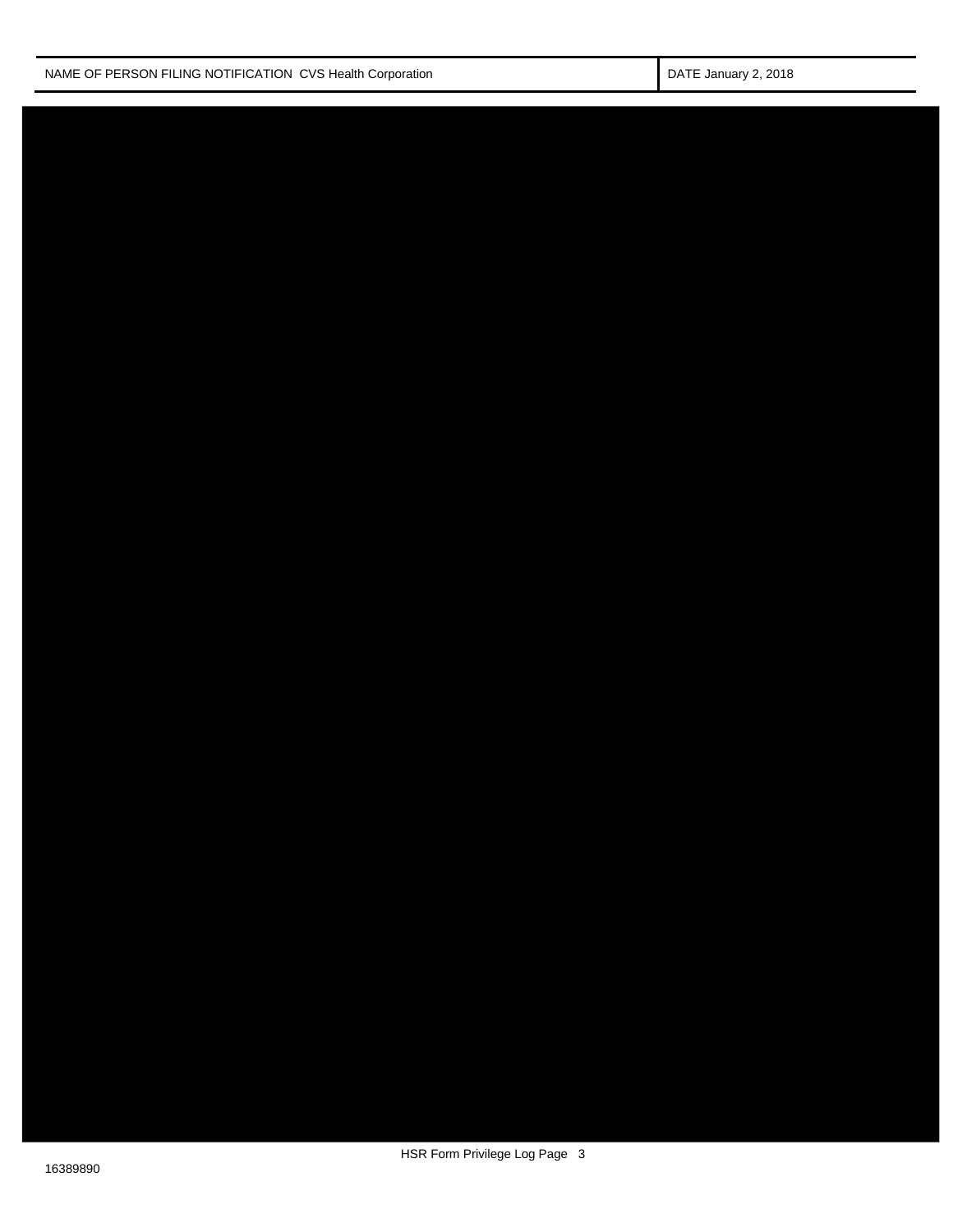| NAME OF PERSON FILING NOTIFICATION CVS Health Corporation | DATE January 2, 2018 |
|-----------------------------------------------------------|----------------------|
|                                                           |                      |
|                                                           |                      |
|                                                           |                      |
|                                                           |                      |
|                                                           |                      |
|                                                           |                      |
|                                                           |                      |
|                                                           |                      |
|                                                           |                      |
|                                                           |                      |
|                                                           |                      |
|                                                           |                      |
|                                                           |                      |
|                                                           |                      |
|                                                           |                      |
|                                                           |                      |
|                                                           |                      |
|                                                           |                      |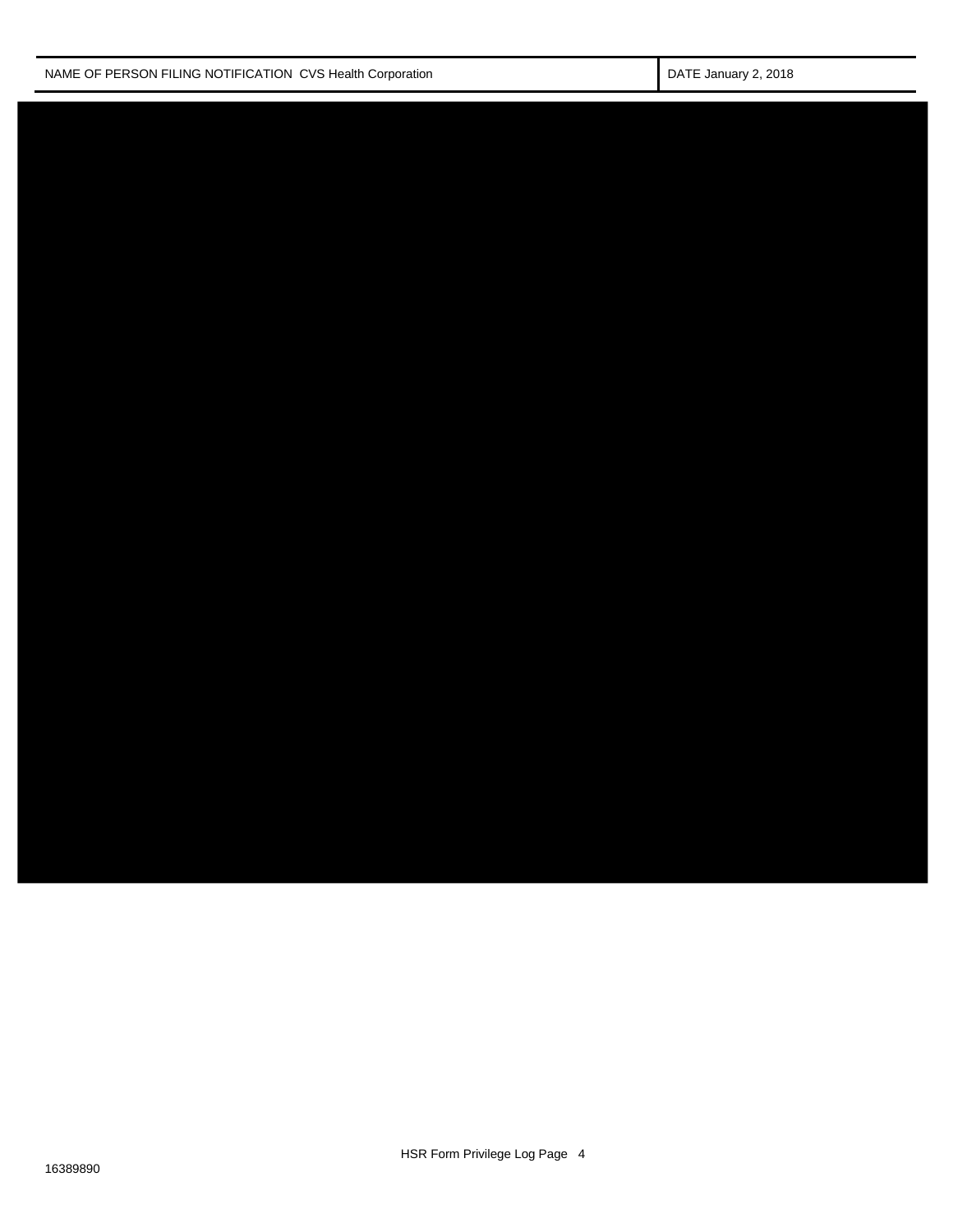| NAME OF PERSON FILING NOTIFICATION CVS Health Corporation |  |
|-----------------------------------------------------------|--|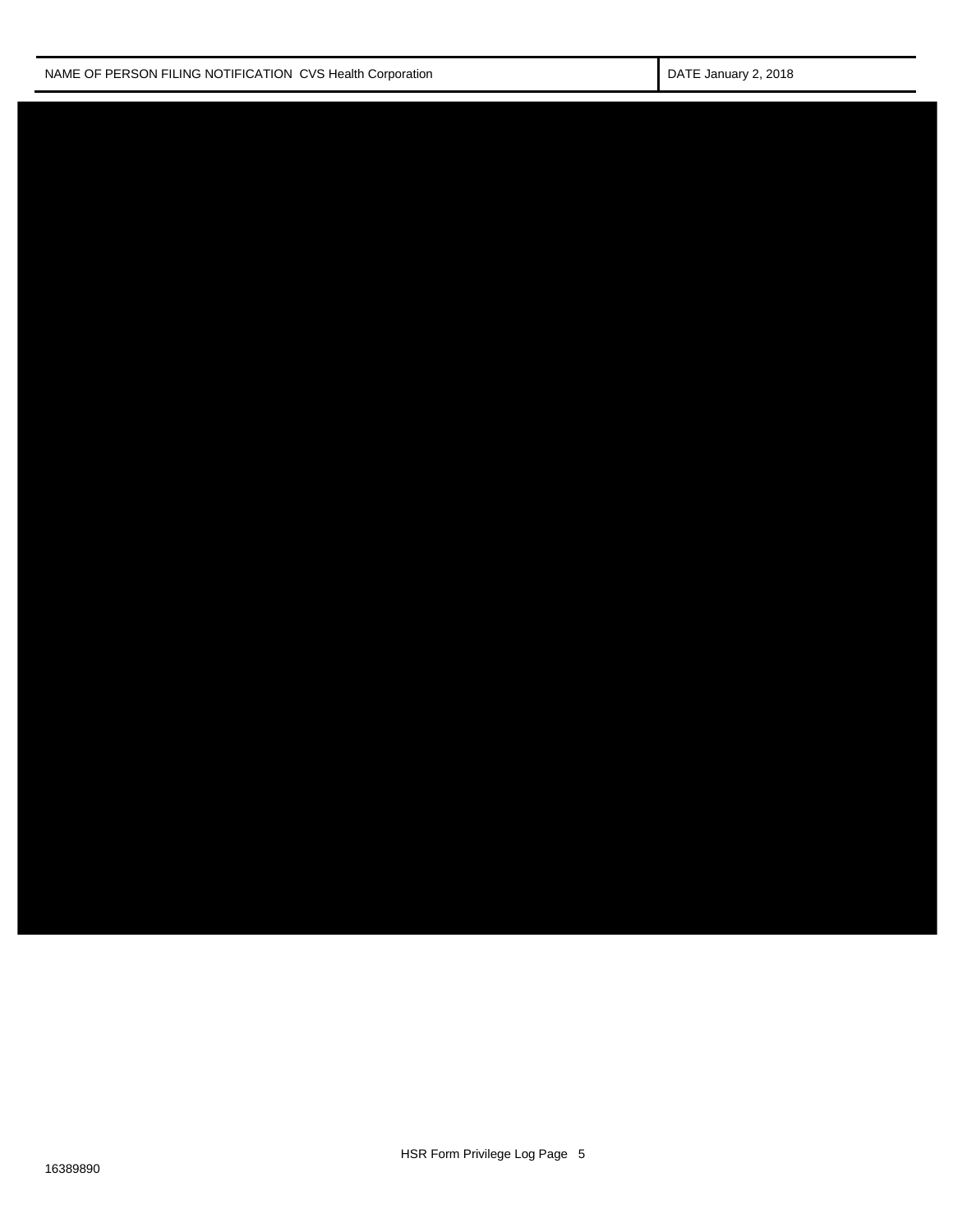| NAME OF PERSON FILING NOTIFICATION CVS Health Corporation |  |
|-----------------------------------------------------------|--|
|                                                           |  |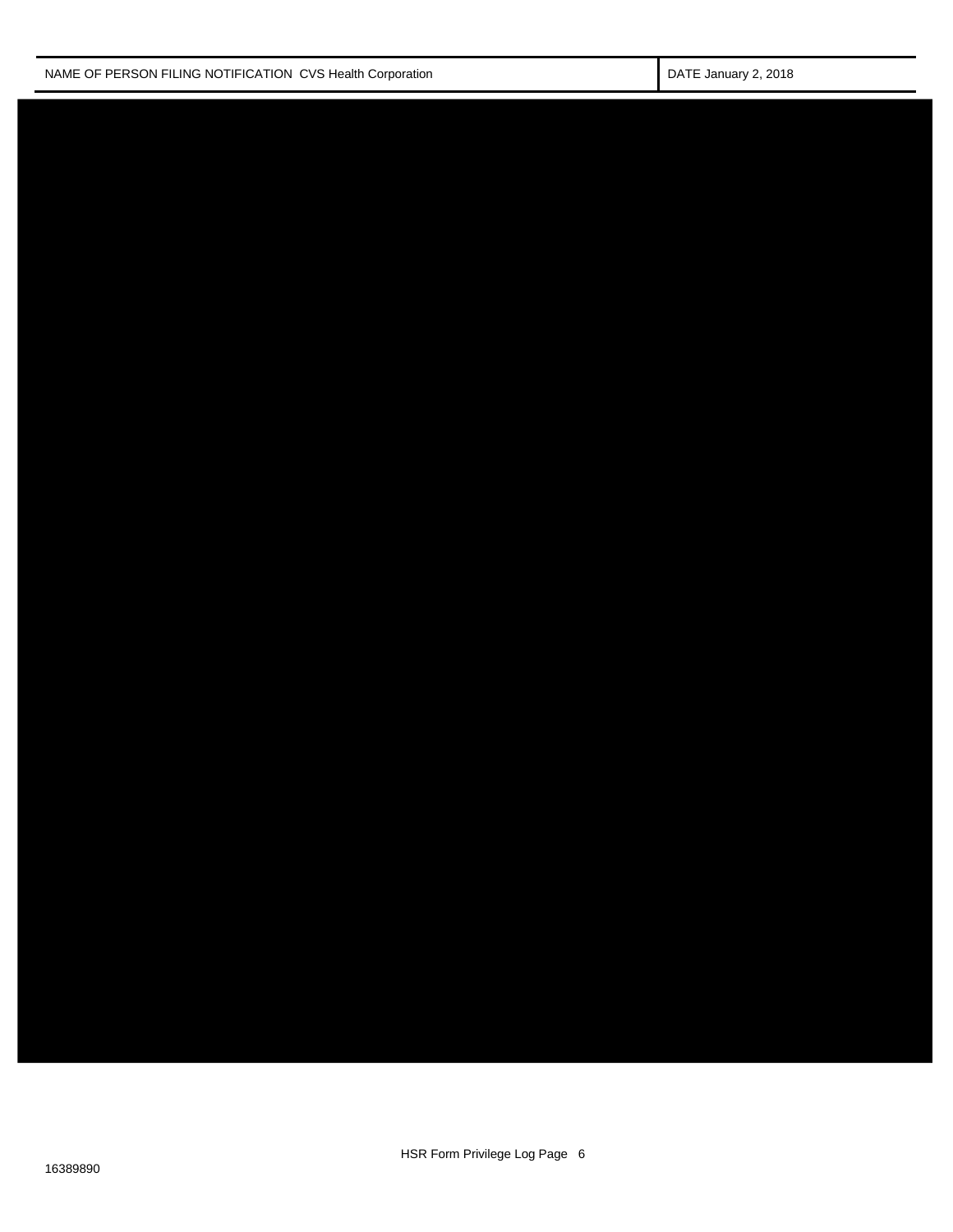| NAME OF PERSON FILING NOTIFICATION CVS Health Corporation | DATE January 2, 2018 |
|-----------------------------------------------------------|----------------------|
|                                                           |                      |
|                                                           |                      |
|                                                           |                      |
|                                                           |                      |
|                                                           |                      |
|                                                           |                      |
|                                                           |                      |
|                                                           |                      |
|                                                           |                      |
|                                                           |                      |
|                                                           |                      |
|                                                           |                      |
|                                                           |                      |
|                                                           |                      |
|                                                           |                      |
|                                                           |                      |
|                                                           |                      |
|                                                           |                      |
|                                                           |                      |
|                                                           |                      |
|                                                           |                      |
|                                                           |                      |

 $\overline{\phantom{0}}$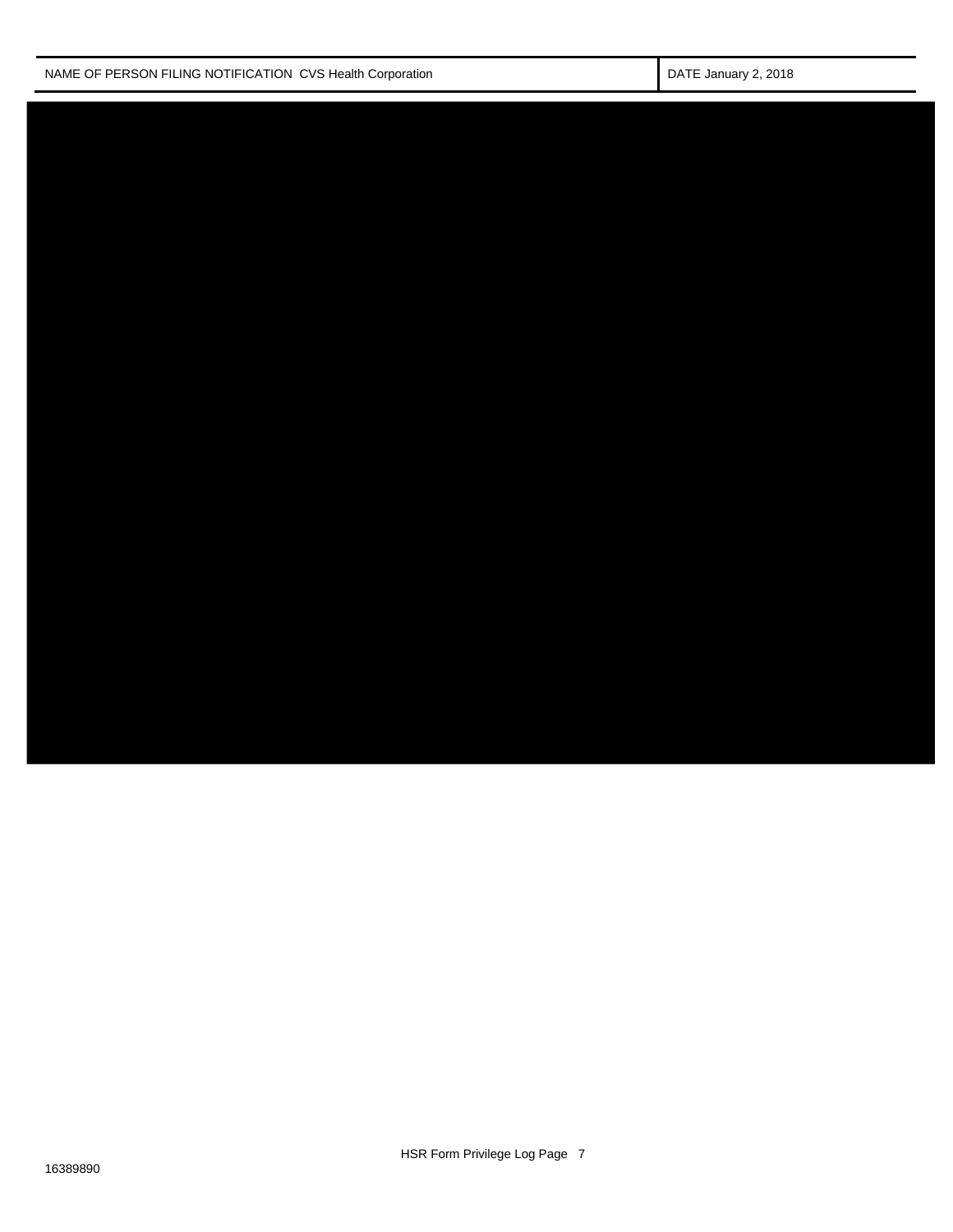| NAME OF PERSON FILING NOTIFICATION CVS Health Corporation | DATE January 2, 2018 |
|-----------------------------------------------------------|----------------------|
|                                                           |                      |
|                                                           |                      |
|                                                           |                      |
|                                                           |                      |
|                                                           |                      |
|                                                           |                      |
|                                                           |                      |
|                                                           |                      |
|                                                           |                      |
|                                                           |                      |
|                                                           |                      |
|                                                           |                      |
|                                                           |                      |
|                                                           |                      |
|                                                           |                      |
|                                                           |                      |
|                                                           |                      |
|                                                           |                      |
|                                                           |                      |
|                                                           |                      |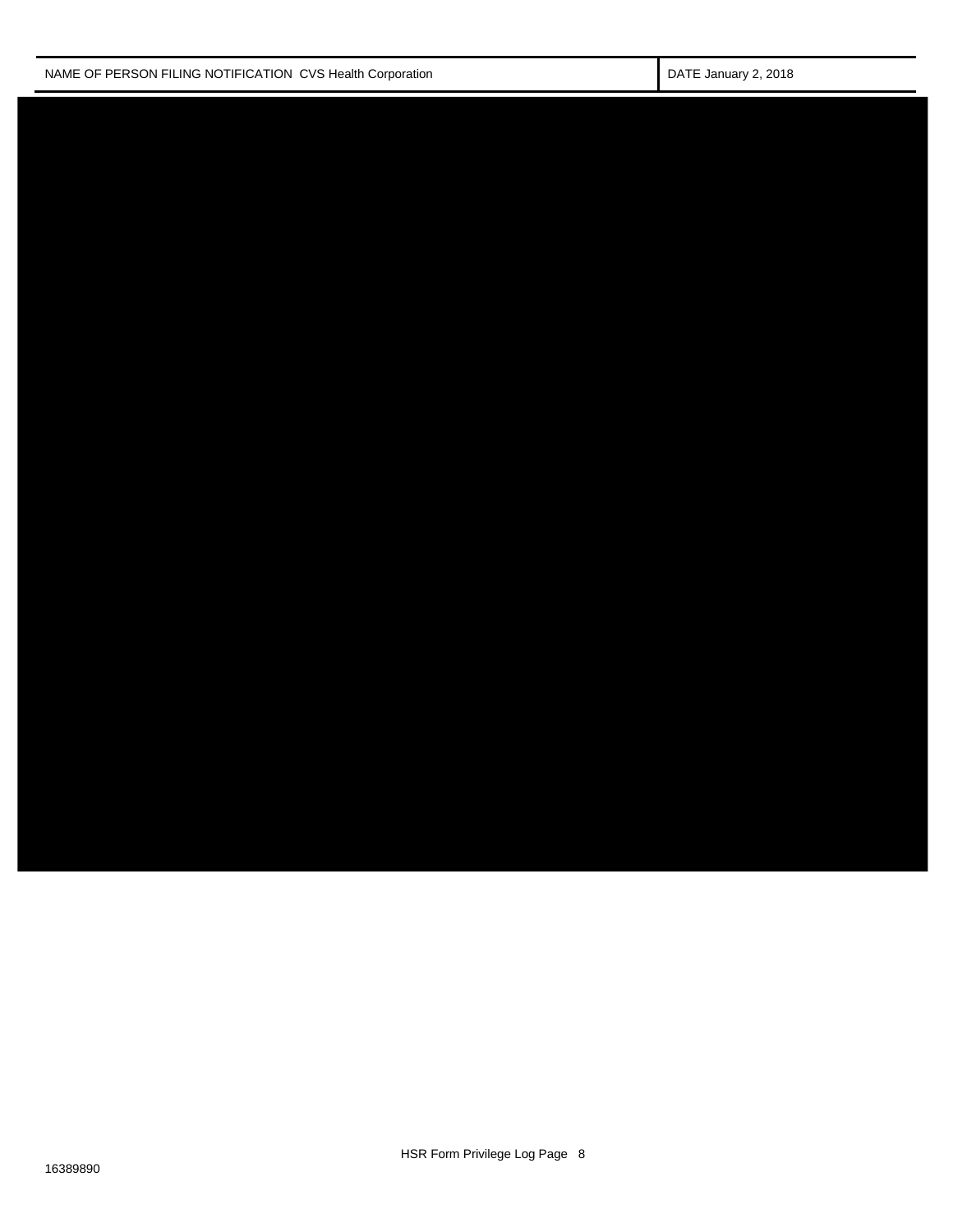| NAME OF PERSON FILING NOTIFICATION CVS Health Corporation |  |
|-----------------------------------------------------------|--|
|                                                           |  |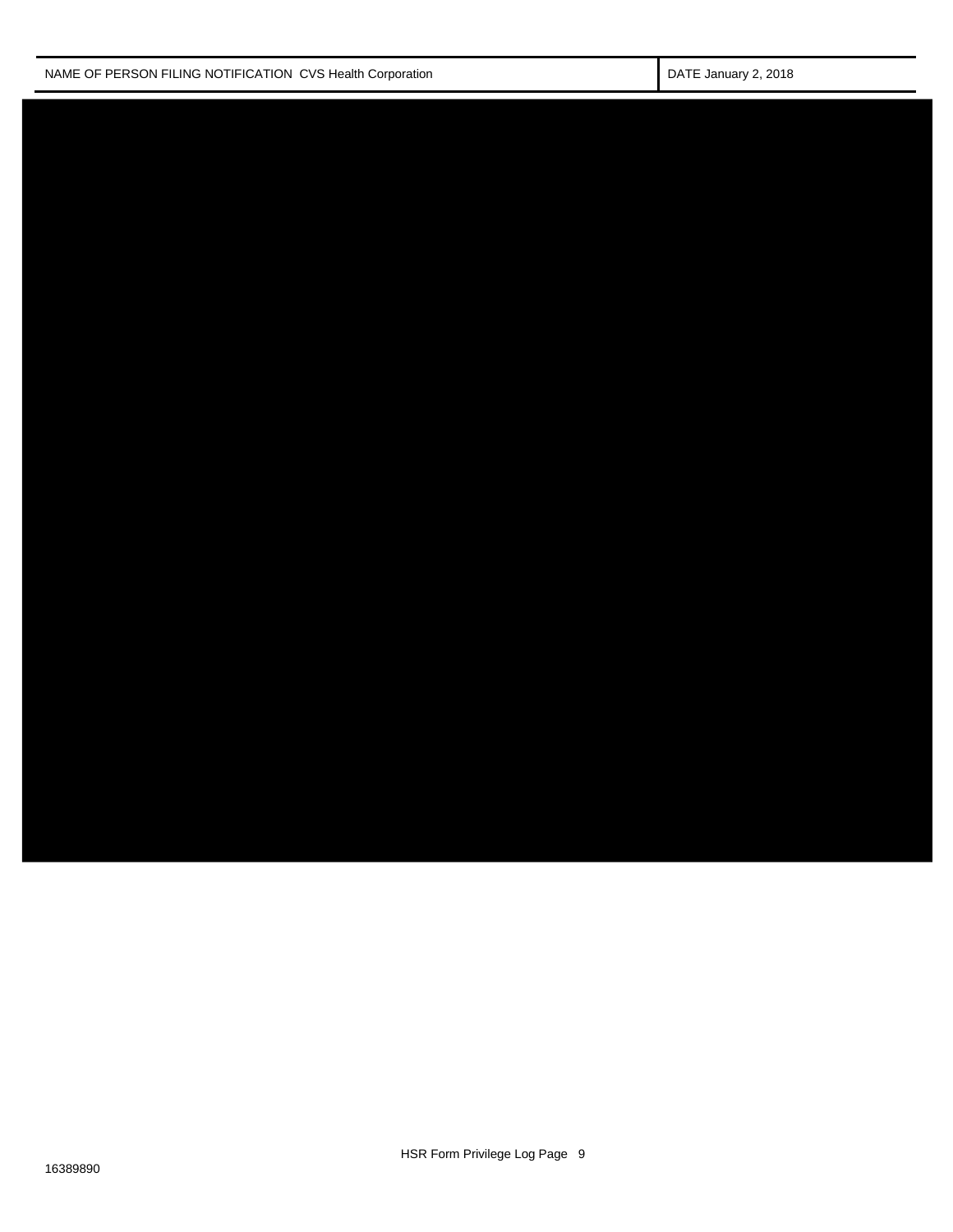# **ITEM 5**

## **5(a)** DOLLAR REVENUES BY NON-MANUFACTURING INDUSTRY CODE AND BY MANUFACTURED PRODUCT CODE

Check None at the bottom of the page and provide explanation if you are not reporting revenue

| 6-DIGIT<br><b>INDUSTRY CODE</b><br>AND/OR<br>10-DIGIT | <b>DESCRIPTION</b> | YEAR<br>2016<br><b>TOTAL DOLLAR</b> |
|-------------------------------------------------------|--------------------|-------------------------------------|
| PRODUCT CODE                                          |                    | REVENUES (\$MM)                     |
|                                                       | Attachment:        |                                     |

| 446110 | <b>Pharmacies and Drug Stores</b>                               |   | Overlap |
|--------|-----------------------------------------------------------------|---|---------|
| 454111 | <b>Electronic Shopping</b>                                      |   | Overlap |
| 454113 | Mail-Order Houses                                               | ⊠ | Overlap |
| 484230 | Specialized Freight (except Used Goods) Trucking, Long-Distance |   | Overlap |
| 493120 | Refrigerated Warehousing and Storage                            |   | Overlap |
| 493190 | Other Warehousing and Storage                                   |   | Overlap |
| 518210 | Data Processing, Hosting, and Related Services                  |   | Overlap |
| 524298 | All Other Insurance Related Activities                          | ⊠ | Overlap |
| 541990 | All Other Professional, Scientific and Technical Services       |   | Overlap |
| 621999 | All Other Miscellaneous Ambulatory Health Care Services         |   | Overlap |

\* Includes RXC Acquisition Company, the sale of which is expected to close imminently.

NONE *(PROVIDE EXPLANATION)*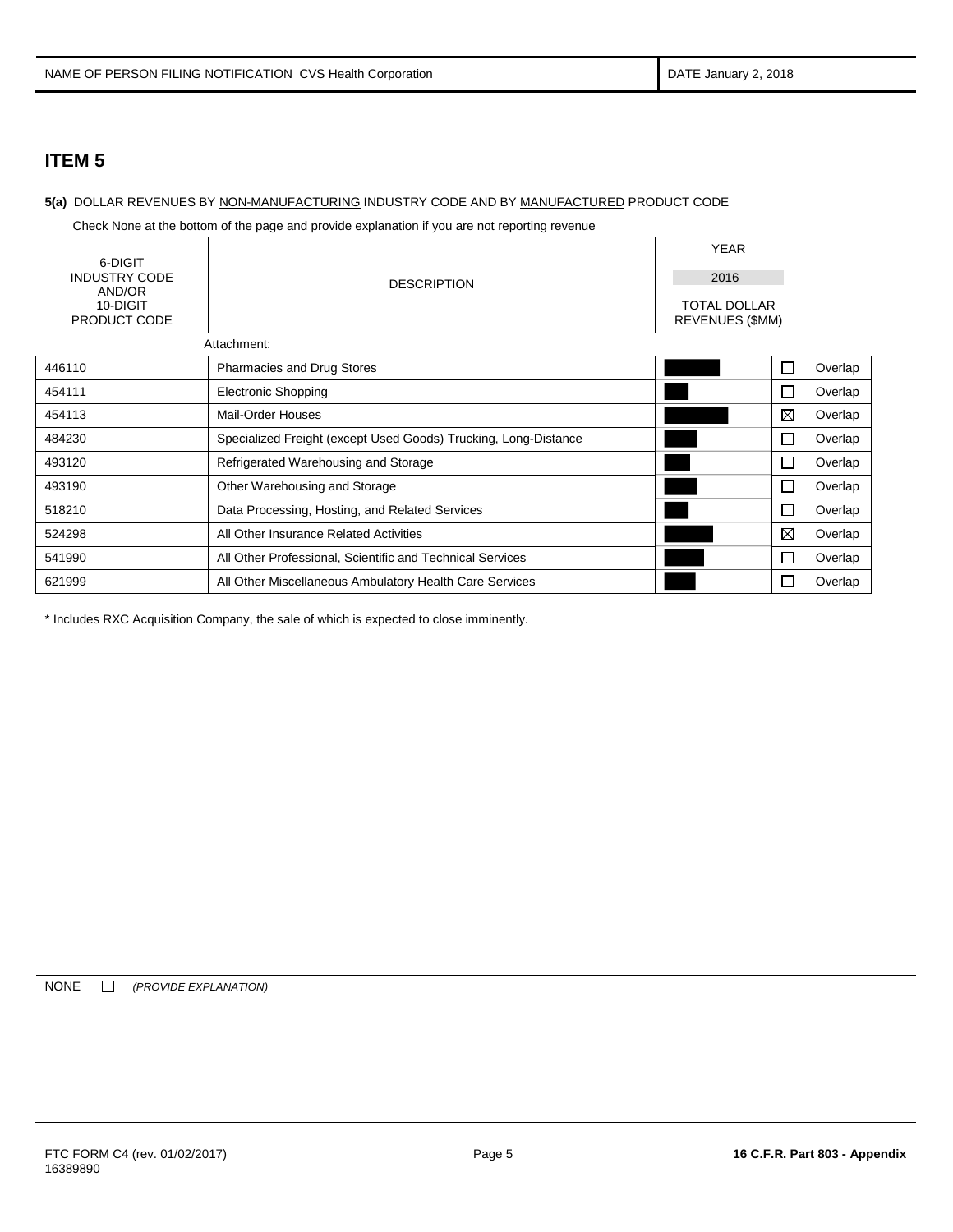| NAME OF PERSON FILING NOTIFICATION CVS Health Corporation |                                                                                                                            | DATE January 2, 2018 |  |
|-----------------------------------------------------------|----------------------------------------------------------------------------------------------------------------------------|----------------------|--|
| 5(b)                                                      | COMPLETE ONLY IF ACQUISITION IS IN THE FORMATION OF A JOINT VENTURE<br><b>CORPORATION</b><br>OR UNINCORPORATED ENTITY      | ⊠<br>Not Applicable  |  |
| 5(b)(i)                                                   | CONTRIBUTIONS THAT EACH PERSON FORMING THE JOINT VENTURE CORPORATION OR UNINCORPORATED ENTITY<br><b>HAS AGREED TO MAKE</b> |                      |  |
| Attachment:                                               |                                                                                                                            |                      |  |
|                                                           |                                                                                                                            |                      |  |
|                                                           |                                                                                                                            |                      |  |

#### **5(b)(ii)** DESCRIPTION OF CONSIDERATION THAT EACH PERSON FORMING THE JOINT VENTURE CORPORATION OR UNINCORPORATED ENTITY WILL RECEIVE

Attachment:

**5(b)(iii)** DESCRIPTION OF THE BUSINESS IN WHICH THE JOINT VENTURE CORPORATION OR UNINCORPORATED ENTITY WILL ENGAGE

Attachment:

#### **5(b)(iv)** SOURCE OF DOLLAR REVENUES BY 6-DIGIT INDUSTRY CODE (non-manufacturing) AND BY 10-DIGIT PRODUCT CODE (manufactured)

Attachment:

| ,,, |
|-----|
|     |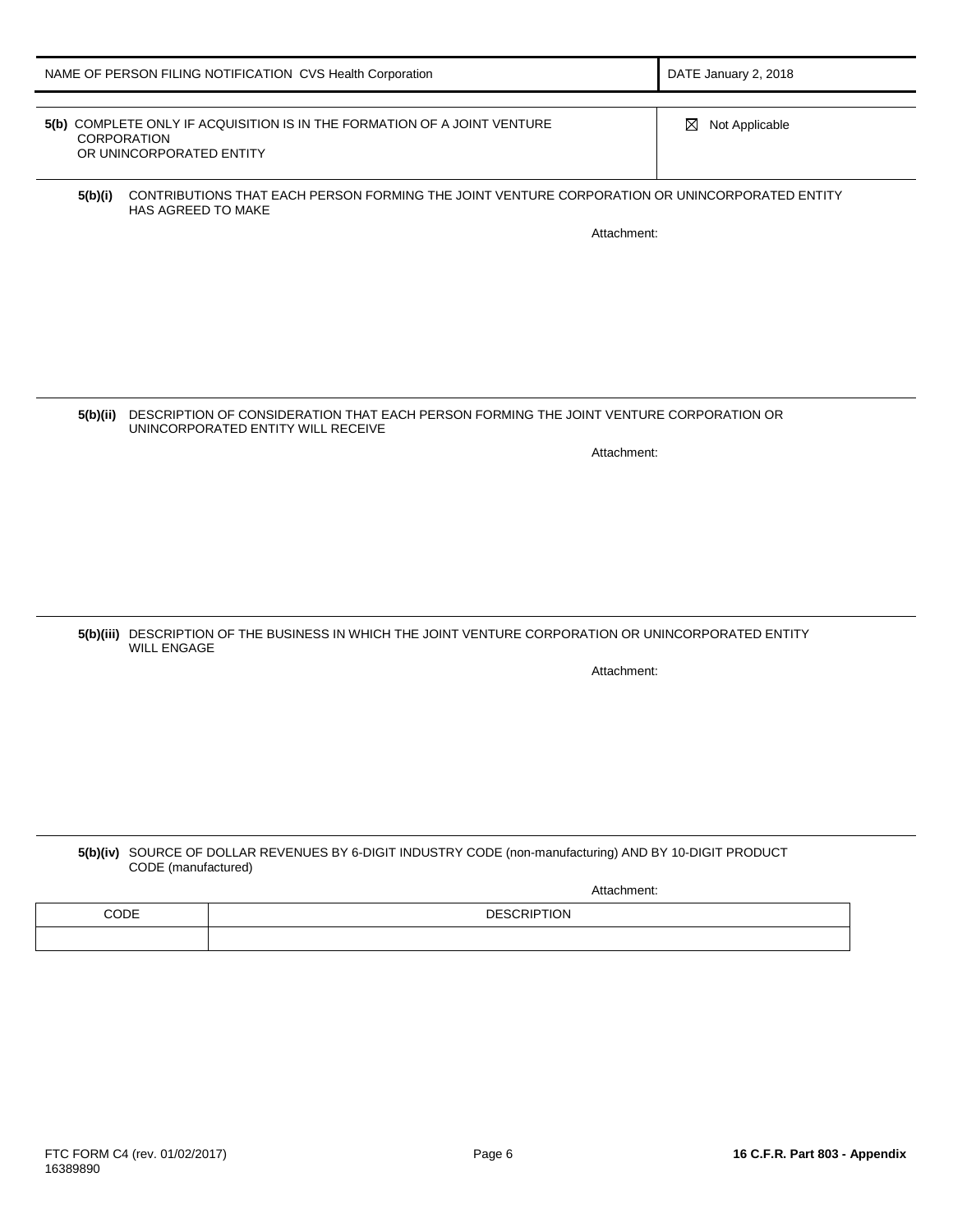**ITEM 6**

| <b>NAME</b>            | C(T) | $\sim$ $\sim$ $\sim$ $\sim$ |  |
|------------------------|------|-----------------------------|--|
|                        | ᄓᄓ   |                             |  |
| Attachment 6(a)<br>See |      |                             |  |

#### **6(b)** HOLDERS OF PERSON FILING NOTIFICATION **Attachment:**

| ISSUER/<br>UNINCORPORATED ENTITY | SHAREHOLDER/<br><b>INTEREST HOLDER</b> | <b>HQ ADDRESS</b>                         | % HELD* |
|----------------------------------|----------------------------------------|-------------------------------------------|---------|
| CVS Health Corporation           | BlackRock, Inc.                        | 55 East 52nd Street<br>New York, NY 10022 | 6.6     |
| CVS Health Corporation           | The Vanguard Group, Inc.               | 100 Vanguard Blvd.<br>Malvern, PA 19355   | 7.3     |

\* Based on the number of shares set forth in a Schedule 13G/A filed on January 23, 2017 by BlackRock, Inc., and a Schedule 13G/A filed on February 9, 2017 by The Vanguard Group, Inc.; and the total number of shares of CVS Health Corporation common stock outstanding as of October 31, 2017.

#### **6(c)(i)** HOLDINGS OF PERSON FILING NOTIFICATION **Attachment:**

| UPE OF FILING PERSON   | <b>ISSUER/</b><br>UNINCORPORATED ENTITY | % HELD |
|------------------------|-----------------------------------------|--------|
| CVS Health Corporation | None                                    |        |

## **6(c)(ii)** HOLDINGS OF ASSOCIATES *(ACQUIRING PERSON ONLY)* Attachment:

| TOP LEVEL ASSOCIATE | <b>ISSUER/</b><br>UNINCORPORATED ENTITY | % HELD |
|---------------------|-----------------------------------------|--------|
| None                |                                         |        |

**6(a)** ENTITIES WITHIN PERSON FILING NOTIFICATION **Attachment:** 

NAME OF PERSON FILING NOTIFICATION CVS Health Corporation **DATE January 2, 2018**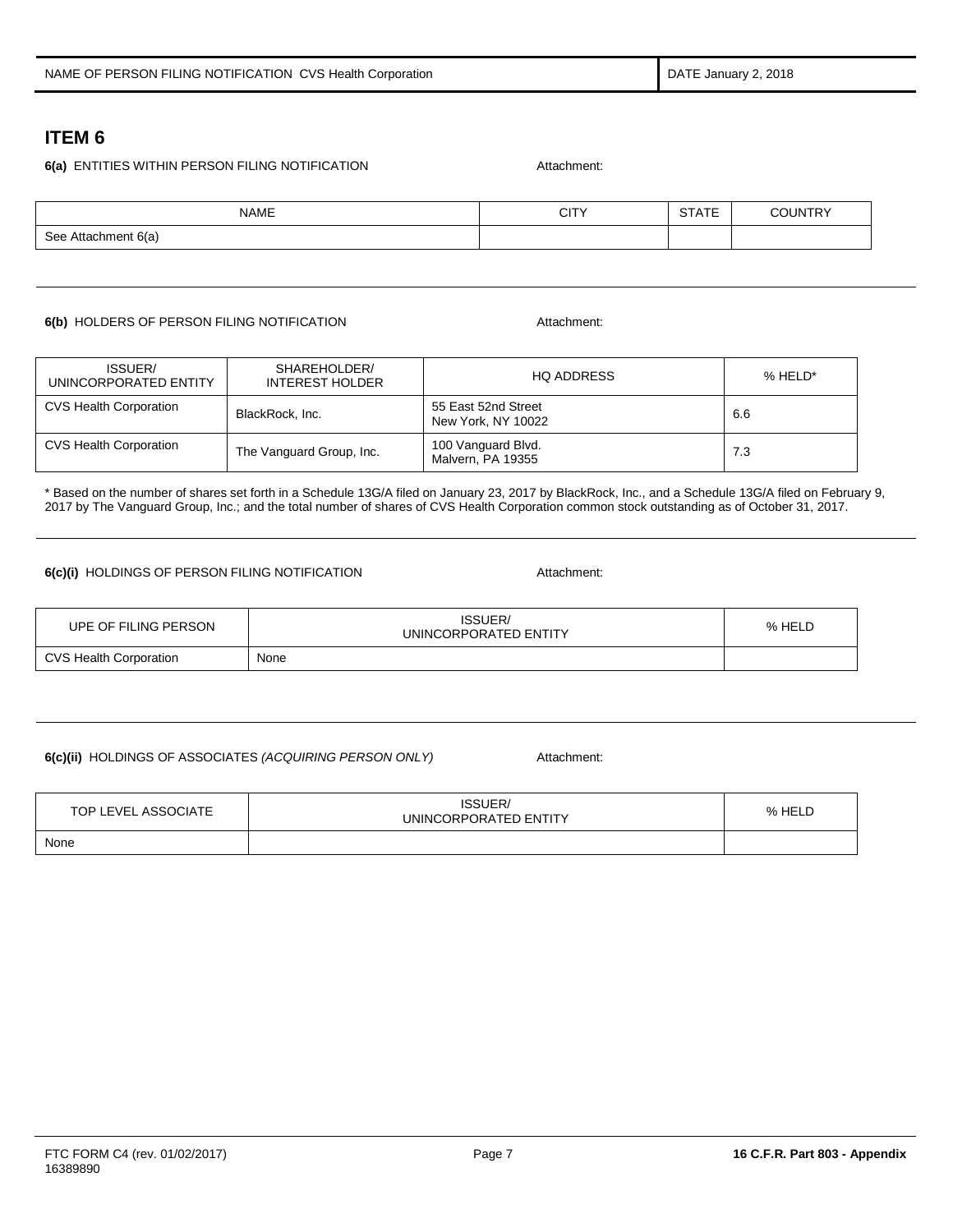# **Attachment 6(a)**

| <b>NAME</b>                                        | <b>CITY</b> | <b>STATE</b>   | <b>COUNTRY</b>       |
|----------------------------------------------------|-------------|----------------|----------------------|
| Accendo Insurance Company                          | Woonsocket  | <b>RI</b>      | <b>United States</b> |
| Accordant Common, L.L.C.                           | Woonsocket  | R <sub>l</sub> | <b>United States</b> |
| Accordant Health Services, L.L.C.                  | Woonsocket  | $\overline{R}$ | <b>United States</b> |
| Accuscript MO, Inc.                                | Woonsocket  | R <sub>l</sub> | <b>United States</b> |
| ACS ACQCO CORP.                                    | Woonsocket  | R <sub>l</sub> | <b>United States</b> |
| Advanced Care Scripts, Inc.                        | Woonsocket  | $\overline{R}$ | <b>United States</b> |
| Advanced Healthcare Distributors, L.L.C.           | Woonsocket  | R <sub>l</sub> | <b>United States</b> |
| AdvancePCS SpecialtyRx, LLC                        | Woonsocket  | R <sub>l</sub> | <b>United States</b> |
| AdvanceRx.com, L.L.C.                              | Woonsocket  | R <sub>l</sub> | <b>United States</b> |
| Alabama CVS Pharmacy, L.L.C.                       | Woonsocket  | R <sub>1</sub> | <b>United States</b> |
| Alajasper Realty Services, L.L.C.                  | Woonsocket  | R <sub>l</sub> | <b>United States</b> |
| Alaska CVS Pharmacy, L.L.C.                        | Woonsocket  | R <sub>l</sub> | <b>United States</b> |
| AMC - New York, LLC                                | Woonsocket  | $\overline{R}$ | <b>United States</b> |
| AMC - Tennessee, Inc.                              | Woonsocket  | R <sub>l</sub> | <b>United States</b> |
| American Drug Stores Delaware, L.L.C.              | Woonsocket  | $\overline{R}$ | <b>United States</b> |
| <b>APS Acquisition LLC</b>                         | Woonsocket  | R <sub>l</sub> | <b>United States</b> |
| APS-Summit Care Pharmacy, LLC                      | Woonsocket  | R <sub>l</sub> | <b>United States</b> |
| Arizona CVS Stores, L.L.C.                         | Woonsocket  | R <sub>l</sub> | <b>United States</b> |
| Arkansas CVS Pharmacy, L.L.C.                      | Woonsocket  | R <sub>l</sub> | <b>United States</b> |
| ASCO Healthcare of New England Limited Partnership | Woonsocket  | R <sub>l</sub> | <b>United States</b> |
| ASCO HealthCare, LLC                               | Woonsocket  | R <sub>l</sub> | <b>United States</b> |
| <b>Badger Acquisition LLC</b>                      | Woonsocket  | R <sub>l</sub> | <b>United States</b> |
| Badger Acquisition of Kentucky, LLC                | Woonsocket  | R <sub>l</sub> | <b>United States</b> |
| Badger Acquisition of Minnesota, LLC               | Woonsocket  | R <sub>l</sub> | <b>United States</b> |
| Badger Acquisition of Ohio, LLC                    | Woonsocket  | R <sub>l</sub> | <b>United States</b> |
| Best Care LTC Acquisition Company, LLC             | Woonsocket  | R <sub>l</sub> | <b>United States</b> |
| Bluegrass Pharmacy of Lexington, LLC               | Woonsocket  | $\overline{R}$ | <b>United States</b> |
| <b>BPNY Acquisition Corp</b>                       | Woonsocket  | R <sub>l</sub> | <b>United States</b> |
| Busse CVS, L.L.C.                                  | Woonsocket  | R <sub>l</sub> | <b>United States</b> |
| Campo's Medical Pharmacy, LLC                      | Woonsocket  | R <sub>l</sub> | <b>United States</b> |
| Care Pharmaceutical Services, LP                   | Woonsocket  | RI             | <b>United States</b> |
| Care4, L.P.                                        | Woonsocket  | R <sub>l</sub> | <b>United States</b> |
| CareCenter Pharmacy, L.L.C.                        | Woonsocket  | <b>RI</b>      | <b>United States</b> |
| Caremark Arizona Mail Pharmacy, LLC                | Woonsocket  | R <sub>l</sub> | <b>United States</b> |
| Caremark Arizona Specialty Pharmacy, L.L.C.        | Woonsocket  | R <sub>l</sub> | <b>United States</b> |
| Caremark California Specialty Pharmacy, L.L.C.     | Woonsocket  | R <sub>l</sub> | <b>United States</b> |
| Caremark Florida Mail Pharmacy, LLC                | Woonsocket  | R <sub>l</sub> | <b>United States</b> |
| Caremark Florida Specialty Pharmacy, LLC           | Woonsocket  | R <sub>l</sub> | <b>United States</b> |
| Caremark Hawaii Mail Pharmacy, L.L.C.              | Woonsocket  | R <sub>l</sub> | <b>United States</b> |
| Caremark Hawaii Specialty Pharmacy, LLC            | Woonsocket  | <b>RI</b>      | <b>United States</b> |

HSR Form Item 6(a) Response Page 1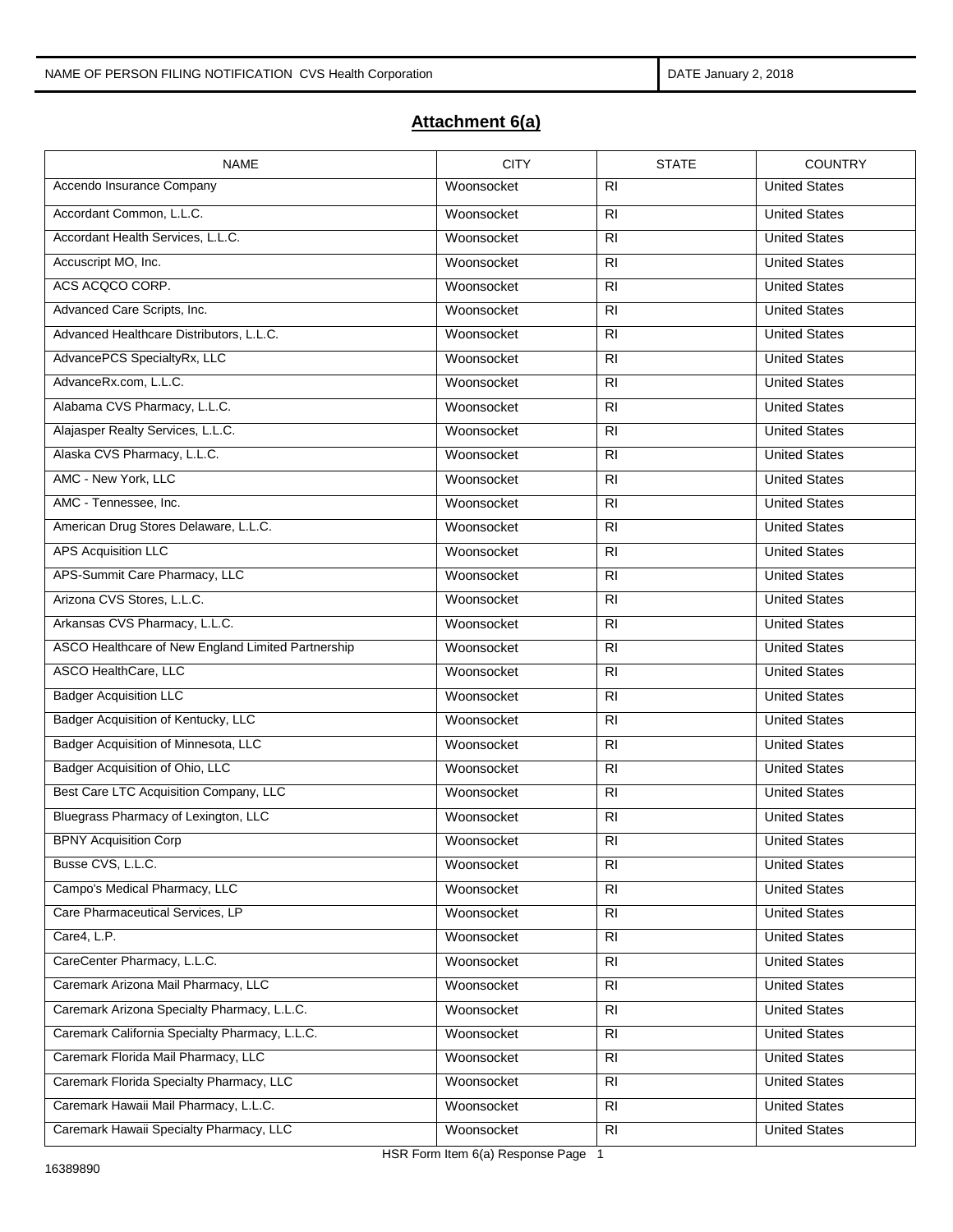| <b>NAME</b>                                         | <b>CITY</b> | <b>STATE</b>   | <b>COUNTRY</b>       |
|-----------------------------------------------------|-------------|----------------|----------------------|
| Caremark Illinois Mail Pharmacy, LLC                | Woonsocket  | R <sub>l</sub> | <b>United States</b> |
| Caremark Illinois Specialty Pharmacy, LLC           | Woonsocket  | $\overline{R}$ | <b>United States</b> |
| Caremark IPA, L.L.C.                                | Woonsocket  | R <sub>l</sub> | <b>United States</b> |
| Caremark Irving Resource Center, LLC                | Woonsocket  | R <sub>l</sub> | <b>United States</b> |
| Caremark Kansas Specialty Pharmacy, LLC             | Woonsocket  | R <sub>l</sub> | <b>United States</b> |
| Caremark Louisiana Specialty Pharmacy, LLC          | Woonsocket  | R <sub>l</sub> | <b>United States</b> |
| Caremark Maryland Specialty Pharmacy, LLC           | Woonsocket  | $\overline{R}$ | <b>United States</b> |
| Caremark Massachusetts Specialty Pharmacy, L.L.C.   | Woonsocket  | R <sub>l</sub> | <b>United States</b> |
| Caremark Michigan Specialty Pharmacy, LLC           | Woonsocket  | R <sub>l</sub> | <b>United States</b> |
| Caremark Minnesota Specialty Pharmacy, LLC          | Woonsocket  | RI             | <b>United States</b> |
| Caremark New Jersey Specialty Pharmacy, LLC         | Woonsocket  | R <sub>l</sub> | <b>United States</b> |
| Caremark North Carolina Specialty Pharmacy, LLC     | Woonsocket  | R <sub>l</sub> | <b>United States</b> |
| Caremark Ohio Specialty Pharmacy, L.L.C.            | Woonsocket  | R <sub>l</sub> | <b>United States</b> |
| Caremark Pennsylvania Specialty Pharmacy, LLC       | Woonsocket  | R <sub>l</sub> | <b>United States</b> |
| Caremark PhC, L.L.C.                                | Woonsocket  | $\overline{R}$ | <b>United States</b> |
| Caremark Puerto Rico Specialty Pharmacy, L.L.C.     | Woonsocket  | RI             | <b>United States</b> |
| Caremark Puerto Rico, L.L.C.                        | Woonsocket  | R <sub>l</sub> | <b>United States</b> |
| Caremark Redlands Pharmacy, L.L.C.                  | Woonsocket  | R <sub>l</sub> | <b>United States</b> |
| Caremark Repack, LLC                                | Woonsocket  | $\overline{R}$ | <b>United States</b> |
| Caremark Rx, L.L.C.                                 | Woonsocket  | R <sub>l</sub> | <b>United States</b> |
| Caremark Tennessee Specialty Pharmacy, LLC          | Woonsocket  | R <sub>l</sub> | <b>United States</b> |
| Caremark Texas Mail Pharmacy, LLC                   | Woonsocket  | $\overline{R}$ | <b>United States</b> |
| Caremark Texas Specialty Pharmacy, LLC              | Woonsocket  | R <sub>l</sub> | <b>United States</b> |
| Caremark Washington Specialty Pharmacy, LLC         | Woonsocket  | $\overline{R}$ | <b>United States</b> |
| Caremark, L.L.C.                                    | Woonsocket  | $\overline{R}$ | <b>United States</b> |
| CaremarkPCS Alabama Mail Pharmacy, LLC              | Woonsocket  | R <sub>l</sub> | <b>United States</b> |
| CaremarkPCS Health, L.L.C.                          | Woonsocket  | R <sub>l</sub> | <b>United States</b> |
| CaremarkPCS Pennsylvania Mail Pharmacy, LLC         | Woonsocket  | R <sub>l</sub> | <b>United States</b> |
| CaremarkPCS, L.L.C.                                 | Woonsocket  | R <sub>l</sub> | <b>United States</b> |
| CCI Foreign, Sarl                                   | Woonsocket  | RI             | <b>United States</b> |
| <b>CCRx Holdings, LLC</b>                           | Woonsocket  | $\overline{R}$ | <b>United States</b> |
| CCRx of North Carolina, LLC                         | Woonsocket  | R <sub>l</sub> | <b>United States</b> |
| CCRx of North Carolina Holdings, LLC                | Woonsocket  | R <sub>l</sub> | <b>United States</b> |
| Choice Source Therapeutic of Houston, Texas, L.L.C. | Woonsocket  | R <sub>l</sub> | <b>United States</b> |
| CHP Acquisition Corp.                               | Woonsocket  | R <sub>l</sub> | <b>United States</b> |
| Compass Health Services, LLC                        | Woonsocket  | R <sub>l</sub> | <b>United States</b> |
| Compscript, LLC                                     | Woonsocket  | R <sub>l</sub> | <b>United States</b> |
| Connecticut CVS Pharmacy, L.L.C.                    | Woonsocket  | R <sub>l</sub> | <b>United States</b> |
| Continuing Care Rx, LLC                             | Woonsocket  | R <sub>l</sub> | <b>United States</b> |
| Coram Alternate Site Services, Inc.                 | Woonsocket  | R <sub>l</sub> | <b>United States</b> |
| Coram Clinical Trials, Inc.                         | Woonsocket  | R <sub>l</sub> | <b>United States</b> |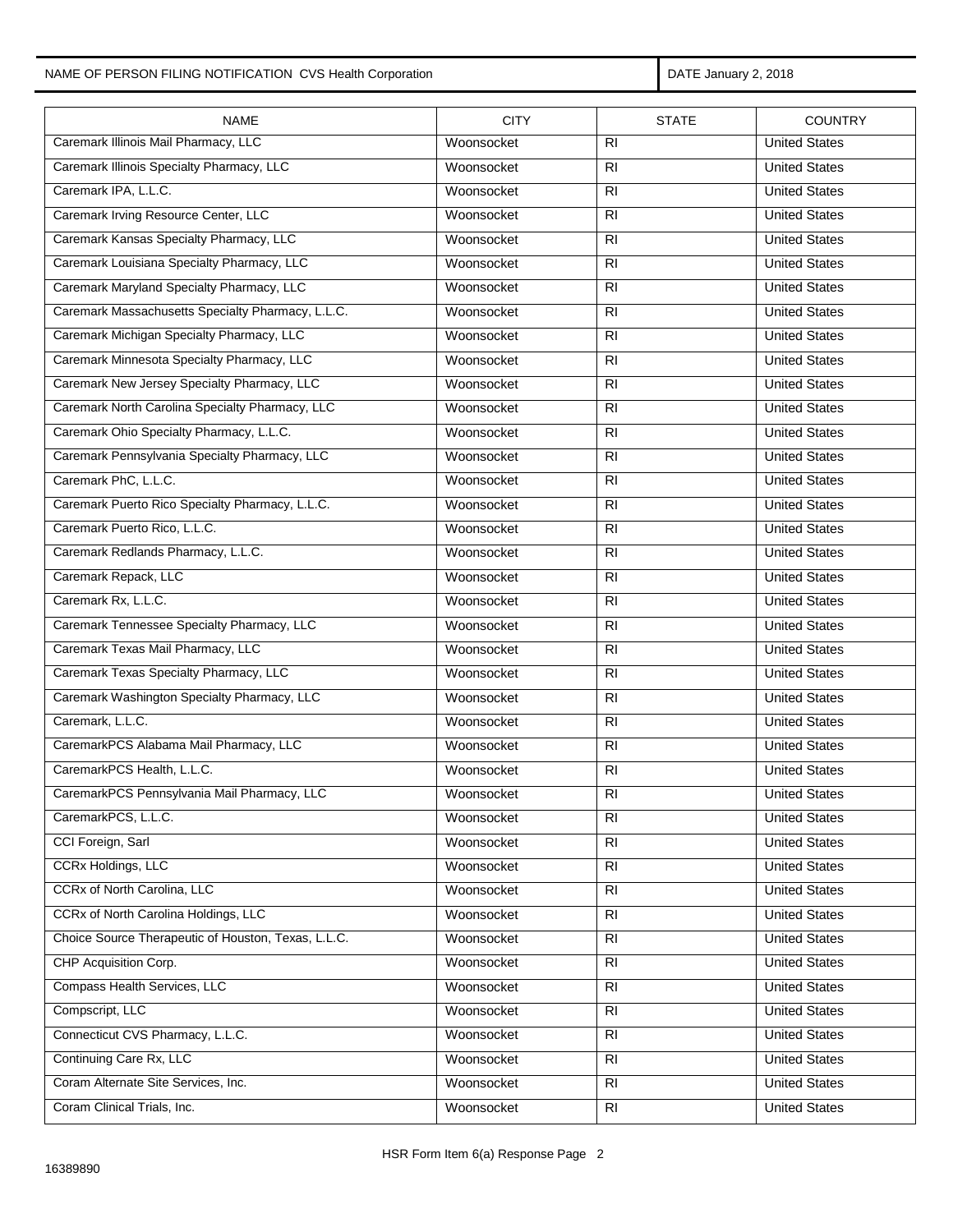| <b>NAME</b>                                         | <b>CITY</b> | <b>STATE</b>   | <b>COUNTRY</b>       |
|-----------------------------------------------------|-------------|----------------|----------------------|
| Coram Healthcare Corporation of Alabama             | Woonsocket  | R <sub>l</sub> | <b>United States</b> |
| Coram Healthcare Corporation of Florida             | Woonsocket  | $\overline{R}$ | <b>United States</b> |
| Coram Healthcare Corporation of Greater D.C.        | Woonsocket  | $\overline{R}$ | <b>United States</b> |
| Coram Healthcare Corporation of Greater New York    | Woonsocket  | R <sub>l</sub> | <b>United States</b> |
| Coram Healthcare Corporation of Indiana             | Woonsocket  | R <sub>l</sub> | <b>United States</b> |
| Coram Healthcare Corporation of Massachusetts       | Woonsocket  | R <sub>l</sub> | <b>United States</b> |
| Coram Healthcare Corporation of Mississippi         | Woonsocket  | $\overline{R}$ | <b>United States</b> |
| Coram Healthcare Corporation of Nevada              | Woonsocket  | $\overline{R}$ | <b>United States</b> |
| Coram Healthcare Corporation of North Texas         | Woonsocket  | $\overline{R}$ | <b>United States</b> |
| Coram Healthcare Corporation of Northern California | Woonsocket  | R <sub>l</sub> | <b>United States</b> |
| Coram Healthcare Corporation of Southern California | Woonsocket  | R <sub>l</sub> | <b>United States</b> |
| Coram Healthcare Corporation of Southern Florida    | Woonsocket  | R <sub>l</sub> | <b>United States</b> |
| Coram Healthcare Corporation of Utah                | Woonsocket  | R <sub>l</sub> | <b>United States</b> |
| Coram Healthcare/Carolina Home Therapeutics, LLC    | Woonsocket  | $\overline{R}$ | <b>United States</b> |
| Coram LLC                                           | Woonsocket  | $\overline{R}$ | <b>United States</b> |
| Coram Specialty Infusion Services, L.L.C.           | Woonsocket  | R <sub>l</sub> | <b>United States</b> |
| CoramRx, LLC                                        | Woonsocket  | R <sub>l</sub> | <b>United States</b> |
| CP Acquisition Corp.                                | Woonsocket  | R <sub>l</sub> | <b>United States</b> |
| CVS 3268 Gilbert, L.L.C.                            | Woonsocket  | $\overline{R}$ | <b>United States</b> |
| CVS 3745 Peoria, L.L.C.                             | Woonsocket  | R <sub>l</sub> | <b>United States</b> |
| CVS AL Distribution, L.L.C.                         | Woonsocket  | R <sub>l</sub> | <b>United States</b> |
| CVS Albany, L.L.C.                                  | Woonsocket  | RI             | <b>United States</b> |
| CVS Bellmore Avenue, L.L.C.                         | Woonsocket  | R <sub>l</sub> | <b>United States</b> |
| CVS Caremark Advanced Technology Pharmacy, L.L.C.   | Woonsocket  | $\overline{R}$ | <b>United States</b> |
| CVS Caremark Indemnity Ltd.                         | Woonsocket  | RI             | <b>United States</b> |
| CVS Caremark Part D Services, L.L.C.                | Woonsocket  | $\overline{R}$ | <b>United States</b> |
| CVS Foreign, Inc.                                   | Woonsocket  | R <sub>l</sub> | <b>United States</b> |
| <b>CVS Foundation</b>                               | Woonsocket  | R <sub>l</sub> | <b>United States</b> |
| CVS Gilbert 3272, L.L.C.                            | Woonsocket  | R <sub>l</sub> | <b>United States</b> |
| CVS Health Charity Classic, Inc.                    | Woonsocket  | R <sub>l</sub> | <b>United States</b> |
| <b>CVS Health Corporation</b>                       | Woonsocket  | RI             | <b>United States</b> |
| CVS Health Employee Relief Fund                     | Woonsocket  | R <sub>l</sub> | <b>United States</b> |
| CVS Indiana, L.L.C.                                 | Woonsocket  | R <sub>l</sub> | <b>United States</b> |
| CVS International, L.L.C.                           | Woonsocket  | R <sub>l</sub> | <b>United States</b> |
| CVS Manchester NH, L.L.C.                           | Woonsocket  | R <sub>l</sub> | <b>United States</b> |
| CVS Michigan, L.L.C.                                | Woonsocket  | R <sub>l</sub> | <b>United States</b> |
| CVS Orlando FL Distribution, L.L.C.                 | Woonsocket  | R <sub>l</sub> | <b>United States</b> |
| CVS PA Distribution, L.L.C.                         | Woonsocket  | R <sub>l</sub> | <b>United States</b> |
| CVS Pharmacy, Inc.                                  | Woonsocket  | R <sub>l</sub> | <b>United States</b> |
| CVS PR Center, Inc.                                 | Woonsocket  | R <sub>l</sub> | <b>United States</b> |
| CVS Rx Services, Inc.                               | Woonsocket  | R <sub>l</sub> | <b>United States</b> |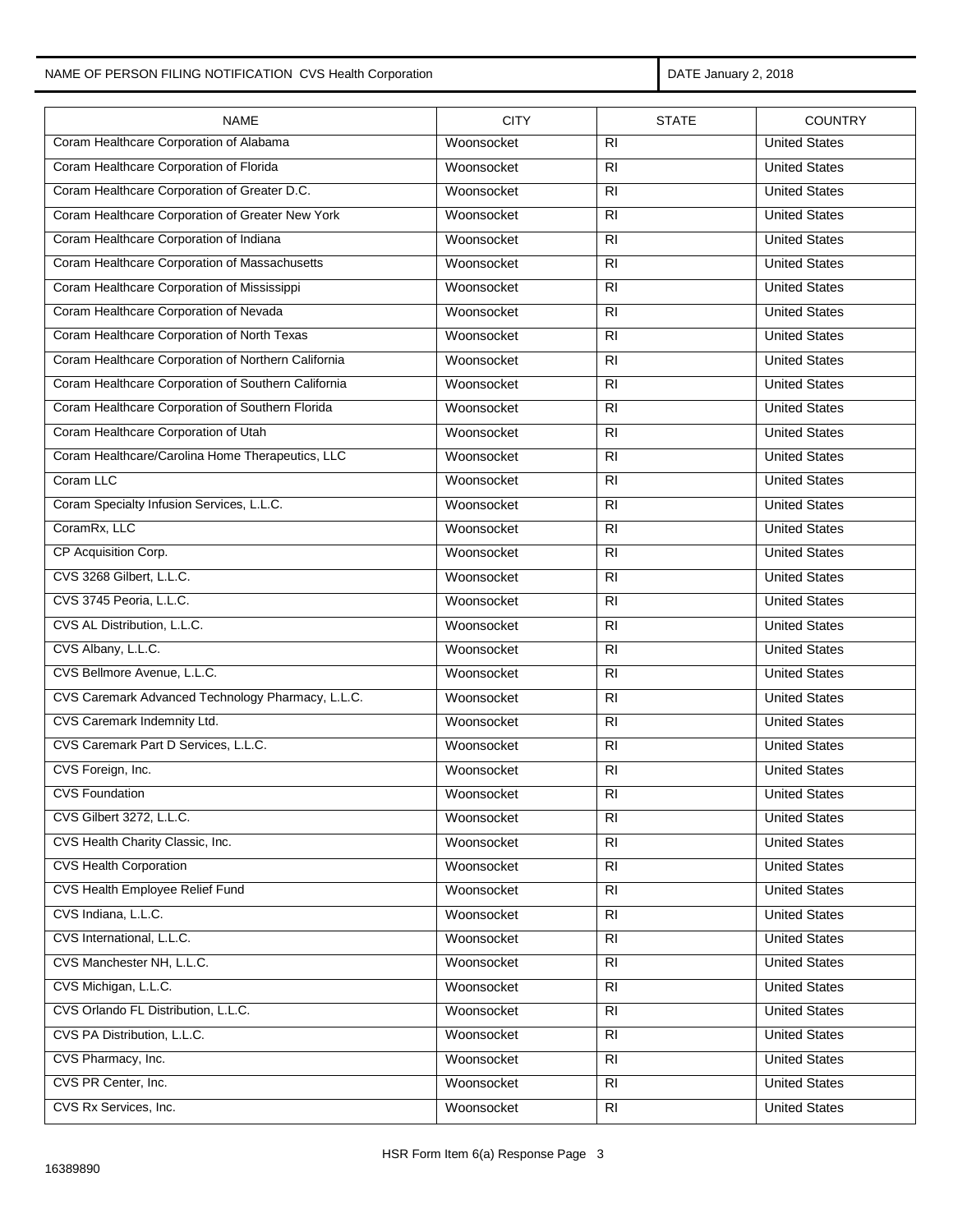| NAME OF PERSON FILING NOTIFICATION CVS Health Corporatio |  |
|----------------------------------------------------------|--|
|----------------------------------------------------------|--|

NAME OF PERSON FILING NOTIFICATION FILING NOTIFICATION CONTINUES AND ALL ORDER OF PERSON DATE JANUARY 2, 2018

| <b>NAME</b>                                  | <b>CITY</b> | <b>STATE</b>   | <b>COUNTRY</b>       |  |
|----------------------------------------------|-------------|----------------|----------------------|--|
| <b>CVS Safir Sourcing, LLC</b>               | Woonsocket  | R <sub>1</sub> | <b>United States</b> |  |
| CVS SC Distribution, L.L.C.                  | Woonsocket  | R <sub>l</sub> | <b>United States</b> |  |
| CVS State Capital, L.L.C.                    | Woonsocket  | R <sub>l</sub> | <b>United States</b> |  |
| CVS TN Distribution, L.L.C.                  | Woonsocket  | $\overline{R}$ | <b>United States</b> |  |
| CVS Transportation, L.L.C.                   | Woonsocket  | R <sub>l</sub> | <b>United States</b> |  |
| CVS Vero FL Distribution, L.L.C.             | Woonsocket  | R <sub>l</sub> | <b>United States</b> |  |
| D.A.W., LLC                                  | Woonsocket  | $\overline{R}$ | <b>United States</b> |  |
| D&R Pharmaceutical Services, LLC             | Woonsocket  | $\overline{R}$ | <b>United States</b> |  |
| Delaware CVS Pharmacy, L.L.C.                | Woonsocket  | $\overline{R}$ | <b>United States</b> |  |
| Digital eHealth, LLC                         | Woonsocket  | $\overline{R}$ | <b>United States</b> |  |
| District of Columbia CVS Pharmacy, L.L.C.    | Woonsocket  | $\overline{R}$ | <b>United States</b> |  |
| Drogaria Onofre Ltda.                        | Woonsocket  | R <sub>l</sub> | <b>United States</b> |  |
| E.T.B., INC.                                 | Woonsocket  | $\overline{R}$ | <b>United States</b> |  |
| Eckerd Corporation of Florida, Inc.          | Woonsocket  | $\overline{R}$ | <b>United States</b> |  |
| Enloe Drugs, LLC                             | Woonsocket  | R <sub>l</sub> | <b>United States</b> |  |
| Enterprise Patient Safety Organization, LLC  | Woonsocket  | $\overline{R}$ | <b>United States</b> |  |
| Evergreen Pharmaceutical of California, Inc. | Woonsocket  | $\overline{R}$ | <b>United States</b> |  |
| Evergreen Pharmaceutical, LLC                | Woonsocket  | R <sub>l</sub> | <b>United States</b> |  |
| Express Pharmacy Services of PA, L.L.C.      | Woonsocket  | RI             | <b>United States</b> |  |
| Garfield Beach CVS, L.L.C.                   | Woonsocket  | $\overline{R}$ | <b>United States</b> |  |
| Generation Health, L.L.C.                    | Woonsocket  | R <sub>l</sub> | <b>United States</b> |  |
| Geneva Woods Pharmacy, Inc.                  | Woonsocket  | RI             | <b>United States</b> |  |
| Geneva Woods Pharmacy Alaska, LLC            | Woonsocket  | R <sub>l</sub> | <b>United States</b> |  |
| Geneva Woods Pharmacy Washington, LLC        | Woonsocket  | $\overline{R}$ | <b>United States</b> |  |
| Geneva Woods Pharmacy Wyoming, LLC           | Woonsocket  | $\overline{R}$ | <b>United States</b> |  |
| Geneva Woods Management, LLC                 | Woonsocket  | RI             | <b>United States</b> |  |
| Geneva Woods Health Services, LLC            | Woonsocket  | $\overline{R}$ | <b>United States</b> |  |
| Geneva Woods LTC Pharmacy, LLC               | Woonsocket  | RI             | <b>United States</b> |  |
| Geneva Woods Retail Pharmacy, LLC            | Woonsocket  | R <sub>l</sub> | <b>United States</b> |  |
| Georgia CVS Pharmacy, L.L.C.                 | Woonsocket  | $\overline{R}$ | <b>United States</b> |  |
| German Dobson CVS, L.L.C.                    | Woonsocket  | <b>RI</b>      | <b>United States</b> |  |
| Goodyear CVS, L.L.C.                         | Woonsocket  | R <sub>l</sub> | <b>United States</b> |  |
| Grand St. Paul CVS, L.L.C.                   | Woonsocket  | <b>RI</b>      | <b>United States</b> |  |
| Heartland Healthcare Services, LLC           | Woonsocket  | <b>RI</b>      | <b>United States</b> |  |
| <b>Heartland Pharmacy of Illinois LLC</b>    | Woonsocket  | R <sub>l</sub> | <b>United States</b> |  |
| Heartland Pharmacy of PA, LLC                | Woonsocket  | R <sub>l</sub> | <b>United States</b> |  |
| Highland Park CVS, L.L.C.                    | Woonsocket  | R <sub>l</sub> | <b>United States</b> |  |
| Holiday CVS, L.L.C.                          | Woonsocket  | R <sub>l</sub> | <b>United States</b> |  |
| Home Care Pharmacy, LLC                      | Woonsocket  | R <sub>l</sub> | <b>United States</b> |  |
| Home Pharmacy Services, LLC                  | Woonsocket  | R <sub>l</sub> | <b>United States</b> |  |
| Hook-SupeRx, L.L.C.                          | Woonsocket  | R <sub>l</sub> | <b>United States</b> |  |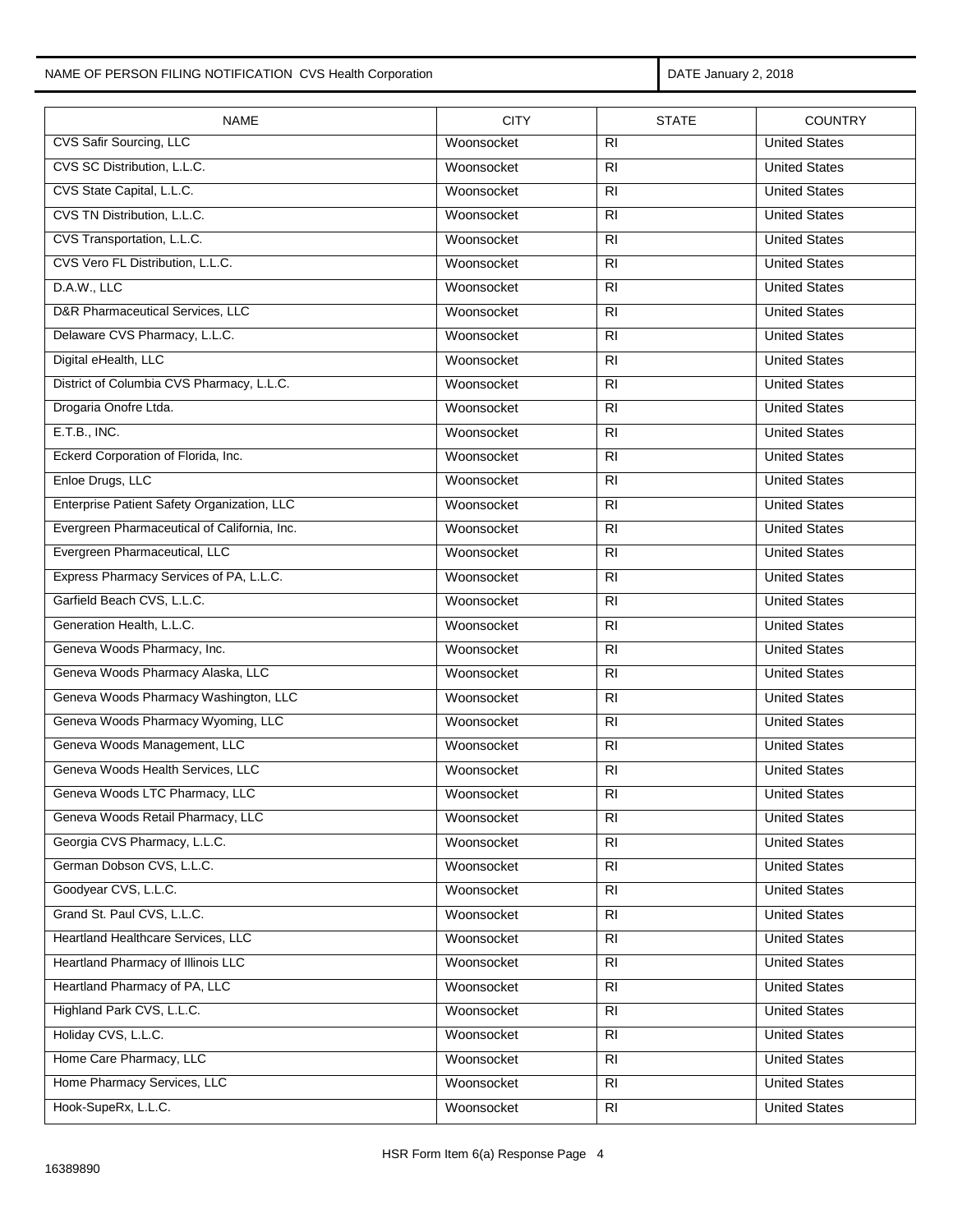| <b>NAME</b>                                      | <b>CITY</b> | <b>STATE</b>   | <b>COUNTRY</b>       |
|--------------------------------------------------|-------------|----------------|----------------------|
| Idaho CVS Pharmacy, L.L.C.                       | Woonsocket  | R <sub>l</sub> | <b>United States</b> |
| Innovative Worldwide Distributors (HK) Limited   | Woonsocket  | $\overline{R}$ | <b>United States</b> |
| Institutional Health Care Services, LLC          | Woonsocket  | $\overline{R}$ | <b>United States</b> |
| Interlock Pharmacy Systems, LLC                  | Woonsocket  | $\overline{R}$ | <b>United States</b> |
| Iowa CVS Pharmacy, L.L.C.                        | Woonsocket  | R <sub>l</sub> | <b>United States</b> |
| Ironbound CVS Urban Renewal, L.L.C.              | Woonsocket  | R <sub>l</sub> | <b>United States</b> |
| JHC Acquisition, LLC                             | Woonsocket  | R <sub>l</sub> | <b>United States</b> |
| Kansas CVS Pharmacy, L.L.C.                      | Woonsocket  | R <sub>l</sub> | <b>United States</b> |
| Kentucky CVS Pharmacy, L.L.C.                    | Woonsocket  | R <sub>l</sub> | <b>United States</b> |
| Langsam Health Services, LLC                     | Woonsocket  | R <sub>l</sub> | <b>United States</b> |
| <b>LCPS Acquisition, LLC</b>                     | Woonsocket  | R <sub>l</sub> | <b>United States</b> |
| Lobos Acquisition, LLC                           | Woonsocket  | R <sub>l</sub> | <b>United States</b> |
| Lo-Med Prescription Services, LLC                | Woonsocket  | $\overline{R}$ | <b>United States</b> |
| Longs Drug Stores California, L.L.C.             | Woonsocket  | $\overline{R}$ | <b>United States</b> |
| Longs Drug Stores, L.L.C.                        | Woonsocket  | R <sub>l</sub> | <b>United States</b> |
| Louisiana CVS Pharmacy, L.L.C.                   | Woonsocket  | $\overline{R}$ | <b>United States</b> |
| Main Street Pharmacy, L.L.C.                     | Woonsocket  | $\overline{R}$ | <b>United States</b> |
| Managed HealthCare, Inc.                         | Woonsocket  | R <sub>l</sub> | <b>United States</b> |
| Maryland CVS Pharmacy, L.L.C.                    | Woonsocket  | $\overline{R}$ | <b>United States</b> |
| Massachusetts CVS Pharmacy, Inc.                 | Woonsocket  | $\overline{R}$ | <b>United States</b> |
| Med World Acquisition Corp.                      | Woonsocket  | $\overline{R}$ | <b>United States</b> |
| Medical Arts Health Care, Inc.                   | Woonsocket  | $\overline{R}$ | <b>United States</b> |
| Melville Realty Company, Inc.                    | Woonsocket  | $\overline{R}$ | <b>United States</b> |
| MemberHealth LLC                                 | Woonsocket  | R <sub>l</sub> | <b>United States</b> |
| Merwin IV & Specialty Pharmacy, LLC              | Woonsocket  | $\overline{R}$ | <b>United States</b> |
| Merwin Long Term Care, LLC                       | Woonsocket  | $\overline{R}$ | <b>United States</b> |
| Merwin Rx-Compounding Pharmacy, LLC              | Woonsocket  | $\overline{R}$ | <b>United States</b> |
| MHHP Acquisition Company, LLC                    | Woonsocket  | $\overline{R}$ | <b>United States</b> |
| MinuteClinic Diagnostic of Alabama, L.L.C.       | Woonsocket  | R <sub>l</sub> | <b>United States</b> |
| MinuteClinic Diagnostic of Arizona, LLC          | Woonsocket  | <b>RI</b>      | <b>United States</b> |
| MinuteClinic Diagnostic of Florida, LLC          | Woonsocket  | R <sub>l</sub> | <b>United States</b> |
| MinuteClinic Diagnostic of Georgia, LLC          | Woonsocket  | R <sub>l</sub> | <b>United States</b> |
| MinuteClinic Diagnostic of Hawaii, L.L.C.        | Woonsocket  | R <sub>l</sub> | <b>United States</b> |
| MinuteClinic Diagnostic of Illinois, LLC         | Woonsocket  | <b>RI</b>      | <b>United States</b> |
| MinuteClinic Diagnostic of Kentucky, L.L.C.      | Woonsocket  | R <sub>l</sub> | <b>United States</b> |
| MinuteClinic Diagnostic of Louisiana, L.L.C.     | Woonsocket  | R <sub>l</sub> | <b>United States</b> |
| MinuteClinic Diagnostic of Maine, L.L.C.         | Woonsocket  | <b>RI</b>      | <b>United States</b> |
| MinuteClinic Diagnostic of Maryland, LLC         | Woonsocket  | R <sub>l</sub> | <b>United States</b> |
| MinuteClinic Diagnostic of Massachusetts, LLC    | Woonsocket  | R <sub>l</sub> | <b>United States</b> |
| MinuteClinic Diagnostic of Nebraska, L.L.C.      | Woonsocket  | R <sub>l</sub> | <b>United States</b> |
| MinuteClinic Diagnostic of New Hampshire, L.L.C. | Woonsocket  | <b>RI</b>      | <b>United States</b> |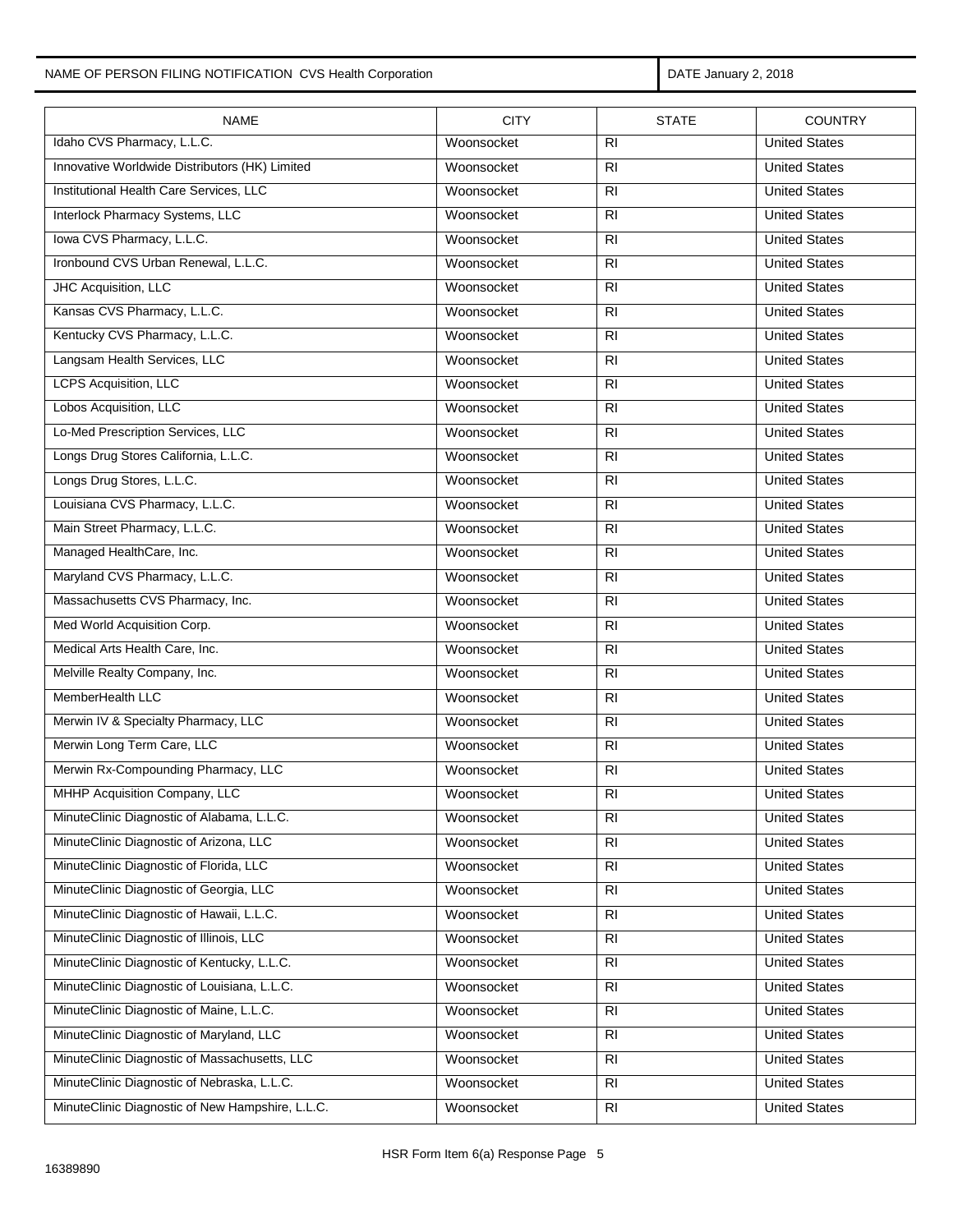| <b>NAME</b>                                       | <b>CITY</b> | <b>STATE</b>   | <b>COUNTRY</b>       |
|---------------------------------------------------|-------------|----------------|----------------------|
| MinuteClinic Diagnostic of New Mexico, L.L.C.     | Woonsocket  | R <sub>l</sub> | <b>United States</b> |
| MinuteClinic Diagnostic of Ohio, LLC              | Woonsocket  | $\overline{R}$ | <b>United States</b> |
| MinuteClinic Diagnostic of Oklahoma, LLC          | Woonsocket  | R <sub>l</sub> | <b>United States</b> |
| MinuteClinic Diagnostic of Oregon, LLC            | Woonsocket  | R <sub>l</sub> | <b>United States</b> |
| MinuteClinic Diagnostic of Pennsylvania, LLC      | Woonsocket  | R <sub>l</sub> | <b>United States</b> |
| MinuteClinic Diagnostic of Rhode Island, LLC      | Woonsocket  | R <sub>l</sub> | <b>United States</b> |
| MinuteClinic Diagnostic of South Carolina, L.L.C. | Woonsocket  | $\overline{R}$ | <b>United States</b> |
| MinuteClinic Diagnostic of Texas, LLC             | Woonsocket  | R <sub>l</sub> | <b>United States</b> |
| MinuteClinic Diagnostic of Utah, L.L.C.           | Woonsocket  | R <sub>l</sub> | <b>United States</b> |
| MinuteClinic Diagnostic of Virginia, LLC          | Woonsocket  | $\overline{R}$ | <b>United States</b> |
| MinuteClinic Diagnostic of Washington, LLC        | Woonsocket  | R <sub>l</sub> | <b>United States</b> |
| MinuteClinic Diagnostic of Wisconsin, L.L.C.      | Woonsocket  | R <sub>l</sub> | <b>United States</b> |
| MinuteClinic, L.L.C.                              | Woonsocket  | R <sub>l</sub> | <b>United States</b> |
| Mississippi CVS Pharmacy, L.L.C.                  | Woonsocket  | $\overline{R}$ | <b>United States</b> |
| Missouri CVS Pharmacy, L.L.C.                     | Woonsocket  | R <sub>l</sub> | <b>United States</b> |
| Montana CVS Pharmacy, L.L.C.                      | Woonsocket  | $\overline{R}$ | <b>United States</b> |
| Mountain Grove Investment Group LLC               | Woonsocket  | R <sub>l</sub> | <b>United States</b> |
| NCS Healthcare of Illinois, LLC                   | Woonsocket  | R <sub>l</sub> | <b>United States</b> |
| NCS Healthcare of Iowa, LLC                       | Woonsocket  | $\overline{R}$ | <b>United States</b> |
| NCS Healthcare of Kansas, LLC                     | Woonsocket  | R <sub>l</sub> | <b>United States</b> |
| NCS Healthcare of Kentucky, Inc.                  | Woonsocket  | R <sub>l</sub> | <b>United States</b> |
| NCS Healthcare of Montana, LLC                    | Woonsocket  | $\overline{R}$ | <b>United States</b> |
| NCS Healthcare of New Hampshire, Inc.             | Woonsocket  | R <sub>l</sub> | <b>United States</b> |
| NCS Healthcare of New Mexico, LLC                 | Woonsocket  | $\overline{R}$ | <b>United States</b> |
| NCS Healthcare of Ohio, LLC                       | Woonsocket  | $\overline{R}$ | <b>United States</b> |
| NCS Healthcare of South Carolina, LLC             | Woonsocket  | $\overline{R}$ | <b>United States</b> |
| NCS Healthcare of Tennessee, LLC                  | Woonsocket  | R <sub>l</sub> | <b>United States</b> |
| NCS Healthcare of Wisconsin, LLC                  | Woonsocket  | R <sub>l</sub> | <b>United States</b> |
| NCS Healthcare, LLC                               | Woonsocket  | R <sub>l</sub> | <b>United States</b> |
| Nebraska CVS Pharmacy, L.L.C.                     | Woonsocket  | RI             | <b>United States</b> |
| NeighborCare Holdings, Inc.                       | Woonsocket  | R <sub>l</sub> | <b>United States</b> |
| NeighborCare of Indiana, LLC                      | Woonsocket  | R <sub>l</sub> | <b>United States</b> |
| NeighborCare of New Hampshire, L.L.C.             | Woonsocket  | R <sub>l</sub> | <b>United States</b> |
| NeighborCare of Virginia, LLC                     | Woonsocket  | R <sub>l</sub> | <b>United States</b> |
| NeighborCare Pharmacies, LLC                      | Woonsocket  | RI             | <b>United States</b> |
| NeighborCare Pharmacy of Virginia, LLC            | Woonsocket  | R <sub>l</sub> | <b>United States</b> |
| NeighborCare Pharmacy Services, Inc.              | Woonsocket  | <b>RI</b>      | <b>United States</b> |
| NeighborCare Services Corporation                 | Woonsocket  | R <sub>l</sub> | <b>United States</b> |
| NeighborCare, Inc.                                | Woonsocket  | R <sub>l</sub> | <b>United States</b> |
| Nevada CVS Pharmacy, L.L.C.                       | Woonsocket  | R <sub>l</sub> | <b>United States</b> |
| New Jersey CVS Pharmacy, L.L.C.                   | Woonsocket  | R <sub>l</sub> | <b>United States</b> |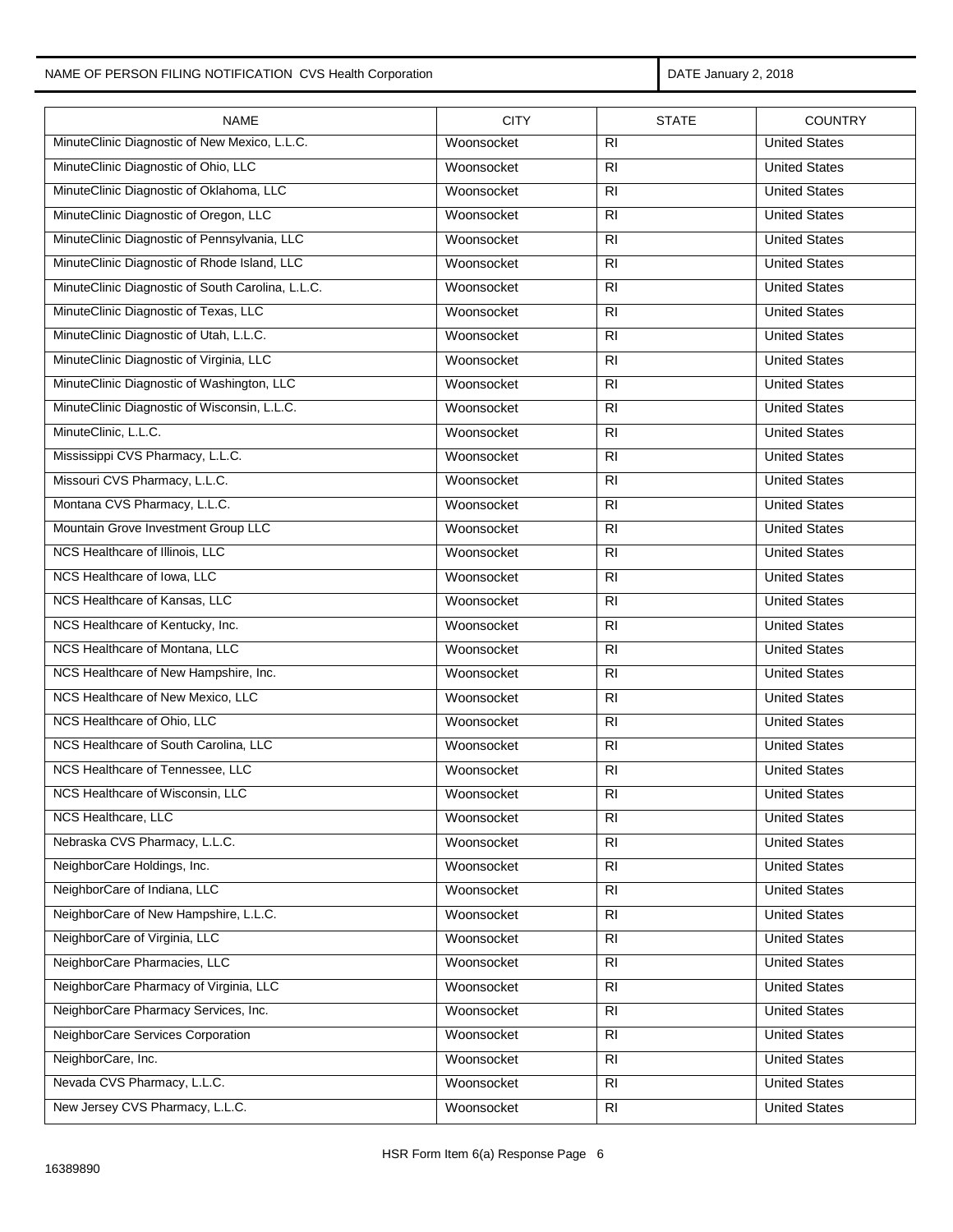| <b>NAME</b>                                          | <b>CITY</b> | <b>STATE</b>   | <b>COUNTRY</b>       |
|------------------------------------------------------|-------------|----------------|----------------------|
| NIV Acquisition, LLC                                 | Woonsocket  | R <sub>l</sub> | <b>United States</b> |
| North Carolina CVS Pharmacy, L.L.C.                  | Woonsocket  | $\overline{R}$ | <b>United States</b> |
| North Shore Pharmacy Services LLC                    | Woonsocket  | R <sub>l</sub> | <b>United States</b> |
| NovoLogix, LLC                                       | Woonsocket  | R <sub>l</sub> | <b>United States</b> |
| <b>OCR Services Corporation</b>                      | Woonsocket  | R <sub>l</sub> | <b>United States</b> |
| Ohio CVS Stores, L.L.C.                              | Woonsocket  | R <sub>l</sub> | <b>United States</b> |
| Oklahoma CVS Pharmacy, L.L.C.                        | Woonsocket  | $\overline{R}$ | <b>United States</b> |
| <b>Omnicare Holding Company</b>                      | Woonsocket  | R <sub>l</sub> | <b>United States</b> |
| Omnicare Indiana Partnership Holding Company LLC     | Woonsocket  | $\overline{R}$ | <b>United States</b> |
| <b>Omnicare Management Company</b>                   | Woonsocket  | R <sub>l</sub> | <b>United States</b> |
| Omnicare of Nevada, LLC                              | Woonsocket  | R <sub>l</sub> | <b>United States</b> |
| Omnicare of New York, LLC                            | Woonsocket  | R <sub>l</sub> | <b>United States</b> |
| Omnicare Pharmacies of Great Plains Holding Company  | Woonsocket  | R <sub>l</sub> | <b>United States</b> |
| Omnicare Pharmacies of Pennsylvania West LLC         | Woonsocket  | $\overline{R}$ | <b>United States</b> |
| Omnicare Pharmacy and Supply Services LLC            | Woonsocket  | R <sub>l</sub> | <b>United States</b> |
| Omnicare Pharmacy of Florida, LP                     | Woonsocket  | R <sub>l</sub> | <b>United States</b> |
| Omnicare Pharmacy of Nebraska, LLC                   | Woonsocket  | R <sub>l</sub> | <b>United States</b> |
| Omnicare Pharmacy of North Carolina, LLC             | Woonsocket  | R <sub>l</sub> | <b>United States</b> |
| Omnicare Pharmacy of Pueblo, LLC                     | Woonsocket  | $\overline{R}$ | <b>United States</b> |
| Omnicare Pharmacy of Tennessee, LLC                  | Woonsocket  | R <sub>l</sub> | <b>United States</b> |
| Omnicare Pharmacy of Texas 1, LP                     | Woonsocket  | R <sub>l</sub> | <b>United States</b> |
| Omnicare Pharmacy of Texas 2, LP                     | Woonsocket  | RI             | <b>United States</b> |
| Omnicare Pharmacy of the Midwest, LLC                | Woonsocket  | R <sub>l</sub> | <b>United States</b> |
| Omnicare Property Management, LLC                    | Woonsocket  | $\overline{R}$ | <b>United States</b> |
| Omnicare, Inc.                                       | Woonsocket  | RI             | <b>United States</b> |
| Oregon CVS Pharmacy, L.L.C.                          | Woonsocket  | $\overline{R}$ | <b>United States</b> |
| Pennsylvania CVS Pharmacy, L.L.C.                    | Woonsocket  | R <sub>l</sub> | <b>United States</b> |
| Pennsylvania Life Insurance Company                  | Woonsocket  | RI             | <b>United States</b> |
| PharmaCare Pharmacy, L.L.C.                          | Woonsocket  | R <sub>l</sub> | <b>United States</b> |
| PharmaCare Specialty Healthcare Distributors, L.L.C. | Woonsocket  | R <sub>l</sub> | <b>United States</b> |
| Pharmacy Associates of Glens Falls, Inc.             | Woonsocket  | RI             | <b>United States</b> |
| Pharmacy Consultants, LLC                            | Woonsocket  | R <sub>l</sub> | <b>United States</b> |
| Pharmacy Holding #1, LLC                             | Woonsocket  | R <sub>l</sub> | <b>United States</b> |
| Pharmacy Holding #2, LLC                             | Woonsocket  | R <sub>l</sub> | <b>United States</b> |
| Pharmasource Healthcare, Inc.                        | Woonsocket  | R <sub>l</sub> | <b>United States</b> |
| Pharmed Holdings, Inc.                               | Woonsocket  | R <sub>l</sub> | <b>United States</b> |
| Pharmore, LLC                                        | Woonsocket  | R <sub>l</sub> | <b>United States</b> |
| Pharmore Drugs, LLC                                  | Woonsocket  | R <sub>l</sub> | <b>United States</b> |
| PP Acquisition Company, LLC                          | Woonsocket  | RI             | <b>United States</b> |
| PRN Pharmaceutical Services, LP                      | Woonsocket  | R <sub>l</sub> | <b>United States</b> |
| ProCare Pharmacy Direct, L.L.C.                      | Woonsocket  | R <sub>l</sub> | <b>United States</b> |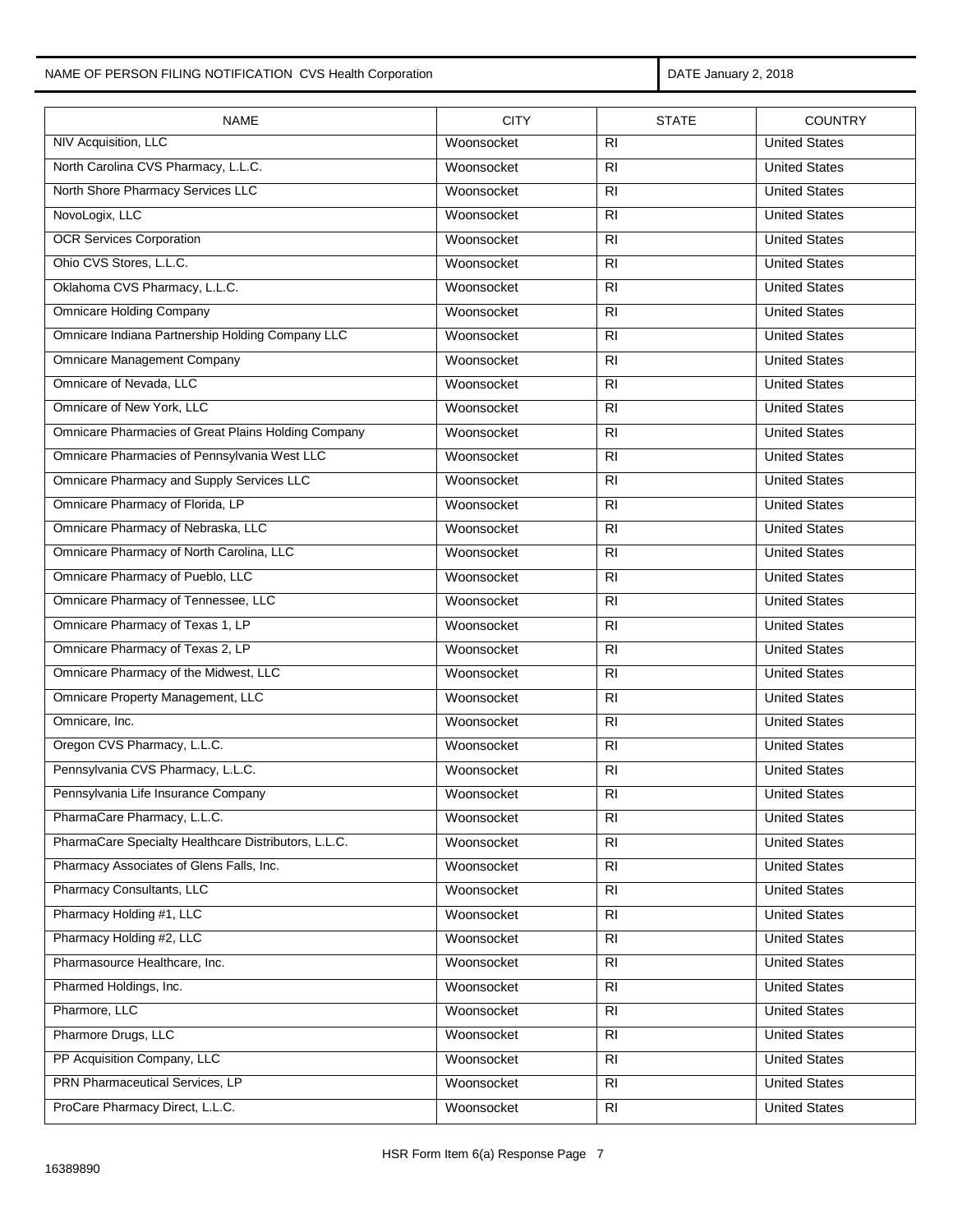## NAME OF PERSON FILING NOTIFICATION CVS Health Corporation **DATE January 2, 2018**

| <b>NAME</b>                                                                                           | <b>CITY</b> | <b>STATE</b>   | <b>COUNTRY</b>       |
|-------------------------------------------------------------------------------------------------------|-------------|----------------|----------------------|
| ProCare Pharmacy, L.L.C.                                                                              | Woonsocket  | R <sub>1</sub> | <b>United States</b> |
| Professional Pharmacy Services, Inc.                                                                  | Woonsocket  | $\overline{R}$ | <b>United States</b> |
| Puerto Rico CVS Pharmacy, L.L.C.                                                                      | Woonsocket  | R <sub>l</sub> | <b>United States</b> |
| Red Oak Sourcing, LLC                                                                                 | Woonsocket  | <b>RI</b>      | <b>United States</b> |
| Retrac, Inc.                                                                                          | Woonsocket  | R <sub>l</sub> | <b>United States</b> |
| Rhode Island CVS Pharmacy, L.L.C.                                                                     | Woonsocket  | R <sub>l</sub> | <b>United States</b> |
| Roeschen's Healthcare LLC                                                                             | Woonsocket  | $\overline{R}$ | <b>United States</b> |
| Rx Hub, L.L.C.                                                                                        | Woonsocket  | R <sub>l</sub> | <b>United States</b> |
| RxAmerica LLC                                                                                         | Woonsocket  | R <sub>l</sub> | <b>United States</b> |
| <b>RXC Acquisition Company</b><br>* Note: The sale of this entity is expected to close<br>imminently. | Woonsocket  | $\overline{R}$ | <b>United States</b> |
| Sheffield Avenue CVS, L.L.C.                                                                          | Woonsocket  | $\overline{R}$ | <b>United States</b> |
| Shore Pharmaceutical Providers, LLC                                                                   | Woonsocket  | $\overline{R}$ | <b>United States</b> |
| SilverScript Insurance Company                                                                        | Woonsocket  | R <sub>l</sub> | <b>United States</b> |
| South Carolina CVS Pharmacy, L.L.C.                                                                   | Woonsocket  | R <sub>l</sub> | <b>United States</b> |
| South Wabash CVS, L.L.C.                                                                              | Woonsocket  | R <sub>l</sub> | <b>United States</b> |
| Specialized Pharmacy Services, LLC                                                                    | Woonsocket  | R <sub>l</sub> | <b>United States</b> |
| <b>Specialty Services Holding LLC</b>                                                                 | Woonsocket  | $\overline{R}$ | <b>United States</b> |
| Sterling Healthcare Services, Inc.                                                                    | Woonsocket  | RI             | <b>United States</b> |
| Suburban Medical Services, LLC                                                                        | Woonsocket  | R <sub>l</sub> | <b>United States</b> |
| Sun Pharmacy, Limited Liability Company                                                               | Woonsocket  | R <sub>l</sub> | <b>United States</b> |
| Superior Care Pharmacy, Inc.                                                                          | Woonsocket  | R <sub>l</sub> | <b>United States</b> |
| T2 Medical, Inc.                                                                                      | Woonsocket  | R <sub>l</sub> | <b>United States</b> |
| <b>TCPI Acquisition Corp.</b>                                                                         | Woonsocket  | $\overline{R}$ | <b>United States</b> |
| Tennessee CVS Pharmacy, L.L.C.                                                                        | Woonsocket  | $\overline{R}$ | <b>United States</b> |
| Thomas Phoenix CVS, L.L.C.                                                                            | Woonsocket  | R <sub>l</sub> | <b>United States</b> |
| Three Forks Apothecary, LLC                                                                           | Woonsocket  | $\overline{R}$ | <b>United States</b> |
| UC Acquisition Corp.                                                                                  | Woonsocket  | R <sub>l</sub> | <b>United States</b> |
| Uni-Care Health Services of Maine, Inc.                                                               | Woonsocket  | R <sub>l</sub> | <b>United States</b> |
| Utah CVS Pharmacy, L.L.C.                                                                             | Woonsocket  | $\overline{R}$ | <b>United States</b> |
| Value Health Care Services LLC                                                                        | Woonsocket  | R <sub>l</sub> | <b>United States</b> |
| <b>VAPS Acquisition Company, LLC</b>                                                                  | Woonsocket  | R <sub>l</sub> | <b>United States</b> |
| Vermont CVS Pharmacy, L.L.C.                                                                          | Woonsocket  | R <sub>l</sub> | <b>United States</b> |
| Virginia CVS Pharmacy, L.L.C.                                                                         | Woonsocket  | R <sub>l</sub> | <b>United States</b> |
| Warm Springs Road CVS, L.L.C.                                                                         | Woonsocket  | R <sub>l</sub> | <b>United States</b> |
| Washington CVS Pharmacy, L.L.C.                                                                       | Woonsocket  | R <sub>l</sub> | <b>United States</b> |
| Washington Lamb CVS, L.L.C.                                                                           | Woonsocket  | R <sub>l</sub> | <b>United States</b> |
| Weber Medical Systems LLC                                                                             | Woonsocket  | <b>RI</b>      | <b>United States</b> |
| Wellpartner, LLC                                                                                      | Woonsocket  | R <sub>l</sub> | <b>United States</b> |
| West Virginia CVS Pharmacy, L.L.C.                                                                    | Woonsocket  | R <sub>l</sub> | <b>United States</b> |
| Westhaven Services Co, LLC                                                                            | Woonsocket  | R <sub>l</sub> | <b>United States</b> |
| Williamson Drug Company, Incorporated                                                                 | Woonsocket  | R <sub>l</sub> | <b>United States</b> |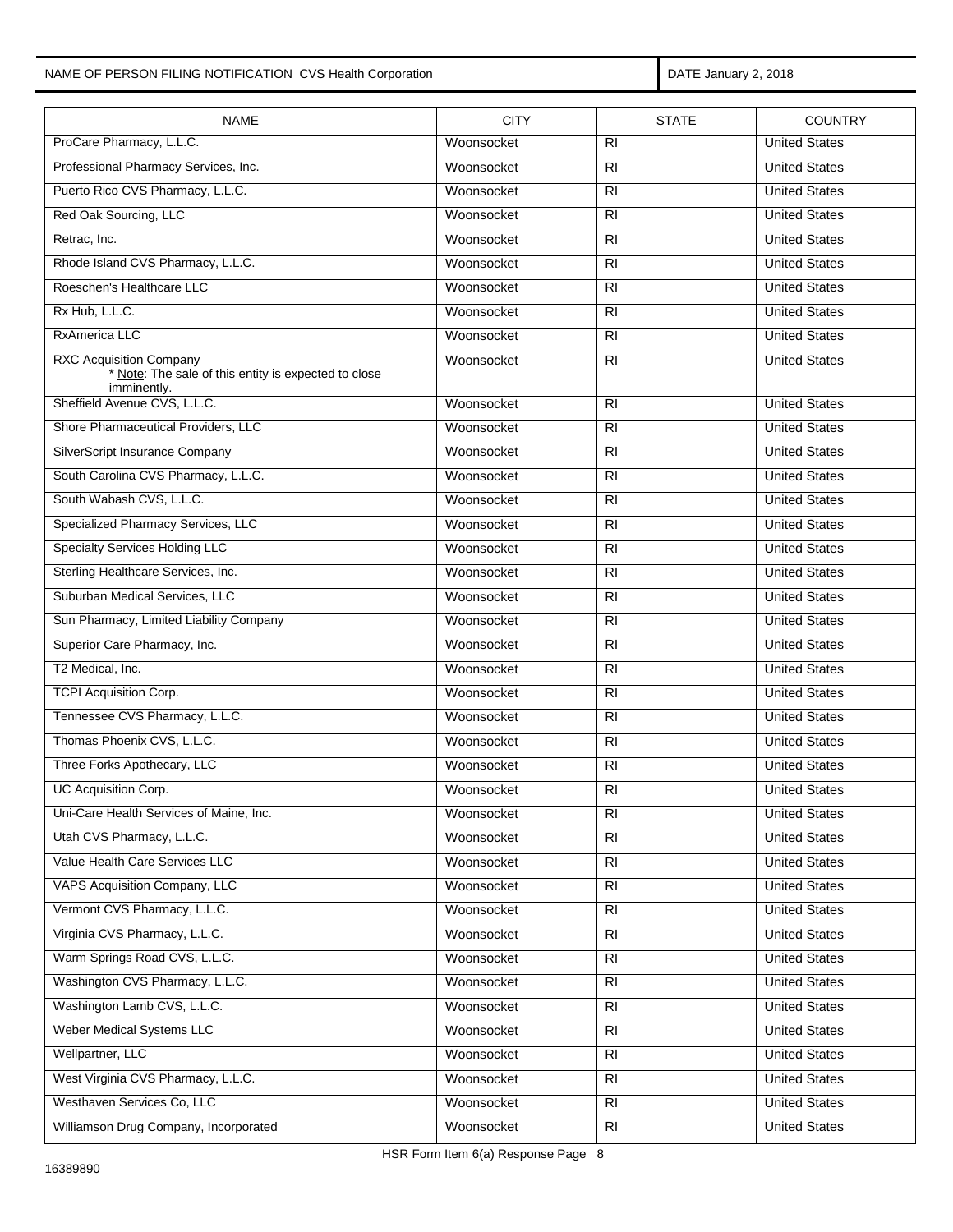NAME OF PERSON FILING NOTIFICATION CVS Health Corporation **DATE January 2, 2018** 

| <b>NAME</b>                        | <b>CITY</b> | <b>STATE</b> | <b>COUNTRY</b>       |
|------------------------------------|-------------|--------------|----------------------|
| Wisconsin CVS Pharmacy, L.L.C.     | Woonsocket  | <b>RI</b>    | <b>United States</b> |
| Woodruff Realty Associates, L.L.C. | Woonsocket  | <b>RI</b>    | <b>United States</b> |
| Woodward Detroit CVS, L.L.C.       | Woonsocket  | <b>RI</b>    | <b>United States</b> |
| WP Smart Holdings, LLC             | Woonsocket  | <b>RI</b>    | <b>United States</b> |
| ZS Acquisition Company, LLC        | Woonsocket  | <b>RI</b>    | <b>United States</b> |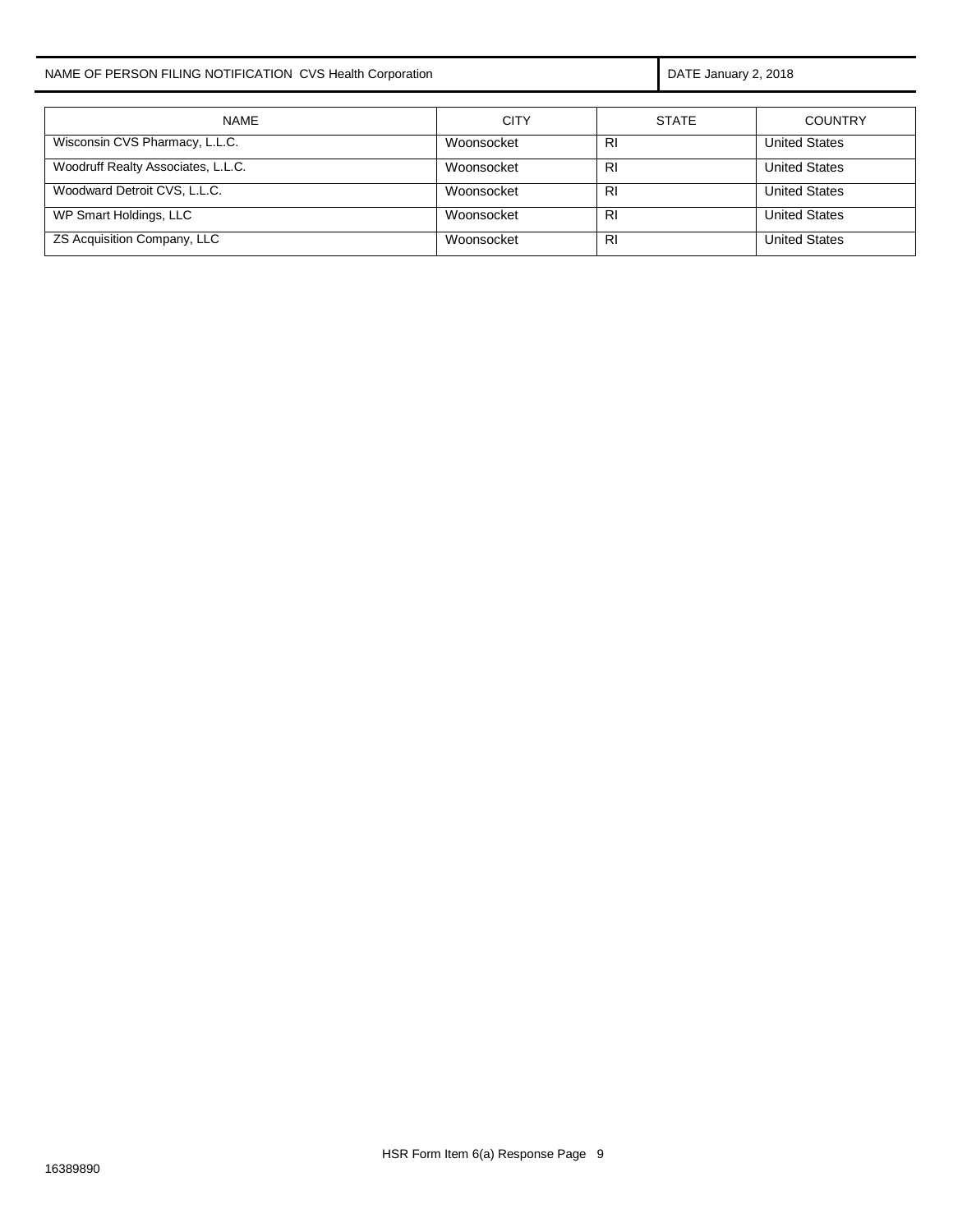# **ITEM 7**

OVERLAP DOLLAR REVENUES

**7(a)** 6-DIGIT NAICS INDUSTRY CODE AND DESCRIPTION  $\Box$  None

| CODE   | <b>DESCRIPTION</b>                     | PERSON / ASSOCIATE / BOTH |
|--------|----------------------------------------|---------------------------|
| 454113 | Mail-Order Houses                      | <b>PERSON</b>             |
| 524298 | All Other Insurance Related Activities | <b>PERSON</b>             |

#### **7(b)(i)** LIST THE NAME OF EACH PERSON THAT ALSO DERIVED DOLLAR REVENUES

| UPE OF OTHER FILING PERSON | `OVERLAPS (IF I<br>DIFFERENT)<br>ENTITY THAT |
|----------------------------|----------------------------------------------|
| Aetna Inc.                 | unknown                                      |

#### **7(b)(ii)** LIST THE NAME OF EACH ASSOCIATE OF THE ACQUIRING PERSON THAT ALSO DERIVED DOLLAR REVENUES *(ACQUIRING PERSON ONLY)*

| TOP LEVEL ASSOCIATE | ENTITY THAT OVERLAPS (IF DIFFERENT) |
|---------------------|-------------------------------------|
| None                |                                     |

#### **7(c)** GEOGRAPHIC MARKET INFORMATION FOR EACH PERSON THAT ALSO DERIVED DOLLAR REVENUES

| CODE.                                                                                                                                                      | <b>GEOGRAPHIC MARKET INFORMATION</b> |  |
|------------------------------------------------------------------------------------------------------------------------------------------------------------|--------------------------------------|--|
| 454113                                                                                                                                                     | See Attachment 7(c)                  |  |
| 524298                                                                                                                                                     | National (50)*                       |  |
| * The filing person offers insurance products in all 50 states, but has physical offices associated with its insurance-related business in AZ, IL, and TN. |                                      |  |

#### **7(d)** GEOGRAPHIC MARKET INFORMATION FOR ASSOCIATES OF THE ACQUIRING PERSON *(ACQUIRING PERSON ONLY)*

| CODE<br>$ -$ | <b>GEOGRAPHIC MARKET INFORMATION</b> |
|--------------|--------------------------------------|
| None         |                                      |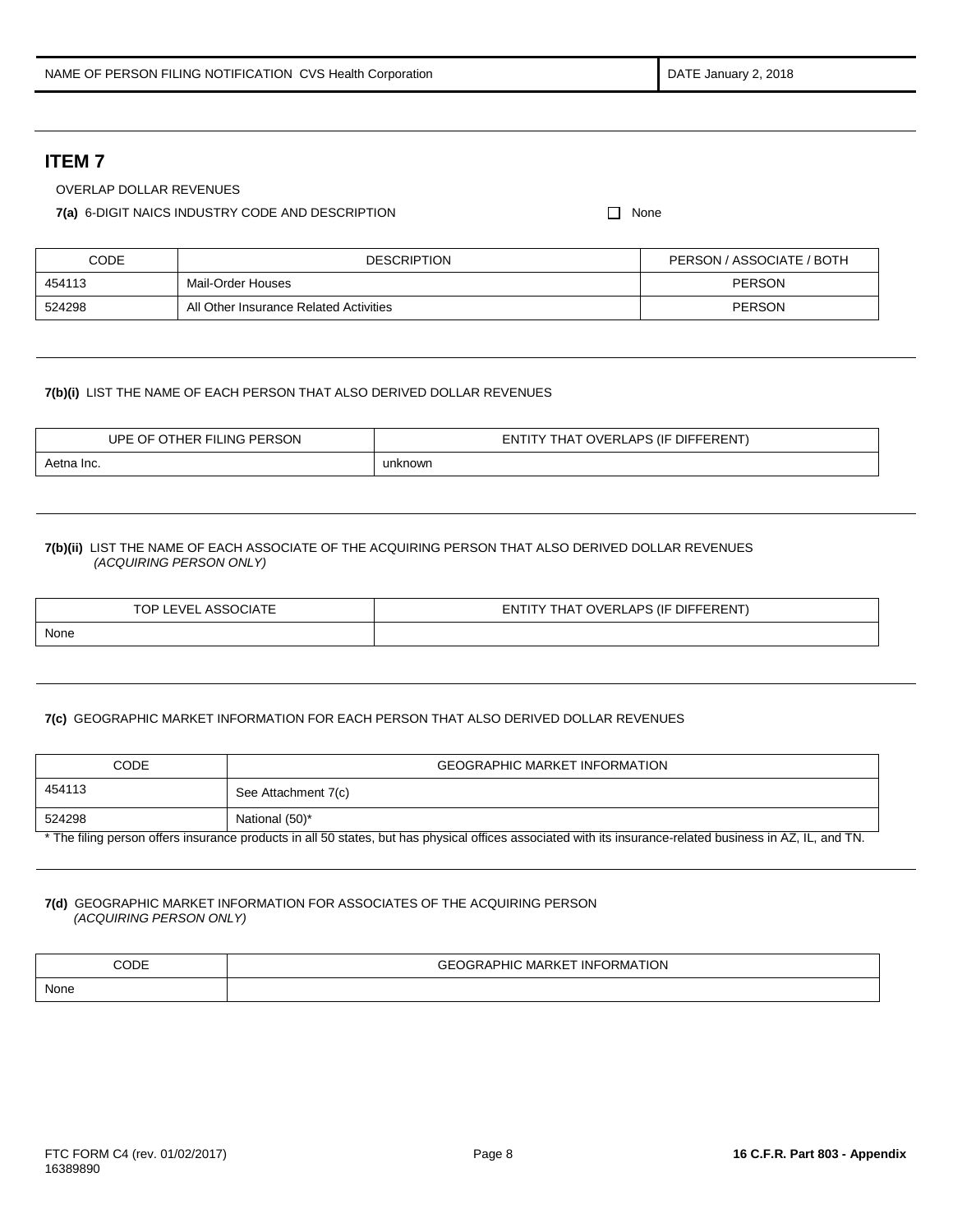# **Attachment 7(c)**

| 1521 4th Ave., South<br>35233-1612<br><b>Birmingham</b><br>Jefferson<br>AL<br>AZ<br>1002 East McDowell Road<br>Phoenix<br>Maricopa<br>85006-2625<br>$\overline{AZ}$<br>9501 E. Shea Blvd.<br>Scottsdale<br>Maricopa<br>85260<br>$\overline{CA}$<br>5721 E. Santa Ana<br>Ontario<br>San Bernardino<br>91761<br>1127 Bryn Mawr Ave. Ste. A<br>$\overline{CA}$<br>92374<br>Redlands<br>San Bernardino<br>1127 Bryn Mawr Ave. Ste B<br>CA<br>92374<br>Redlands<br>San Bernardino<br>$\overline{CA}$<br>92374<br>1110 Research Drive, Suite B<br>Redlands<br>San Bernardino<br>$\overline{CA}$<br>92103-3398<br>1010 University Avenue<br>San Diego<br>San Diego<br>CA<br>445 Castro Street<br>San Francisco<br>San Francisco<br>94114-2019<br>8607 Santa Monica Boulevard<br>CA<br>West Hollywood<br>Los Angeles<br>90069-4109<br>$\overline{co}$<br>2101 N. Ursula St. Unit 35<br>Aurora<br>Adams<br>80045-7426<br>$\overline{DC}$<br>1601 17th Street NW<br>Washington<br>District Of Columbia<br>20009-2403<br>9310 SouthPark Center Loop1<br>$\overline{FL}$<br>Orlando<br>Orange<br>32819<br>FL<br>32809<br>6251 Chancellor Drive Ste 101<br>Orlando<br>Orange<br>FL<br>33614<br>7930 Woodland Center Blvd., Ste 500<br>Tampa<br>Hillsborough<br>GA<br>560 Amsterdam Ave, Ste #E<br>Atlanta<br>Fulton<br>30306-3479<br>500 Ala Moana Blvd., Bldg 1<br>Honolulu<br>Honolulu<br>H <sub>II</sub><br>96813-4920<br>ΗI<br>2969 Mapunapuna Place Suite 110<br>Honolulu<br>Honolulu<br>96819<br>$\overline{H}$<br>94-780A Meheula Parkway<br>Mililani<br>Honolulu<br>96789<br><b>Mount Prospect</b><br>Cook<br>ΙL<br>60056<br>800 Biermann Court, Suite A<br>Cook<br>ΙL<br>60056<br>800 Biermann Court, Ste. B<br>Mount Prospect<br>ĪL<br>1780 Wall St.<br>Mount Prospect<br>Cook<br>60056<br>KS<br>11162 Renner Blvd.<br>66219<br>Lenexa<br>Johnson<br>KY<br>40503<br>160 Moore Dr.<br>Lexington<br>Fayette<br>5101 Jeff Commerce Dr. <sup>2</sup><br>Louisville<br>KY<br>40219-3336<br>Jefferson<br>35 Kneeland Street<br>Suffolk<br><b>MA</b><br>02111-1523<br><b>Boston</b><br><b>Suffolk</b><br><b>MA</b><br>350 Longwood Ave., Ste B<br><b>Boston</b><br>02115-5726<br><b>MA</b><br>01757<br>25 Birch St., Bldg B<br>Milford<br>Worcester<br>$\overline{M}$<br>48083<br>1307-H Allen Dr.<br>Troy<br>Oakland<br>$\overline{MN}$<br>1811 Old Highway 8 NW<br>New Brighton<br>Ramsev<br>55112<br>$\overline{MN}$<br>1266 Helme Ave. N<br>Washington<br>55128<br>Oakdale<br><b>NC</b><br>601 S. Kings Dr.<br>Charlotte<br>28204-2932<br>Mecklenburg<br>10700 World Trade Park, Suite 110<br><b>NC</b><br>27617<br>Raleigh<br>Wake<br>Essex<br>$\overline{N}$<br>07004<br>Fairfield<br>180 Passaic Ave.<br>$\overline{NY}$<br>126 Eighth Ave.<br>New York<br>New York<br>10011-5108<br>$\overline{OR}$<br>1309 NW 23rd Ave.<br>Portland<br>Multnomah<br>97210-2601<br>$\overline{OR}$<br>20800 SW 115 <sup>th</sup> Ave.<br>Tualatin<br>97062<br>Washington<br>PA<br>105 Mall Boulevard<br>Monroeville<br>15146-2230<br>Allegheny<br>PA<br>1117 Walnut St.<br>Philadelphia<br>Philadelphia<br>19107-4918<br>PA<br>15238<br>620 Epsilon Drive<br>Pittsburgh<br>Allegheny<br>PA<br>18706<br>1 Great Valley Blvd.<br><b>Wilkes Barre</b><br>Luzerne<br>PR<br>Jesus T. Pinero Ave. 278-280, Ste B<br><b>Rio Piedras</b><br>San Juan<br>00918<br>$\overline{R}$<br>2 Dudley Street Suite 170<br>Providence<br>Providence<br>02905-3246<br>SC<br>3250 Harden St. Ext. Suite #300<br>Columbia<br>Richland<br>29203-6842<br><b>TN</b><br>8370 Wolf Dr., Ste 107<br><b>Bartlett</b><br>Shelby<br>38133<br><b>TN</b><br>37404<br>979 East Third Street<br>Chattanooga<br>Hamilton<br>1162 W. Poplar Ave<br><b>TN</b><br>38017<br>Collierville<br>Shelby<br>$\overline{T}N$<br>60 Market Center Dr., Suite 103<br>Collierville<br>Shelby<br>38017<br>$\overline{\mathsf{TX}}$<br>76104-1017<br>Fort Worth<br><b>Tarrant</b><br>426 S. Henderson Street<br>$\overline{\mathsf{TX}}$<br>7034 Alamo Downs Pkwy.<br>San Antonio<br>Bexar<br>78238<br><b>WA</b><br>1001 Madison St.<br>98104-1263<br>Seattle | <b>ADDRESS</b> | <b>CITY</b> | <b>COUNTY</b> | <b>STATE</b> | <b>ZIP</b> |
|-----------------------------------------------------------------------------------------------------------------------------------------------------------------------------------------------------------------------------------------------------------------------------------------------------------------------------------------------------------------------------------------------------------------------------------------------------------------------------------------------------------------------------------------------------------------------------------------------------------------------------------------------------------------------------------------------------------------------------------------------------------------------------------------------------------------------------------------------------------------------------------------------------------------------------------------------------------------------------------------------------------------------------------------------------------------------------------------------------------------------------------------------------------------------------------------------------------------------------------------------------------------------------------------------------------------------------------------------------------------------------------------------------------------------------------------------------------------------------------------------------------------------------------------------------------------------------------------------------------------------------------------------------------------------------------------------------------------------------------------------------------------------------------------------------------------------------------------------------------------------------------------------------------------------------------------------------------------------------------------------------------------------------------------------------------------------------------------------------------------------------------------------------------------------------------------------------------------------------------------------------------------------------------------------------------------------------------------------------------------------------------------------------------------------------------------------------------------------------------------------------------------------------------------------------------------------------------------------------------------------------------------------------------------------------------------------------------------------------------------------------------------------------------------------------------------------------------------------------------------------------------------------------------------------------------------------------------------------------------------------------------------------------------------------------------------------------------------------------------------------------------------------------------------------------------------------------------------------------------------------------------------------------------------------------------------------------------------------------------------------------------------------------------------------------------------------------------------------------------------------------------------------------------------------------------------------------------------------------------------------------------------------------------------------------------------------------------------------------------------------------------------------------------------------------------------------------------------------------------------------------------------------------------------------------------------------------------------------------------------------------------------------------------------------------------------------------------------|----------------|-------------|---------------|--------------|------------|
|                                                                                                                                                                                                                                                                                                                                                                                                                                                                                                                                                                                                                                                                                                                                                                                                                                                                                                                                                                                                                                                                                                                                                                                                                                                                                                                                                                                                                                                                                                                                                                                                                                                                                                                                                                                                                                                                                                                                                                                                                                                                                                                                                                                                                                                                                                                                                                                                                                                                                                                                                                                                                                                                                                                                                                                                                                                                                                                                                                                                                                                                                                                                                                                                                                                                                                                                                                                                                                                                                                                                                                                                                                                                                                                                                                                                                                                                                                                                                                                                                                                                                         |                |             |               |              |            |
|                                                                                                                                                                                                                                                                                                                                                                                                                                                                                                                                                                                                                                                                                                                                                                                                                                                                                                                                                                                                                                                                                                                                                                                                                                                                                                                                                                                                                                                                                                                                                                                                                                                                                                                                                                                                                                                                                                                                                                                                                                                                                                                                                                                                                                                                                                                                                                                                                                                                                                                                                                                                                                                                                                                                                                                                                                                                                                                                                                                                                                                                                                                                                                                                                                                                                                                                                                                                                                                                                                                                                                                                                                                                                                                                                                                                                                                                                                                                                                                                                                                                                         |                |             |               |              |            |
|                                                                                                                                                                                                                                                                                                                                                                                                                                                                                                                                                                                                                                                                                                                                                                                                                                                                                                                                                                                                                                                                                                                                                                                                                                                                                                                                                                                                                                                                                                                                                                                                                                                                                                                                                                                                                                                                                                                                                                                                                                                                                                                                                                                                                                                                                                                                                                                                                                                                                                                                                                                                                                                                                                                                                                                                                                                                                                                                                                                                                                                                                                                                                                                                                                                                                                                                                                                                                                                                                                                                                                                                                                                                                                                                                                                                                                                                                                                                                                                                                                                                                         |                |             |               |              |            |
|                                                                                                                                                                                                                                                                                                                                                                                                                                                                                                                                                                                                                                                                                                                                                                                                                                                                                                                                                                                                                                                                                                                                                                                                                                                                                                                                                                                                                                                                                                                                                                                                                                                                                                                                                                                                                                                                                                                                                                                                                                                                                                                                                                                                                                                                                                                                                                                                                                                                                                                                                                                                                                                                                                                                                                                                                                                                                                                                                                                                                                                                                                                                                                                                                                                                                                                                                                                                                                                                                                                                                                                                                                                                                                                                                                                                                                                                                                                                                                                                                                                                                         |                |             |               |              |            |
|                                                                                                                                                                                                                                                                                                                                                                                                                                                                                                                                                                                                                                                                                                                                                                                                                                                                                                                                                                                                                                                                                                                                                                                                                                                                                                                                                                                                                                                                                                                                                                                                                                                                                                                                                                                                                                                                                                                                                                                                                                                                                                                                                                                                                                                                                                                                                                                                                                                                                                                                                                                                                                                                                                                                                                                                                                                                                                                                                                                                                                                                                                                                                                                                                                                                                                                                                                                                                                                                                                                                                                                                                                                                                                                                                                                                                                                                                                                                                                                                                                                                                         |                |             |               |              |            |
|                                                                                                                                                                                                                                                                                                                                                                                                                                                                                                                                                                                                                                                                                                                                                                                                                                                                                                                                                                                                                                                                                                                                                                                                                                                                                                                                                                                                                                                                                                                                                                                                                                                                                                                                                                                                                                                                                                                                                                                                                                                                                                                                                                                                                                                                                                                                                                                                                                                                                                                                                                                                                                                                                                                                                                                                                                                                                                                                                                                                                                                                                                                                                                                                                                                                                                                                                                                                                                                                                                                                                                                                                                                                                                                                                                                                                                                                                                                                                                                                                                                                                         |                |             |               |              |            |
|                                                                                                                                                                                                                                                                                                                                                                                                                                                                                                                                                                                                                                                                                                                                                                                                                                                                                                                                                                                                                                                                                                                                                                                                                                                                                                                                                                                                                                                                                                                                                                                                                                                                                                                                                                                                                                                                                                                                                                                                                                                                                                                                                                                                                                                                                                                                                                                                                                                                                                                                                                                                                                                                                                                                                                                                                                                                                                                                                                                                                                                                                                                                                                                                                                                                                                                                                                                                                                                                                                                                                                                                                                                                                                                                                                                                                                                                                                                                                                                                                                                                                         |                |             |               |              |            |
|                                                                                                                                                                                                                                                                                                                                                                                                                                                                                                                                                                                                                                                                                                                                                                                                                                                                                                                                                                                                                                                                                                                                                                                                                                                                                                                                                                                                                                                                                                                                                                                                                                                                                                                                                                                                                                                                                                                                                                                                                                                                                                                                                                                                                                                                                                                                                                                                                                                                                                                                                                                                                                                                                                                                                                                                                                                                                                                                                                                                                                                                                                                                                                                                                                                                                                                                                                                                                                                                                                                                                                                                                                                                                                                                                                                                                                                                                                                                                                                                                                                                                         |                |             |               |              |            |
|                                                                                                                                                                                                                                                                                                                                                                                                                                                                                                                                                                                                                                                                                                                                                                                                                                                                                                                                                                                                                                                                                                                                                                                                                                                                                                                                                                                                                                                                                                                                                                                                                                                                                                                                                                                                                                                                                                                                                                                                                                                                                                                                                                                                                                                                                                                                                                                                                                                                                                                                                                                                                                                                                                                                                                                                                                                                                                                                                                                                                                                                                                                                                                                                                                                                                                                                                                                                                                                                                                                                                                                                                                                                                                                                                                                                                                                                                                                                                                                                                                                                                         |                |             |               |              |            |
|                                                                                                                                                                                                                                                                                                                                                                                                                                                                                                                                                                                                                                                                                                                                                                                                                                                                                                                                                                                                                                                                                                                                                                                                                                                                                                                                                                                                                                                                                                                                                                                                                                                                                                                                                                                                                                                                                                                                                                                                                                                                                                                                                                                                                                                                                                                                                                                                                                                                                                                                                                                                                                                                                                                                                                                                                                                                                                                                                                                                                                                                                                                                                                                                                                                                                                                                                                                                                                                                                                                                                                                                                                                                                                                                                                                                                                                                                                                                                                                                                                                                                         |                |             |               |              |            |
|                                                                                                                                                                                                                                                                                                                                                                                                                                                                                                                                                                                                                                                                                                                                                                                                                                                                                                                                                                                                                                                                                                                                                                                                                                                                                                                                                                                                                                                                                                                                                                                                                                                                                                                                                                                                                                                                                                                                                                                                                                                                                                                                                                                                                                                                                                                                                                                                                                                                                                                                                                                                                                                                                                                                                                                                                                                                                                                                                                                                                                                                                                                                                                                                                                                                                                                                                                                                                                                                                                                                                                                                                                                                                                                                                                                                                                                                                                                                                                                                                                                                                         |                |             |               |              |            |
|                                                                                                                                                                                                                                                                                                                                                                                                                                                                                                                                                                                                                                                                                                                                                                                                                                                                                                                                                                                                                                                                                                                                                                                                                                                                                                                                                                                                                                                                                                                                                                                                                                                                                                                                                                                                                                                                                                                                                                                                                                                                                                                                                                                                                                                                                                                                                                                                                                                                                                                                                                                                                                                                                                                                                                                                                                                                                                                                                                                                                                                                                                                                                                                                                                                                                                                                                                                                                                                                                                                                                                                                                                                                                                                                                                                                                                                                                                                                                                                                                                                                                         |                |             |               |              |            |
|                                                                                                                                                                                                                                                                                                                                                                                                                                                                                                                                                                                                                                                                                                                                                                                                                                                                                                                                                                                                                                                                                                                                                                                                                                                                                                                                                                                                                                                                                                                                                                                                                                                                                                                                                                                                                                                                                                                                                                                                                                                                                                                                                                                                                                                                                                                                                                                                                                                                                                                                                                                                                                                                                                                                                                                                                                                                                                                                                                                                                                                                                                                                                                                                                                                                                                                                                                                                                                                                                                                                                                                                                                                                                                                                                                                                                                                                                                                                                                                                                                                                                         |                |             |               |              |            |
|                                                                                                                                                                                                                                                                                                                                                                                                                                                                                                                                                                                                                                                                                                                                                                                                                                                                                                                                                                                                                                                                                                                                                                                                                                                                                                                                                                                                                                                                                                                                                                                                                                                                                                                                                                                                                                                                                                                                                                                                                                                                                                                                                                                                                                                                                                                                                                                                                                                                                                                                                                                                                                                                                                                                                                                                                                                                                                                                                                                                                                                                                                                                                                                                                                                                                                                                                                                                                                                                                                                                                                                                                                                                                                                                                                                                                                                                                                                                                                                                                                                                                         |                |             |               |              |            |
|                                                                                                                                                                                                                                                                                                                                                                                                                                                                                                                                                                                                                                                                                                                                                                                                                                                                                                                                                                                                                                                                                                                                                                                                                                                                                                                                                                                                                                                                                                                                                                                                                                                                                                                                                                                                                                                                                                                                                                                                                                                                                                                                                                                                                                                                                                                                                                                                                                                                                                                                                                                                                                                                                                                                                                                                                                                                                                                                                                                                                                                                                                                                                                                                                                                                                                                                                                                                                                                                                                                                                                                                                                                                                                                                                                                                                                                                                                                                                                                                                                                                                         |                |             |               |              |            |
|                                                                                                                                                                                                                                                                                                                                                                                                                                                                                                                                                                                                                                                                                                                                                                                                                                                                                                                                                                                                                                                                                                                                                                                                                                                                                                                                                                                                                                                                                                                                                                                                                                                                                                                                                                                                                                                                                                                                                                                                                                                                                                                                                                                                                                                                                                                                                                                                                                                                                                                                                                                                                                                                                                                                                                                                                                                                                                                                                                                                                                                                                                                                                                                                                                                                                                                                                                                                                                                                                                                                                                                                                                                                                                                                                                                                                                                                                                                                                                                                                                                                                         |                |             |               |              |            |
|                                                                                                                                                                                                                                                                                                                                                                                                                                                                                                                                                                                                                                                                                                                                                                                                                                                                                                                                                                                                                                                                                                                                                                                                                                                                                                                                                                                                                                                                                                                                                                                                                                                                                                                                                                                                                                                                                                                                                                                                                                                                                                                                                                                                                                                                                                                                                                                                                                                                                                                                                                                                                                                                                                                                                                                                                                                                                                                                                                                                                                                                                                                                                                                                                                                                                                                                                                                                                                                                                                                                                                                                                                                                                                                                                                                                                                                                                                                                                                                                                                                                                         |                |             |               |              |            |
|                                                                                                                                                                                                                                                                                                                                                                                                                                                                                                                                                                                                                                                                                                                                                                                                                                                                                                                                                                                                                                                                                                                                                                                                                                                                                                                                                                                                                                                                                                                                                                                                                                                                                                                                                                                                                                                                                                                                                                                                                                                                                                                                                                                                                                                                                                                                                                                                                                                                                                                                                                                                                                                                                                                                                                                                                                                                                                                                                                                                                                                                                                                                                                                                                                                                                                                                                                                                                                                                                                                                                                                                                                                                                                                                                                                                                                                                                                                                                                                                                                                                                         |                |             |               |              |            |
|                                                                                                                                                                                                                                                                                                                                                                                                                                                                                                                                                                                                                                                                                                                                                                                                                                                                                                                                                                                                                                                                                                                                                                                                                                                                                                                                                                                                                                                                                                                                                                                                                                                                                                                                                                                                                                                                                                                                                                                                                                                                                                                                                                                                                                                                                                                                                                                                                                                                                                                                                                                                                                                                                                                                                                                                                                                                                                                                                                                                                                                                                                                                                                                                                                                                                                                                                                                                                                                                                                                                                                                                                                                                                                                                                                                                                                                                                                                                                                                                                                                                                         |                |             |               |              |            |
|                                                                                                                                                                                                                                                                                                                                                                                                                                                                                                                                                                                                                                                                                                                                                                                                                                                                                                                                                                                                                                                                                                                                                                                                                                                                                                                                                                                                                                                                                                                                                                                                                                                                                                                                                                                                                                                                                                                                                                                                                                                                                                                                                                                                                                                                                                                                                                                                                                                                                                                                                                                                                                                                                                                                                                                                                                                                                                                                                                                                                                                                                                                                                                                                                                                                                                                                                                                                                                                                                                                                                                                                                                                                                                                                                                                                                                                                                                                                                                                                                                                                                         |                |             |               |              |            |
|                                                                                                                                                                                                                                                                                                                                                                                                                                                                                                                                                                                                                                                                                                                                                                                                                                                                                                                                                                                                                                                                                                                                                                                                                                                                                                                                                                                                                                                                                                                                                                                                                                                                                                                                                                                                                                                                                                                                                                                                                                                                                                                                                                                                                                                                                                                                                                                                                                                                                                                                                                                                                                                                                                                                                                                                                                                                                                                                                                                                                                                                                                                                                                                                                                                                                                                                                                                                                                                                                                                                                                                                                                                                                                                                                                                                                                                                                                                                                                                                                                                                                         |                |             |               |              |            |
|                                                                                                                                                                                                                                                                                                                                                                                                                                                                                                                                                                                                                                                                                                                                                                                                                                                                                                                                                                                                                                                                                                                                                                                                                                                                                                                                                                                                                                                                                                                                                                                                                                                                                                                                                                                                                                                                                                                                                                                                                                                                                                                                                                                                                                                                                                                                                                                                                                                                                                                                                                                                                                                                                                                                                                                                                                                                                                                                                                                                                                                                                                                                                                                                                                                                                                                                                                                                                                                                                                                                                                                                                                                                                                                                                                                                                                                                                                                                                                                                                                                                                         |                |             |               |              |            |
|                                                                                                                                                                                                                                                                                                                                                                                                                                                                                                                                                                                                                                                                                                                                                                                                                                                                                                                                                                                                                                                                                                                                                                                                                                                                                                                                                                                                                                                                                                                                                                                                                                                                                                                                                                                                                                                                                                                                                                                                                                                                                                                                                                                                                                                                                                                                                                                                                                                                                                                                                                                                                                                                                                                                                                                                                                                                                                                                                                                                                                                                                                                                                                                                                                                                                                                                                                                                                                                                                                                                                                                                                                                                                                                                                                                                                                                                                                                                                                                                                                                                                         |                |             |               |              |            |
|                                                                                                                                                                                                                                                                                                                                                                                                                                                                                                                                                                                                                                                                                                                                                                                                                                                                                                                                                                                                                                                                                                                                                                                                                                                                                                                                                                                                                                                                                                                                                                                                                                                                                                                                                                                                                                                                                                                                                                                                                                                                                                                                                                                                                                                                                                                                                                                                                                                                                                                                                                                                                                                                                                                                                                                                                                                                                                                                                                                                                                                                                                                                                                                                                                                                                                                                                                                                                                                                                                                                                                                                                                                                                                                                                                                                                                                                                                                                                                                                                                                                                         |                |             |               |              |            |
|                                                                                                                                                                                                                                                                                                                                                                                                                                                                                                                                                                                                                                                                                                                                                                                                                                                                                                                                                                                                                                                                                                                                                                                                                                                                                                                                                                                                                                                                                                                                                                                                                                                                                                                                                                                                                                                                                                                                                                                                                                                                                                                                                                                                                                                                                                                                                                                                                                                                                                                                                                                                                                                                                                                                                                                                                                                                                                                                                                                                                                                                                                                                                                                                                                                                                                                                                                                                                                                                                                                                                                                                                                                                                                                                                                                                                                                                                                                                                                                                                                                                                         |                |             |               |              |            |
|                                                                                                                                                                                                                                                                                                                                                                                                                                                                                                                                                                                                                                                                                                                                                                                                                                                                                                                                                                                                                                                                                                                                                                                                                                                                                                                                                                                                                                                                                                                                                                                                                                                                                                                                                                                                                                                                                                                                                                                                                                                                                                                                                                                                                                                                                                                                                                                                                                                                                                                                                                                                                                                                                                                                                                                                                                                                                                                                                                                                                                                                                                                                                                                                                                                                                                                                                                                                                                                                                                                                                                                                                                                                                                                                                                                                                                                                                                                                                                                                                                                                                         |                |             |               |              |            |
|                                                                                                                                                                                                                                                                                                                                                                                                                                                                                                                                                                                                                                                                                                                                                                                                                                                                                                                                                                                                                                                                                                                                                                                                                                                                                                                                                                                                                                                                                                                                                                                                                                                                                                                                                                                                                                                                                                                                                                                                                                                                                                                                                                                                                                                                                                                                                                                                                                                                                                                                                                                                                                                                                                                                                                                                                                                                                                                                                                                                                                                                                                                                                                                                                                                                                                                                                                                                                                                                                                                                                                                                                                                                                                                                                                                                                                                                                                                                                                                                                                                                                         |                |             |               |              |            |
|                                                                                                                                                                                                                                                                                                                                                                                                                                                                                                                                                                                                                                                                                                                                                                                                                                                                                                                                                                                                                                                                                                                                                                                                                                                                                                                                                                                                                                                                                                                                                                                                                                                                                                                                                                                                                                                                                                                                                                                                                                                                                                                                                                                                                                                                                                                                                                                                                                                                                                                                                                                                                                                                                                                                                                                                                                                                                                                                                                                                                                                                                                                                                                                                                                                                                                                                                                                                                                                                                                                                                                                                                                                                                                                                                                                                                                                                                                                                                                                                                                                                                         |                |             |               |              |            |
|                                                                                                                                                                                                                                                                                                                                                                                                                                                                                                                                                                                                                                                                                                                                                                                                                                                                                                                                                                                                                                                                                                                                                                                                                                                                                                                                                                                                                                                                                                                                                                                                                                                                                                                                                                                                                                                                                                                                                                                                                                                                                                                                                                                                                                                                                                                                                                                                                                                                                                                                                                                                                                                                                                                                                                                                                                                                                                                                                                                                                                                                                                                                                                                                                                                                                                                                                                                                                                                                                                                                                                                                                                                                                                                                                                                                                                                                                                                                                                                                                                                                                         |                |             |               |              |            |
|                                                                                                                                                                                                                                                                                                                                                                                                                                                                                                                                                                                                                                                                                                                                                                                                                                                                                                                                                                                                                                                                                                                                                                                                                                                                                                                                                                                                                                                                                                                                                                                                                                                                                                                                                                                                                                                                                                                                                                                                                                                                                                                                                                                                                                                                                                                                                                                                                                                                                                                                                                                                                                                                                                                                                                                                                                                                                                                                                                                                                                                                                                                                                                                                                                                                                                                                                                                                                                                                                                                                                                                                                                                                                                                                                                                                                                                                                                                                                                                                                                                                                         |                |             |               |              |            |
|                                                                                                                                                                                                                                                                                                                                                                                                                                                                                                                                                                                                                                                                                                                                                                                                                                                                                                                                                                                                                                                                                                                                                                                                                                                                                                                                                                                                                                                                                                                                                                                                                                                                                                                                                                                                                                                                                                                                                                                                                                                                                                                                                                                                                                                                                                                                                                                                                                                                                                                                                                                                                                                                                                                                                                                                                                                                                                                                                                                                                                                                                                                                                                                                                                                                                                                                                                                                                                                                                                                                                                                                                                                                                                                                                                                                                                                                                                                                                                                                                                                                                         |                |             |               |              |            |
|                                                                                                                                                                                                                                                                                                                                                                                                                                                                                                                                                                                                                                                                                                                                                                                                                                                                                                                                                                                                                                                                                                                                                                                                                                                                                                                                                                                                                                                                                                                                                                                                                                                                                                                                                                                                                                                                                                                                                                                                                                                                                                                                                                                                                                                                                                                                                                                                                                                                                                                                                                                                                                                                                                                                                                                                                                                                                                                                                                                                                                                                                                                                                                                                                                                                                                                                                                                                                                                                                                                                                                                                                                                                                                                                                                                                                                                                                                                                                                                                                                                                                         |                |             |               |              |            |
|                                                                                                                                                                                                                                                                                                                                                                                                                                                                                                                                                                                                                                                                                                                                                                                                                                                                                                                                                                                                                                                                                                                                                                                                                                                                                                                                                                                                                                                                                                                                                                                                                                                                                                                                                                                                                                                                                                                                                                                                                                                                                                                                                                                                                                                                                                                                                                                                                                                                                                                                                                                                                                                                                                                                                                                                                                                                                                                                                                                                                                                                                                                                                                                                                                                                                                                                                                                                                                                                                                                                                                                                                                                                                                                                                                                                                                                                                                                                                                                                                                                                                         |                |             |               |              |            |
|                                                                                                                                                                                                                                                                                                                                                                                                                                                                                                                                                                                                                                                                                                                                                                                                                                                                                                                                                                                                                                                                                                                                                                                                                                                                                                                                                                                                                                                                                                                                                                                                                                                                                                                                                                                                                                                                                                                                                                                                                                                                                                                                                                                                                                                                                                                                                                                                                                                                                                                                                                                                                                                                                                                                                                                                                                                                                                                                                                                                                                                                                                                                                                                                                                                                                                                                                                                                                                                                                                                                                                                                                                                                                                                                                                                                                                                                                                                                                                                                                                                                                         |                |             |               |              |            |
|                                                                                                                                                                                                                                                                                                                                                                                                                                                                                                                                                                                                                                                                                                                                                                                                                                                                                                                                                                                                                                                                                                                                                                                                                                                                                                                                                                                                                                                                                                                                                                                                                                                                                                                                                                                                                                                                                                                                                                                                                                                                                                                                                                                                                                                                                                                                                                                                                                                                                                                                                                                                                                                                                                                                                                                                                                                                                                                                                                                                                                                                                                                                                                                                                                                                                                                                                                                                                                                                                                                                                                                                                                                                                                                                                                                                                                                                                                                                                                                                                                                                                         |                |             |               |              |            |
|                                                                                                                                                                                                                                                                                                                                                                                                                                                                                                                                                                                                                                                                                                                                                                                                                                                                                                                                                                                                                                                                                                                                                                                                                                                                                                                                                                                                                                                                                                                                                                                                                                                                                                                                                                                                                                                                                                                                                                                                                                                                                                                                                                                                                                                                                                                                                                                                                                                                                                                                                                                                                                                                                                                                                                                                                                                                                                                                                                                                                                                                                                                                                                                                                                                                                                                                                                                                                                                                                                                                                                                                                                                                                                                                                                                                                                                                                                                                                                                                                                                                                         |                |             |               |              |            |
|                                                                                                                                                                                                                                                                                                                                                                                                                                                                                                                                                                                                                                                                                                                                                                                                                                                                                                                                                                                                                                                                                                                                                                                                                                                                                                                                                                                                                                                                                                                                                                                                                                                                                                                                                                                                                                                                                                                                                                                                                                                                                                                                                                                                                                                                                                                                                                                                                                                                                                                                                                                                                                                                                                                                                                                                                                                                                                                                                                                                                                                                                                                                                                                                                                                                                                                                                                                                                                                                                                                                                                                                                                                                                                                                                                                                                                                                                                                                                                                                                                                                                         |                |             |               |              |            |
|                                                                                                                                                                                                                                                                                                                                                                                                                                                                                                                                                                                                                                                                                                                                                                                                                                                                                                                                                                                                                                                                                                                                                                                                                                                                                                                                                                                                                                                                                                                                                                                                                                                                                                                                                                                                                                                                                                                                                                                                                                                                                                                                                                                                                                                                                                                                                                                                                                                                                                                                                                                                                                                                                                                                                                                                                                                                                                                                                                                                                                                                                                                                                                                                                                                                                                                                                                                                                                                                                                                                                                                                                                                                                                                                                                                                                                                                                                                                                                                                                                                                                         |                |             |               |              |            |
|                                                                                                                                                                                                                                                                                                                                                                                                                                                                                                                                                                                                                                                                                                                                                                                                                                                                                                                                                                                                                                                                                                                                                                                                                                                                                                                                                                                                                                                                                                                                                                                                                                                                                                                                                                                                                                                                                                                                                                                                                                                                                                                                                                                                                                                                                                                                                                                                                                                                                                                                                                                                                                                                                                                                                                                                                                                                                                                                                                                                                                                                                                                                                                                                                                                                                                                                                                                                                                                                                                                                                                                                                                                                                                                                                                                                                                                                                                                                                                                                                                                                                         |                |             |               |              |            |
|                                                                                                                                                                                                                                                                                                                                                                                                                                                                                                                                                                                                                                                                                                                                                                                                                                                                                                                                                                                                                                                                                                                                                                                                                                                                                                                                                                                                                                                                                                                                                                                                                                                                                                                                                                                                                                                                                                                                                                                                                                                                                                                                                                                                                                                                                                                                                                                                                                                                                                                                                                                                                                                                                                                                                                                                                                                                                                                                                                                                                                                                                                                                                                                                                                                                                                                                                                                                                                                                                                                                                                                                                                                                                                                                                                                                                                                                                                                                                                                                                                                                                         |                |             |               |              |            |
|                                                                                                                                                                                                                                                                                                                                                                                                                                                                                                                                                                                                                                                                                                                                                                                                                                                                                                                                                                                                                                                                                                                                                                                                                                                                                                                                                                                                                                                                                                                                                                                                                                                                                                                                                                                                                                                                                                                                                                                                                                                                                                                                                                                                                                                                                                                                                                                                                                                                                                                                                                                                                                                                                                                                                                                                                                                                                                                                                                                                                                                                                                                                                                                                                                                                                                                                                                                                                                                                                                                                                                                                                                                                                                                                                                                                                                                                                                                                                                                                                                                                                         |                |             |               |              |            |
|                                                                                                                                                                                                                                                                                                                                                                                                                                                                                                                                                                                                                                                                                                                                                                                                                                                                                                                                                                                                                                                                                                                                                                                                                                                                                                                                                                                                                                                                                                                                                                                                                                                                                                                                                                                                                                                                                                                                                                                                                                                                                                                                                                                                                                                                                                                                                                                                                                                                                                                                                                                                                                                                                                                                                                                                                                                                                                                                                                                                                                                                                                                                                                                                                                                                                                                                                                                                                                                                                                                                                                                                                                                                                                                                                                                                                                                                                                                                                                                                                                                                                         |                |             |               |              |            |
|                                                                                                                                                                                                                                                                                                                                                                                                                                                                                                                                                                                                                                                                                                                                                                                                                                                                                                                                                                                                                                                                                                                                                                                                                                                                                                                                                                                                                                                                                                                                                                                                                                                                                                                                                                                                                                                                                                                                                                                                                                                                                                                                                                                                                                                                                                                                                                                                                                                                                                                                                                                                                                                                                                                                                                                                                                                                                                                                                                                                                                                                                                                                                                                                                                                                                                                                                                                                                                                                                                                                                                                                                                                                                                                                                                                                                                                                                                                                                                                                                                                                                         |                |             |               |              |            |
|                                                                                                                                                                                                                                                                                                                                                                                                                                                                                                                                                                                                                                                                                                                                                                                                                                                                                                                                                                                                                                                                                                                                                                                                                                                                                                                                                                                                                                                                                                                                                                                                                                                                                                                                                                                                                                                                                                                                                                                                                                                                                                                                                                                                                                                                                                                                                                                                                                                                                                                                                                                                                                                                                                                                                                                                                                                                                                                                                                                                                                                                                                                                                                                                                                                                                                                                                                                                                                                                                                                                                                                                                                                                                                                                                                                                                                                                                                                                                                                                                                                                                         |                |             |               |              |            |
|                                                                                                                                                                                                                                                                                                                                                                                                                                                                                                                                                                                                                                                                                                                                                                                                                                                                                                                                                                                                                                                                                                                                                                                                                                                                                                                                                                                                                                                                                                                                                                                                                                                                                                                                                                                                                                                                                                                                                                                                                                                                                                                                                                                                                                                                                                                                                                                                                                                                                                                                                                                                                                                                                                                                                                                                                                                                                                                                                                                                                                                                                                                                                                                                                                                                                                                                                                                                                                                                                                                                                                                                                                                                                                                                                                                                                                                                                                                                                                                                                                                                                         |                |             |               |              |            |
|                                                                                                                                                                                                                                                                                                                                                                                                                                                                                                                                                                                                                                                                                                                                                                                                                                                                                                                                                                                                                                                                                                                                                                                                                                                                                                                                                                                                                                                                                                                                                                                                                                                                                                                                                                                                                                                                                                                                                                                                                                                                                                                                                                                                                                                                                                                                                                                                                                                                                                                                                                                                                                                                                                                                                                                                                                                                                                                                                                                                                                                                                                                                                                                                                                                                                                                                                                                                                                                                                                                                                                                                                                                                                                                                                                                                                                                                                                                                                                                                                                                                                         |                |             |               |              |            |
|                                                                                                                                                                                                                                                                                                                                                                                                                                                                                                                                                                                                                                                                                                                                                                                                                                                                                                                                                                                                                                                                                                                                                                                                                                                                                                                                                                                                                                                                                                                                                                                                                                                                                                                                                                                                                                                                                                                                                                                                                                                                                                                                                                                                                                                                                                                                                                                                                                                                                                                                                                                                                                                                                                                                                                                                                                                                                                                                                                                                                                                                                                                                                                                                                                                                                                                                                                                                                                                                                                                                                                                                                                                                                                                                                                                                                                                                                                                                                                                                                                                                                         |                |             |               |              |            |
|                                                                                                                                                                                                                                                                                                                                                                                                                                                                                                                                                                                                                                                                                                                                                                                                                                                                                                                                                                                                                                                                                                                                                                                                                                                                                                                                                                                                                                                                                                                                                                                                                                                                                                                                                                                                                                                                                                                                                                                                                                                                                                                                                                                                                                                                                                                                                                                                                                                                                                                                                                                                                                                                                                                                                                                                                                                                                                                                                                                                                                                                                                                                                                                                                                                                                                                                                                                                                                                                                                                                                                                                                                                                                                                                                                                                                                                                                                                                                                                                                                                                                         |                |             |               |              |            |
|                                                                                                                                                                                                                                                                                                                                                                                                                                                                                                                                                                                                                                                                                                                                                                                                                                                                                                                                                                                                                                                                                                                                                                                                                                                                                                                                                                                                                                                                                                                                                                                                                                                                                                                                                                                                                                                                                                                                                                                                                                                                                                                                                                                                                                                                                                                                                                                                                                                                                                                                                                                                                                                                                                                                                                                                                                                                                                                                                                                                                                                                                                                                                                                                                                                                                                                                                                                                                                                                                                                                                                                                                                                                                                                                                                                                                                                                                                                                                                                                                                                                                         |                |             |               |              |            |
|                                                                                                                                                                                                                                                                                                                                                                                                                                                                                                                                                                                                                                                                                                                                                                                                                                                                                                                                                                                                                                                                                                                                                                                                                                                                                                                                                                                                                                                                                                                                                                                                                                                                                                                                                                                                                                                                                                                                                                                                                                                                                                                                                                                                                                                                                                                                                                                                                                                                                                                                                                                                                                                                                                                                                                                                                                                                                                                                                                                                                                                                                                                                                                                                                                                                                                                                                                                                                                                                                                                                                                                                                                                                                                                                                                                                                                                                                                                                                                                                                                                                                         |                |             |               |              |            |
|                                                                                                                                                                                                                                                                                                                                                                                                                                                                                                                                                                                                                                                                                                                                                                                                                                                                                                                                                                                                                                                                                                                                                                                                                                                                                                                                                                                                                                                                                                                                                                                                                                                                                                                                                                                                                                                                                                                                                                                                                                                                                                                                                                                                                                                                                                                                                                                                                                                                                                                                                                                                                                                                                                                                                                                                                                                                                                                                                                                                                                                                                                                                                                                                                                                                                                                                                                                                                                                                                                                                                                                                                                                                                                                                                                                                                                                                                                                                                                                                                                                                                         |                |             | King          |              |            |

**TOTAL STATES = 23 (plus DC and PR)**

<sup>1</sup> Operations recently moved to this location. Prior to such move, operations were located at: 3300B N 28th Terrace, Hollywood, FL (Broward County) 33020.

<sup>&</sup>lt;sup>2</sup> Operations recently moved to this location. Prior to such move, operations were located at: 4500 Progress Blvd, Louisville, KY (Jefferson County) 40218.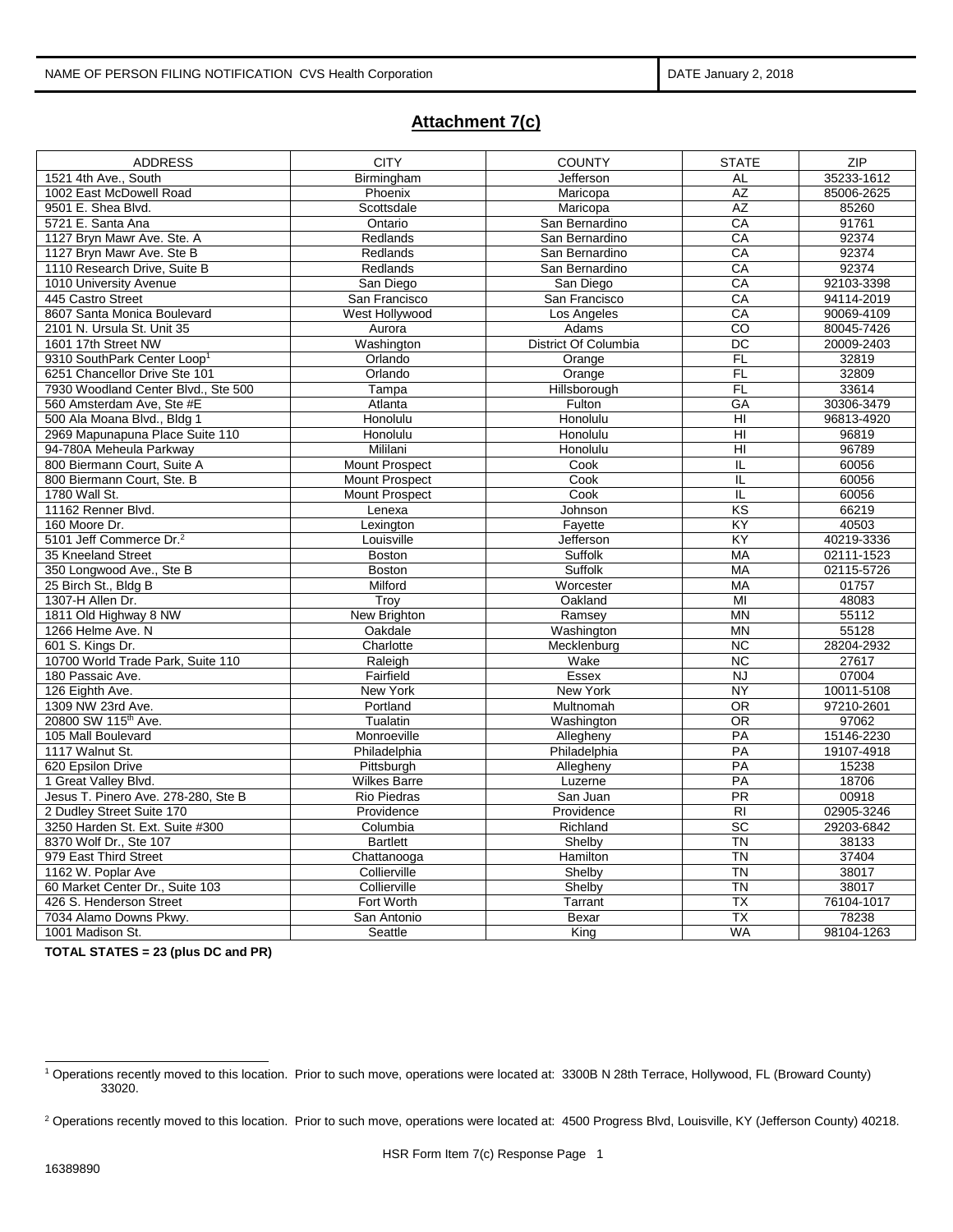# **ITEM 8**

PRIOR ACQUISITIONS *(ACQUIRING PERSON ONLY)*

| <b>NAICS Code</b>           |                                                                                              |                   |  |  |  |
|-----------------------------|----------------------------------------------------------------------------------------------|-------------------|--|--|--|
|                             | 454113                                                                                       | Mail-Order Houses |  |  |  |
| <b>Acquired Entity</b>      | Omnicare, Inc.                                                                               |                   |  |  |  |
| Former<br><b>HQ Address</b> | 900 Omnicare Center, 201 E. Fourth Street, Cincinnati, OH 45202                              |                   |  |  |  |
| <b>Acquisition Type</b>     | ⊠<br>Non Corporate Interests<br>Securities<br>Assets<br>Date of Acquisition: August 18, 2015 |                   |  |  |  |
| <b>Notes</b>                |                                                                                              |                   |  |  |  |

| <b>NAICS Code</b>           |                                                        |                                   |                                        |  |
|-----------------------------|--------------------------------------------------------|-----------------------------------|----------------------------------------|--|
|                             | 454113                                                 | Mail-Order Houses                 |                                        |  |
| <b>Acquired Entity</b>      | Wellpartner, Inc.                                      |                                   |                                        |  |
| Former<br><b>HQ Address</b> | 20800 S.W. 115th Avenue, Suite 100, Tualatin, OR 97062 |                                   |                                        |  |
| <b>Acquisition Type</b>     | ⊠<br>Securities                                        | Non Corporate Interests<br>Assets | Date of Acquisition: November 30, 2017 |  |
| Notes                       |                                                        |                                   |                                        |  |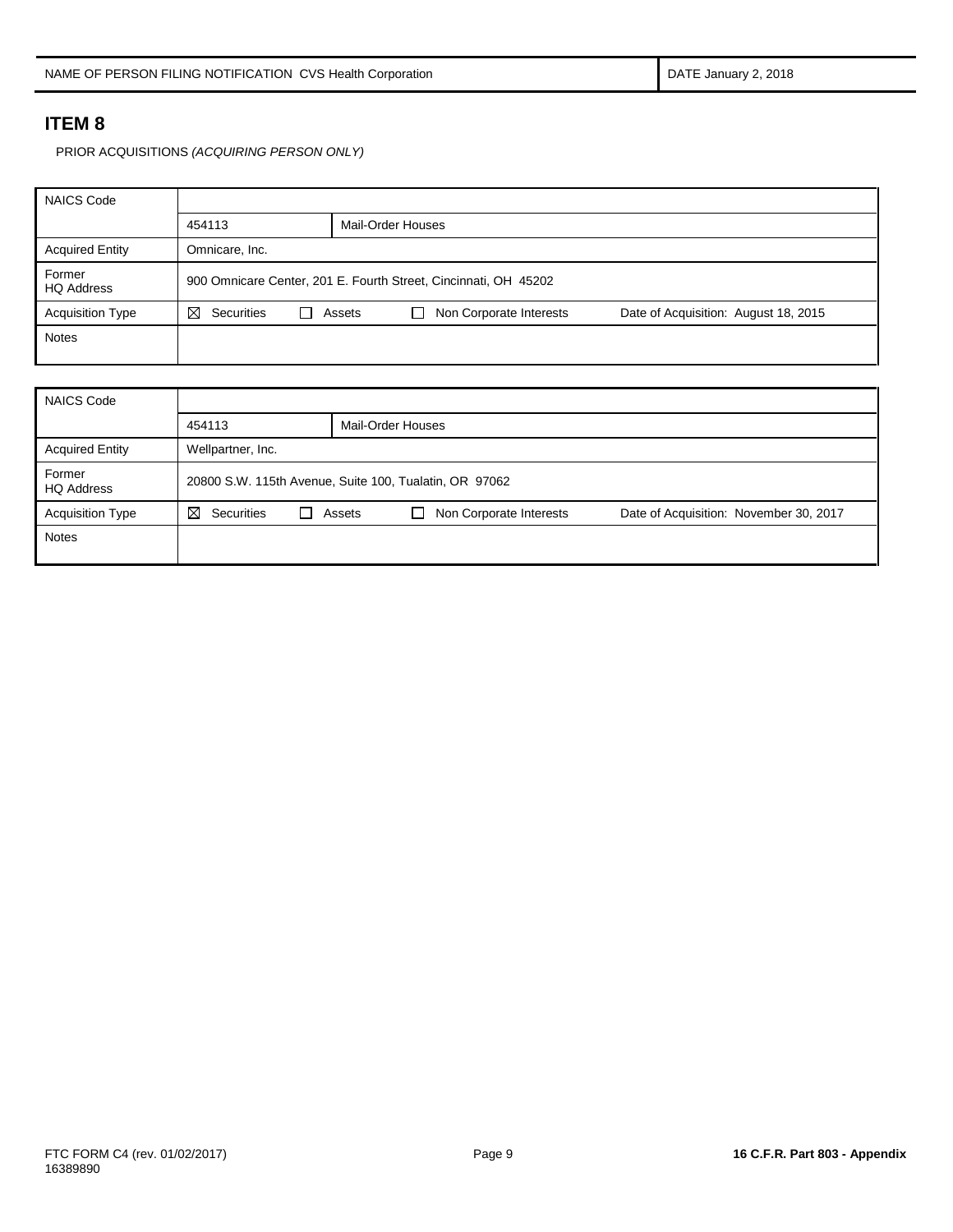| NAME OF PERSON FILING NOTIFICATION CVS Health Corporation |  |
|-----------------------------------------------------------|--|
|-----------------------------------------------------------|--|

#### **CERTIFICATION**

This NOTIFICATION AND REPORT FORM, together with any and all appendices and attachments thereto, was prepared and assembled under my supervision in accordance with instructions issued by the Federal Trade Commission. Subject to the recognition that, where so indicated, reasonable estimates have been made because books and records do not provide the required data, the information is, to the best of my knowledge, true, correct, and complete in accordance with the statute and rules.

Pursuant to 28 U.S.C. § 1746, I declare under the penalty of perjury under the laws of the United States of America that the foregoing is true and correct.

| NAME (Please print or type) | TITLE                                                                                                              |
|-----------------------------|--------------------------------------------------------------------------------------------------------------------|
| Thomas S. Moffatt           | Vice President, Assistant Secretary and Assistant<br>General Counsel-Corporate Services, CVS Health<br>Corporation |
| <b>SIGNATURE</b>            | DATE<br>January 2, 2018                                                                                            |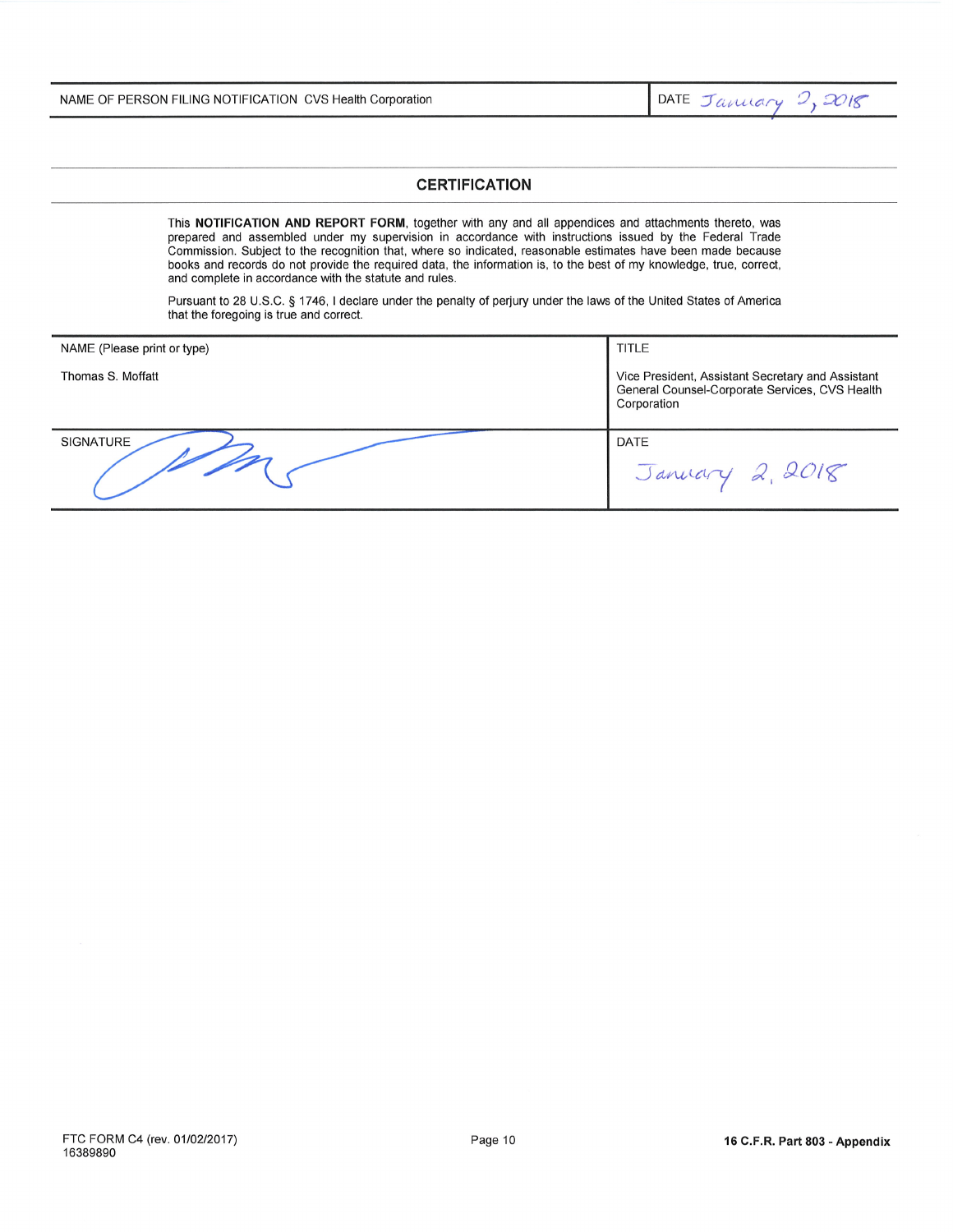| NAME OF PERSON FILING NOTIFICATION CVS Health Corporation | DATE January 2, 2018 |
|-----------------------------------------------------------|----------------------|
|-----------------------------------------------------------|----------------------|

#### **ENDNOTES**

| NUMBER<br>ENI<br>JNU J<br>- 1817<br>. <del>.</del> | <b>TAINING TO</b><br>DE<br>ᇊ | エロソエ<br><b>ENDNOTE</b><br>-<br>` ヒ ヘ 、 |  |
|----------------------------------------------------|------------------------------|----------------------------------------|--|
|                                                    |                              |                                        |  |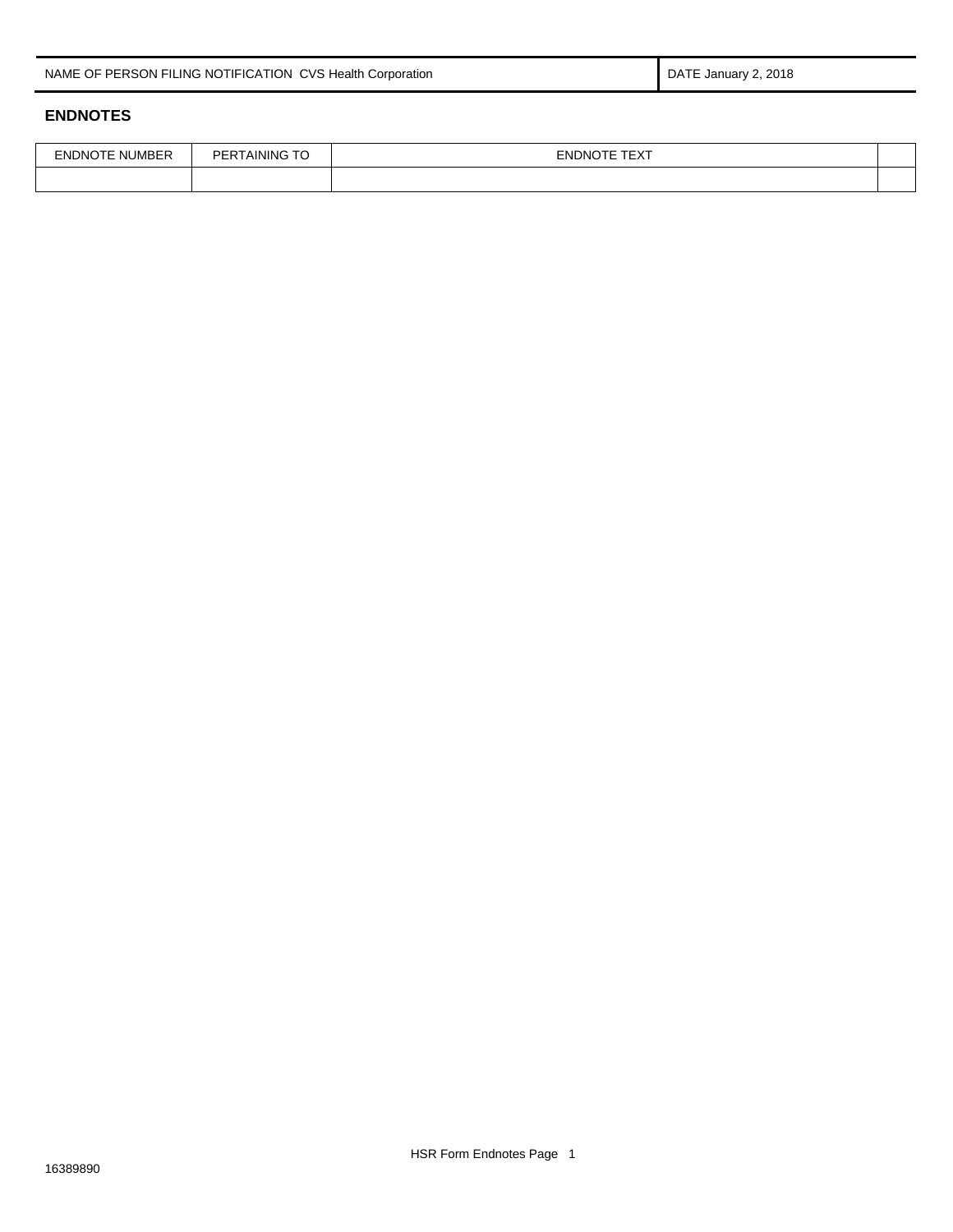| NAME OF PERSON FILING NOTIFICATION CVS Health Corporation | <b>DATE</b> |
|-----------------------------------------------------------|-------------|

January 2, 2018

# **ATTACHMENTS**

Attach Total: 5

| <b>ATTACHMENT</b><br><b>NUMBER</b> | <b>ATTACHMENT DESCRIPTION</b> |                    |                       |  |
|------------------------------------|-------------------------------|--------------------|-----------------------|--|
| 4(c)                               |                               | <b>DESCRIPTION</b> | Response to Item 4(c) |  |
|                                    |                               |                    |                       |  |
|                                    | ATTACHED TO ITEM              |                    |                       |  |
| 4(d)                               |                               | <b>DESCRIPTION</b> | Response to Item 4(d) |  |
|                                    |                               |                    |                       |  |
|                                    | ATTACHED TO ITEM              |                    |                       |  |
|                                    |                               | <b>DESCRIPTION</b> | Privilege Log         |  |
|                                    |                               |                    |                       |  |
|                                    | ATTACHED TO ITEM              |                    |                       |  |
| 6(a)                               |                               | <b>DESCRIPTION</b> | Response to Item 6(a) |  |
|                                    |                               |                    |                       |  |
|                                    | ATTACHED TO ITEM              |                    |                       |  |
| 7(c)                               |                               | <b>DESCRIPTION</b> | Response to Item 7(c) |  |
|                                    |                               |                    |                       |  |
|                                    | ATTACHED TO ITEM              |                    |                       |  |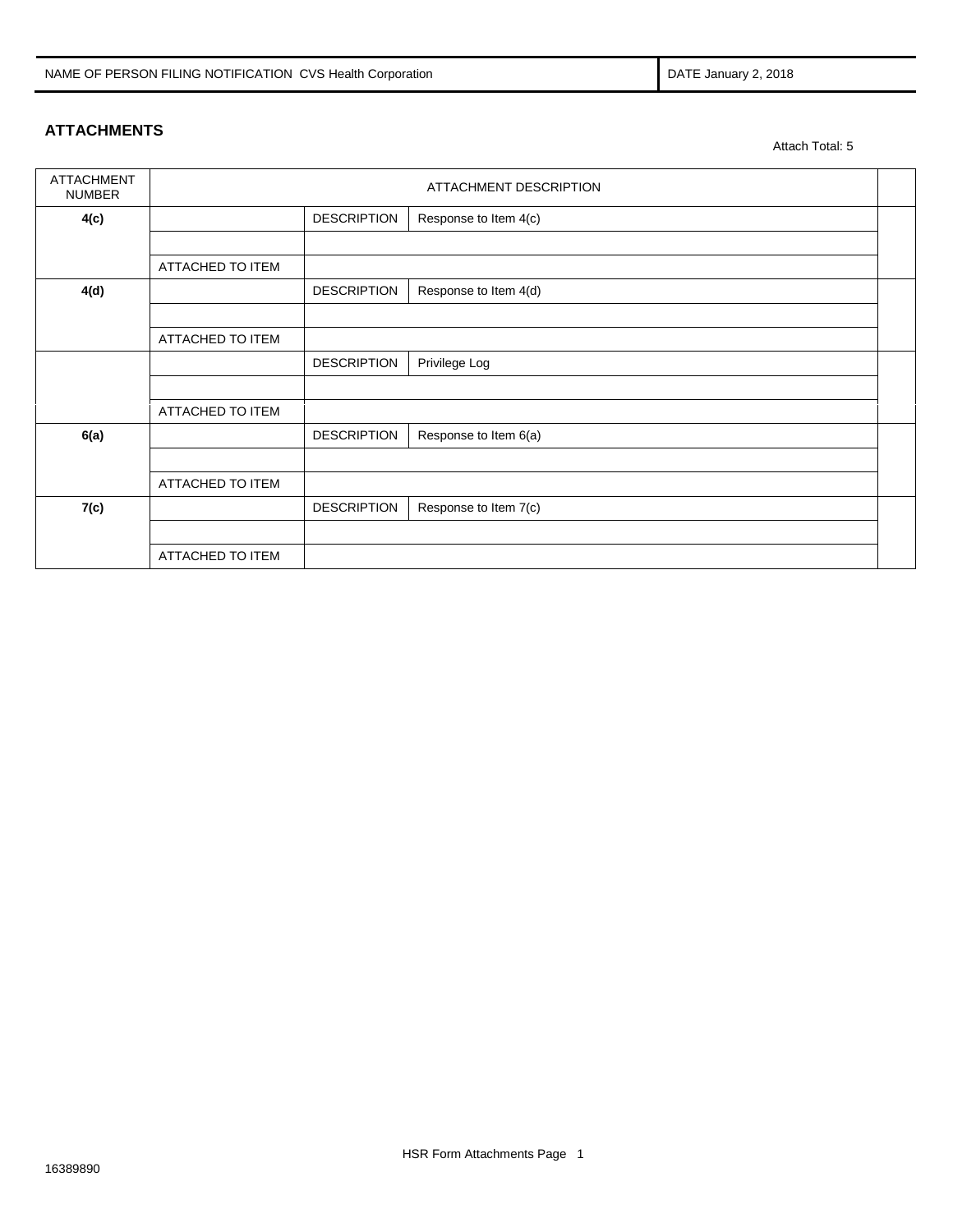# **16 C.F.R. Part 803 – Appendix**

**(Filing is: ⊠ New □ Amended )** 



# **NOTIFICATION AND REPORT FORM FOR CERTAIN MERGERS AND ACQUISITIONS** TRANSACTION NUMBER ASSIGNED

Electronic Form Version 1.0.0, MM/DD/YYYY

|  | RANSACTION NUMBER ASSIGNE |
|--|---------------------------|
|--|---------------------------|

| FEE INFORMATION (For Payer Only)                                                                               | TAX PAYER IDENTIFICATION NUMBER Not applicable                                                                                                                            |  |  |  |
|----------------------------------------------------------------------------------------------------------------|---------------------------------------------------------------------------------------------------------------------------------------------------------------------------|--|--|--|
| \$0<br><b>AMOUNT PAID</b>                                                                                      | $\Box$ OR SOCIAL SECURITY NUMBER FOR NATURAL PERSONS                                                                                                                      |  |  |  |
| In cases where your filing fee would be higher if<br>based on acquisition price or where the acquisition       | NAME OF PAYER (if different from PERSON FILING)                                                                                                                           |  |  |  |
| price is undetermined to the extent that it may<br>straddle a filing fee threshold, attach an explanation of   | CERTIFIED CHECK / MONEY ORDER ATTACHED<br>WIRE TRANSFER<br>or                                                                                                             |  |  |  |
| how you determined the appropriate fee.                                                                        | WIRE TRANSFER CONFIRMATION NO.                                                                                                                                            |  |  |  |
| Attachment number:<br>N/A                                                                                      | FROM (NAME OF INSTITUTION)                                                                                                                                                |  |  |  |
| IS THIS A CORRECTIVE FILING? $\Box$ YES $\boxtimes$ NO                                                         | CASH TENDER OFFER? $\Box$ YES $\boxtimes$ NO<br>BANKRUPTCY? □ YES ⊠ NO                                                                                                    |  |  |  |
| DO YOU REQUEST EARLY TERMINATION OF THE WAITING PERIOD? $\boxtimes$ YES $\Box$ NO                              | (Grants of early termination are published in the Federal Register and on the FTC web site, www.ftc.gov)                                                                  |  |  |  |
| (voluntary) IS THIS ACQUISITION SUBJECT TO NON-US FILING REQUIREMENTS? □ YES<br>IF YES, list jurisdictions:    | I NO                                                                                                                                                                      |  |  |  |
| <b>ITEM1</b><br><b>HEADQUARTERS ADDRESS</b>                                                                    | <b>NAME</b><br>Aetna Inc.<br><b>151 Farmington Avenue</b>                                                                                                                 |  |  |  |
| <b>ADDRESS LINE 2</b><br>1(a) PERSON FILING                                                                    |                                                                                                                                                                           |  |  |  |
| CITY, STATE, COUNTRY                                                                                           | Hartford, CT, USA<br>ZIP CODE<br>06156                                                                                                                                    |  |  |  |
| 1(b) PERSON FILING NOTIFICATION IS                                                                             | <b>WEB SITE</b><br>www.aetna.com<br>$\boxtimes$ an acquired person<br>$\Box$ both<br>an acquiring person                                                                  |  |  |  |
|                                                                                                                | 1(c) PUT AN "X" IN THE APPROPRIATE BOX TO DESCRIBE THE PERSON FILING NOTIFICATION                                                                                         |  |  |  |
| □ Unincorporated Entity<br>$\boxtimes$ Corporation                                                             | □ Natural Person<br>$\Box$ Other (Specify)                                                                                                                                |  |  |  |
| 1(d) DATA FURNISHED BY                                                                                         |                                                                                                                                                                           |  |  |  |
| $\boxtimes$ calendar year<br>$\Box$ fiscal year (specify period):                                              | (month/year) to<br>(month/year)                                                                                                                                           |  |  |  |
| IF DIFFERENT THAN THE ULTIMATE PARENT ENTITY                                                                   | 1(e) PUT AN "X" IN THE APPROPRIATE BOX BELOW AND GIVE THE NAME AND ADDRESS OF THE ENTITY FILING NOTIFICATION,                                                             |  |  |  |
| ⊠<br>$\Box$ This report is being filed on behalf of a<br>foreign person pursuant to § 803.4.<br>Not Applicable | $\Box$ This report is being filed on behalf of the ultimate parent entity by another<br>entity within the same person authorized by it to file pursuant to $\S$ 803.2(a). |  |  |  |
| <b>NAME</b><br><b>ADDRESS</b>                                                                                  |                                                                                                                                                                           |  |  |  |
| CITY, STATE, COUNTRY<br><b>ZIP CODE</b>                                                                        |                                                                                                                                                                           |  |  |  |
| 1(f)                                                                                                           | NAME AND ADDRESS OF ENTITY MAKING ACQUISITION OR WHOSE ASSETS, VOTING SECURITIES OR NON-CORPORATE                                                                         |  |  |  |
| <b>NAME</b>                                                                                                    | INTERESTS ARE BEING ACQUIRED, IF DIFFERENT FROM THE ULTIMATE PARENT ENTITY IDENTIFIED IN ITEM 1(a)                                                                        |  |  |  |
| <b>ADDRESS</b><br>CITY, STATE, COUNTRY                                                                         | $\boxtimes$ Not applicable                                                                                                                                                |  |  |  |
| ZIP CODE                                                                                                       |                                                                                                                                                                           |  |  |  |
| ACQUIRING OR ACQUIRED ENTITY IDENTIFIED IN ITEM 1(f):                                                          | PERCENT OF VOTING SECURITIES OR NON-CORPORATE INTERESTS THAT THE UPE HOLDS DIRECTLY OR INDIRECTLY IN THE                                                                  |  |  |  |
| 1(g) IDENTIFICATION OF PERSONS TO CONTACT REGARDING THIS REPORT                                                |                                                                                                                                                                           |  |  |  |
| <b>CONTACT PERSON 1</b><br>Mary K. Marks<br>Davis Polk & Wardwell LLP<br>FIRM NAME                             | <b>CONTACT PERSON 2</b><br>Ricardo Muniz-Almeyda<br>FIRM NAME<br>Davis Polk & Wardwell LLP                                                                                |  |  |  |
| <b>BUSINESS ADDRESS</b><br><b>450 Lexington Avenue</b><br>CITY, STATE, COUNTRY<br>New York, NY                 | 901 15th Street NW<br><b>BUSINESS ADDRESS</b><br>CITY, STATE, COUNTRY<br><b>Washington, DC</b>                                                                            |  |  |  |
| ZIP CODE<br>10017<br><b>TELEPHONE NUMBER</b><br>(212) 450-4016                                                 | ZIP CODE<br>20005<br><b>TELEPHONE NUMBER</b><br>(202) 962-7047                                                                                                            |  |  |  |
| <b>FAX NUMBER</b><br>(212) 450-5536<br><b>E-MAIL ADDRESS</b><br>mary.marks@davispolk.com                       | <b>FAX NUMBER</b><br>(202) 962-7111<br>E-MAIL ADDRESS<br>ricardo.muniz-almeyda@davispolk.com                                                                              |  |  |  |
| 1(h) IDENTIFICATION OF AN INDIVIDUAL LOCATED IN THE UNITED STATES DESIGNATED FOR THE LIMITED PURPOSE OF        |                                                                                                                                                                           |  |  |  |
| <b>CONTACT NAME</b><br>Mary K. Marks                                                                           | RECEIVING NOTICE OF ISSUANCE OF A REQUEST FOR ADDITIONAL INFORMATION OR DOCUMENTS (See § 803.20(b)(2)(iii))                                                               |  |  |  |
| 450 Lexington Avenue<br><b>BUSINESS ADDRESS</b><br>New York, NY 10017<br>CITY, STATE, ZIP CODE                 |                                                                                                                                                                           |  |  |  |
| mary.marks@davispolk.com<br>E-MAIL ADDRESS                                                                     |                                                                                                                                                                           |  |  |  |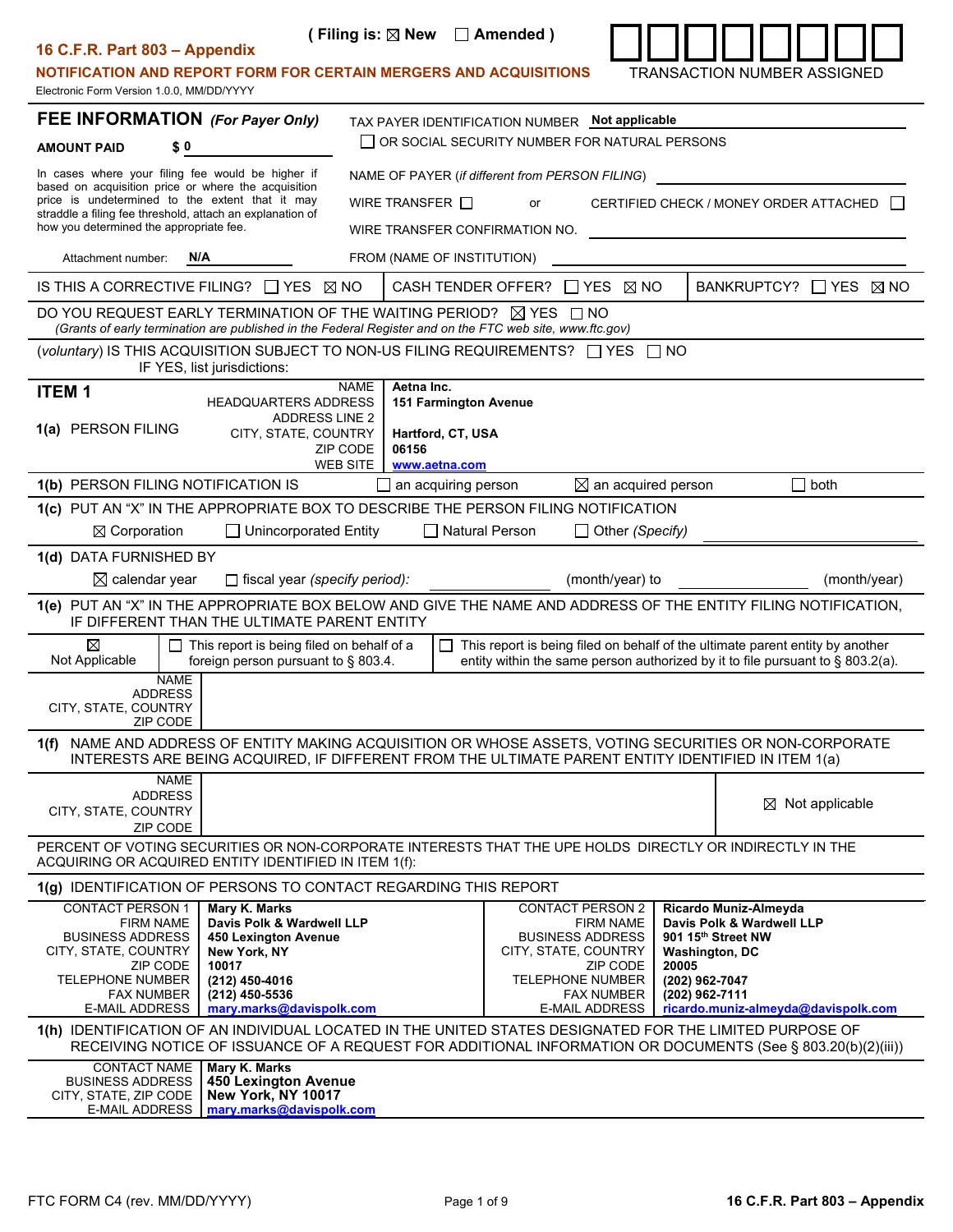NAME OF PERSON FILING NOTIFICATION **Aetna Inc. DATE December 31, 2017** 

**ITEM 2** 

| 2(a) LIST NAMES OF ULTIMATE PARENT ENTITIES OF ALL<br><b>ACQUIRING PERSONS</b>                                                                                      |                               | LIST NAMES OF ULTIMATE PARENT ENTITIES OF ALL<br><b>ACQUIRED PERSONS</b>                                       |                                                                          |                           |  |
|---------------------------------------------------------------------------------------------------------------------------------------------------------------------|-------------------------------|----------------------------------------------------------------------------------------------------------------|--------------------------------------------------------------------------|---------------------------|--|
| <b>NAME</b>                                                                                                                                                         | NON-<br><b>REPORTABLE</b>     |                                                                                                                | <b>NAME</b>                                                              | NON-<br><b>REPORTABLE</b> |  |
| <b>CVS Health Corporation</b>                                                                                                                                       | ⊔                             | Aetna Inc.                                                                                                     |                                                                          | $\Box$                    |  |
| 2(b) THIS ACQUISITION IS (put an "X" in all the boxes that apply)                                                                                                   |                               |                                                                                                                |                                                                          |                           |  |
| an acquisition of assets                                                                                                                                            |                               | a consolidation (see § 801.2)                                                                                  |                                                                          |                           |  |
| a merger (see $\S$ 801.2)<br>⊠                                                                                                                                      |                               | ⊠                                                                                                              | an acquisition of voting securities                                      |                           |  |
| an acquisition subject to § 801.2(e)                                                                                                                                |                               | a secondary acquisition                                                                                        |                                                                          |                           |  |
| a formation of a joint venture or other corporation or<br>unincorporated entity (see § 801.40 or § 801.50)                                                          |                               |                                                                                                                | an acquisition subject to § 801.31                                       |                           |  |
|                                                                                                                                                                     |                               |                                                                                                                | an acquisition of non-corporate interests                                |                           |  |
| an acquisition subject to $\S$ 801.30 (specify type)                                                                                                                |                               | other (specify) _                                                                                              |                                                                          |                           |  |
| 2(c) INDICATE THE HIGHEST NOTIFICATION THRESHOLD IN § 801.1(h) FOR WHICH THIS FORM IS BEING FILED<br>(acquiring person only in an acquisition of voting securities) |                               |                                                                                                                |                                                                          |                           |  |
| \$50 million<br>\$100 million<br>(as adjusted)<br>(as adjusted)                                                                                                     |                               | \$500 million<br>50%<br>25% (see Instructions)<br>$\boxtimes$ N/A<br>$\perp$<br>(as adjusted)<br>(as adjusted) |                                                                          |                           |  |
| 2(d)(i) VALUE OF VOTING SECURITIES<br>ALREADY HELD (\$MM)                                                                                                           |                               | (v) VALUE OF NON-CORPORATE<br>INTERESTS ALREADY HELD (\$MM)                                                    |                                                                          |                           |  |
| \$0                                                                                                                                                                 | \$0                           |                                                                                                                |                                                                          |                           |  |
| (ii) PERCENTAGE OF VOTING<br>SECURITIES ALREADY HELD                                                                                                                | <b>INTERESTS ALREADY HELD</b> | (vi) PERCENTAGE OF NON-CORPORATE                                                                               |                                                                          |                           |  |
| 0%                                                                                                                                                                  | 0%                            |                                                                                                                |                                                                          |                           |  |
| (iii) TOTAL VALUE OF VOTING<br>SECURITIES TO BE HELD AS A RESULT<br>OF THE ACQUISITION (\$MM)                                                                       | THE ACQUISITION (\$MM)        | (vii) TOTAL VALUE OF NON-CORPORATE<br>INTERESTS TO BE HELD AS A RESULT OF                                      | (ix) VALUE OF ASSETS TO BE HELD AS A<br>RESULT OF THE ACQUISITION (\$MM) |                           |  |
| Approximately \$69,000                                                                                                                                              | \$0                           | \$0                                                                                                            |                                                                          |                           |  |
| (iv) TOTAL PERCENTAGE OF VOTING<br>SECURITIES TO BE HELD AS A RESULT<br>OF THE ACQUISITION                                                                          |                               | (viii) TOTAL PERCENTAGE OF NON-<br>CORPORATE INTERESTS TO BE HELD AS<br>A RESULT OF THE ACQUISITION            | (x) AGGREGATE TOTAL VALUE (\$MM)                                         |                           |  |
| 100%                                                                                                                                                                | 0%                            |                                                                                                                | Approximately \$69,000                                                   |                           |  |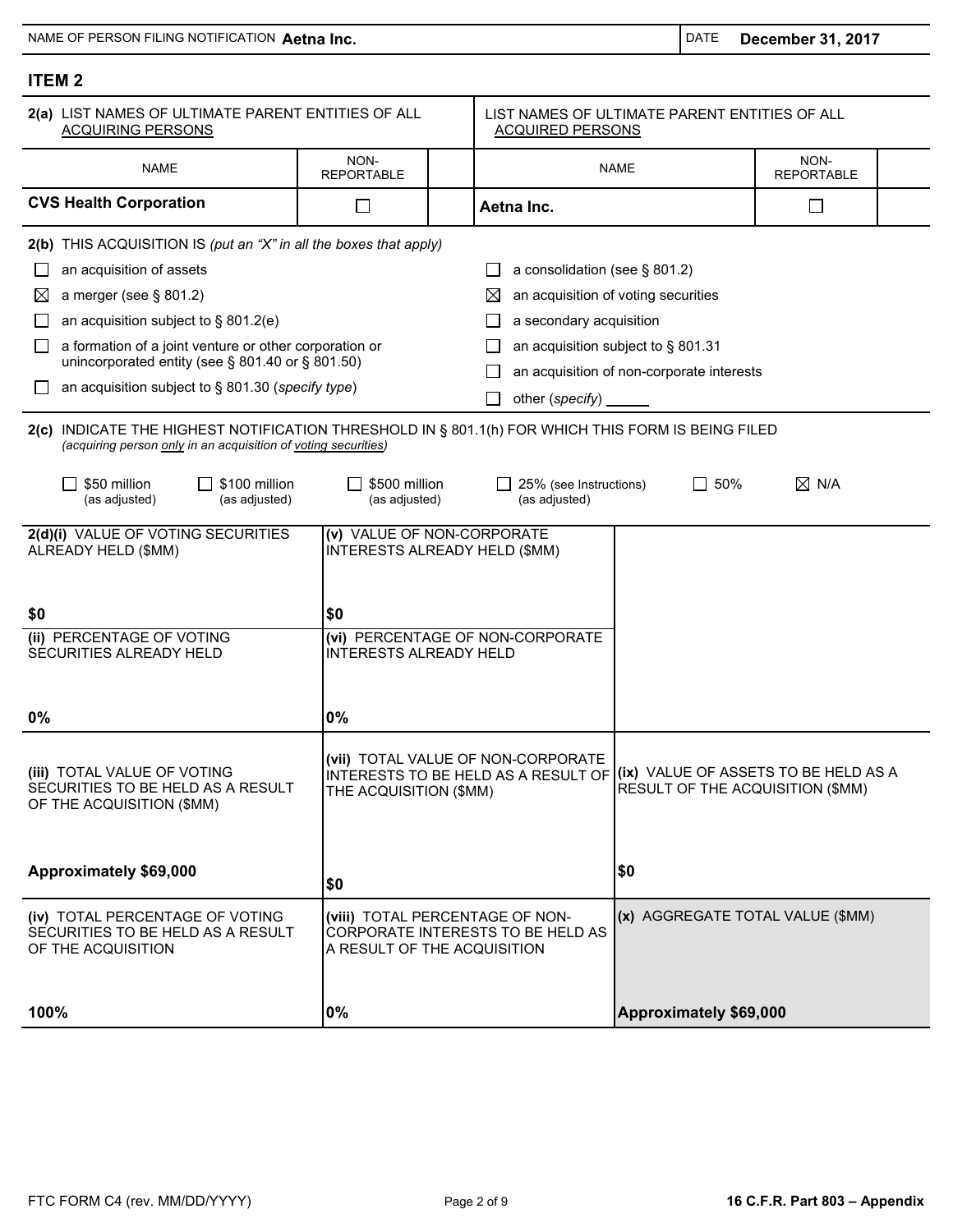## **ITEM 3**

**3(a)** DESCRIPTION OF ACQUISITION

| ACQUIRING UPE(S)  | ACQUIRED UPE(S)               |                   |                                 |
|-------------------|-------------------------------|-------------------|---------------------------------|
|                   | NAME   CVS Health Corporation |                   | NAME   Aetna Inc.               |
|                   | ADDRESS   One CVS Drive       |                   | ADDRESS   151 Farmington Avenue |
| ADDRESS LINE 2    |                               | ADDRESS LINE 2    |                                 |
|                   | CITY, STATE   Woonsocket, RI  |                   | CITY, STATE   Hartford, CT      |
| ZIP CODE, COUNTRY | 02895, USA                    | ZIP CODE, COUNTRY | 06156, USA                      |

| ACQUIRING ENTITY(S)            |                                  | <b>ACQUIRED ENTITY(S)</b> |                          |
|--------------------------------|----------------------------------|---------------------------|--------------------------|
|                                | NAME   Hudson Merger Sub Corp.   |                           | NAME   Same as UPE above |
|                                | ADDRESS   c/o CVS Pharmacy, Inc. | <b>ADDRESS</b>            |                          |
| ADDRESS LINE 2   One CVS Drive |                                  | ADDRESS LINE 2            |                          |
| CITY, STATE I                  | <b>Woonsocket, RI</b>            | CITY, STATE               |                          |
| ZIP CODE, COUNTRY              | 02895, USA                       | ZIP CODE, COUNTRY         |                          |

TRANSACTION DESCRIPTION

**Pursuant to an Agreement and Plan of Merger, dated as of December 3, 2017 (the "Agreement"), CVS Health would acquire control of Aetna, with Aetna becoming an indirect wholly-owned subsidiary of CVS Health (the "Transaction").** 

**Specifically, the Transaction contemplates that Hudson Merger Sub Corp., a Pennsylvania corporation and a whollyowned subsidiary of CVS Health established specifically for the Transaction ("Merger Sub"), will merge with and into Aetna (the "Merger"). As a result of the Merger, Aetna (the surviving entity of the Merger) will become an indirect whollyowned subsidiary of CVS Health.** 

**The merger consideration to be paid in connection with the Transaction is approximately \$69 billion.** 

**Aetna offers a broad range of health insurance products and related services, including medical, dental, behavioral health, group life and disability plans, medical management capabilities, Medicaid health care management services, Medicare plans, workers' compensation administrative services and health information technology products and services.** 

**Consummation of the Transaction is expected to take place on the third business day following the satisfaction or waiver of the conditions set forth in Article IX of the Agreement including, but not limited to, the expiration or termination of the waiting period under the Hart-Scott-Rodino Antitrust Improvements Act of 1976, as amended.** 

*3(b) SUBMIT A COPY OF THE MOST RECENT VERSION OF THE CONTRACT OR AGREEMENT (or letter of intent to merge or acquire)* 

*(IF SUBMITTING PAPER, DO NOT ATTACH THE DOCUMENT TO THIS PAGE)* ATTACHMENT NUMBER OF CONTRACT OR AGREEMENT **Agreement and Plan of Merger 3(b)-1**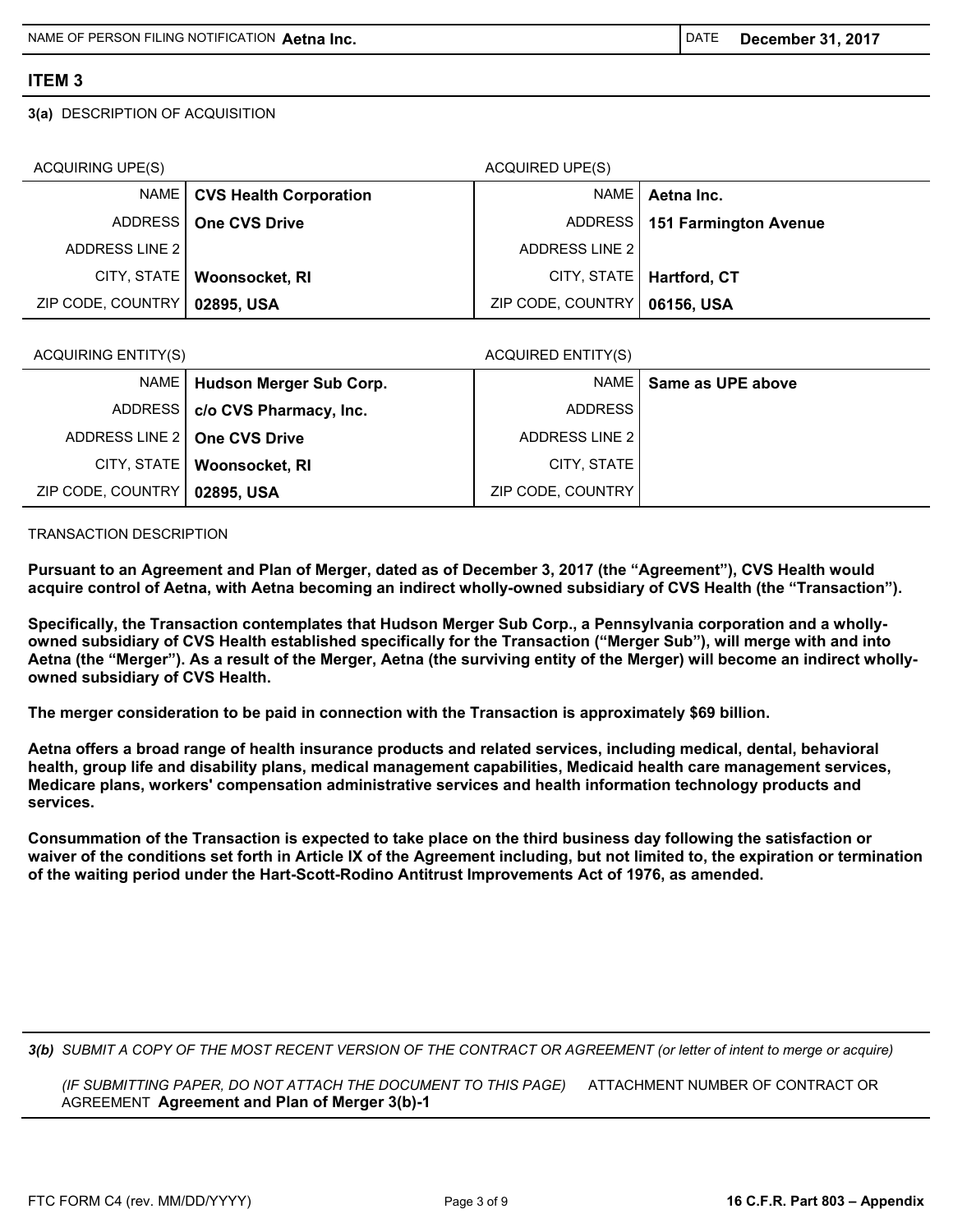NAME OF PERSON FILING NOTIFICATION Aetna Inc. **DATE December 31, 2017** 

## **ITEM 4**

PERSONS FILING NOTIFICATION MAY PROVIDE BELOW AN OPTIONAL INDEX OF DOCUMENTS REQUIRED TO BE SUBMITTED BY ITEM 4 (*See Item by Item instructions*). THESE DOCUMENTS SHOULD NOT BE ATTACHED TO THIS PAGE.

|            | 4(a) ENTITIES WITHIN THE PERSON FILING NOTIFICATION THAT FILE ANNUAL REPORTS WITH<br>THE SECURITIES AND EXCHANGE COMMISSION<br>$\Box$ None                                  | <b>CENTRAL INDEX</b><br><b>KEY NUMBER</b>       |
|------------|-----------------------------------------------------------------------------------------------------------------------------------------------------------------------------|-------------------------------------------------|
| Aetna Inc. |                                                                                                                                                                             | 0001122304                                      |
|            |                                                                                                                                                                             |                                                 |
|            |                                                                                                                                                                             |                                                 |
|            | $\Box$ None<br>4(b) ANNUAL REPORTS AND ANNUAL AUDIT REPORTS                                                                                                                 | <b>ATTACHMENT OR</b><br><b>REFERENCE NUMBER</b> |
|            | Aetna Inc. 2016 Annual Report on Form 10-K for the fiscal year ended December 31, 2016;<br>available at: http://www.aetna.com/investors-aetna/assets/documents/2017-annual- | N/A                                             |
|            | meeting/2016-form-10-K.pdf                                                                                                                                                  |                                                 |
|            |                                                                                                                                                                             |                                                 |
|            |                                                                                                                                                                             |                                                 |
|            | $\Box$ None<br>4(c) STUDIES, SURVEYS, ANALYSES, AND REPORTS                                                                                                                 | <b>ATTACHMENT OR</b><br><b>REFERENCE NUMBER</b> |
|            | See attachment 4(c)                                                                                                                                                         |                                                 |
|            |                                                                                                                                                                             |                                                 |
|            |                                                                                                                                                                             |                                                 |
|            |                                                                                                                                                                             |                                                 |
|            |                                                                                                                                                                             |                                                 |
|            | $\boxtimes$ None<br>4(d) ADDITIONAL DOCUMENTS                                                                                                                               | <b>ATTACHMENT OR</b><br><b>REFERENCE NUMBER</b> |
|            | None other than those listed as responsive under item 4(c) above.                                                                                                           |                                                 |
|            |                                                                                                                                                                             |                                                 |
|            |                                                                                                                                                                             |                                                 |
|            |                                                                                                                                                                             |                                                 |
|            |                                                                                                                                                                             |                                                 |
|            |                                                                                                                                                                             |                                                 |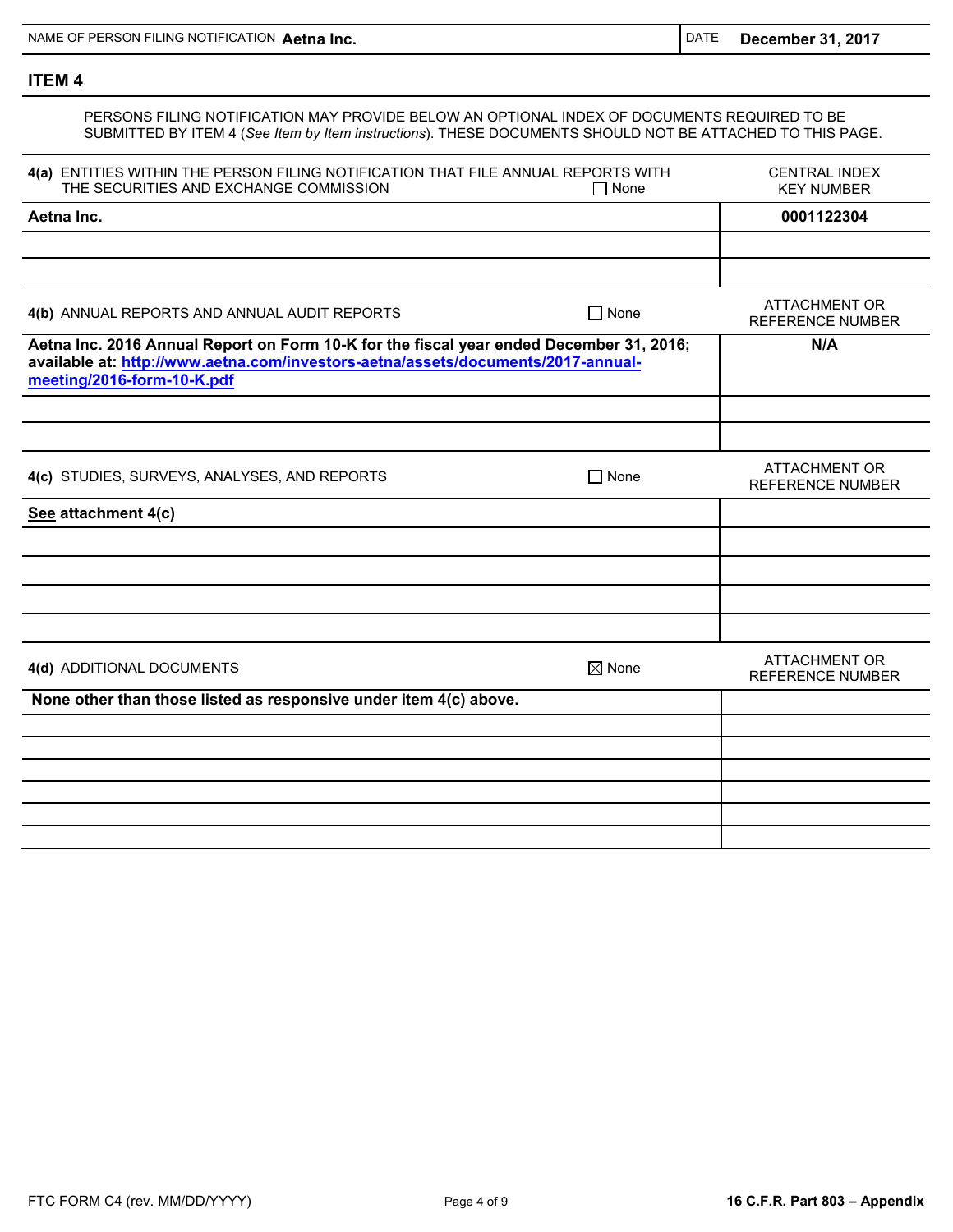NAME OF PERSON FILING NOTIFICATION **Aetna Inc. DATE December 31, 2017** 

**ITEM 5** 

**5(a)** DOLLAR REVENUES BY NON-MANUFACTURING INDUSTRY CODE AND BY MANUFACTURED PRODUCT CODE

Check None at the bottom of the page and provide explanation if you are not reporting revenue

| <b>YEAR</b><br>6-DIGIT INDUSTRY CODE<br>2016<br>AND/OR<br><b>DESCRIPTION</b><br>10-DIGIT<br><b>TOTAL DOLLAR</b><br>PRODUCT CODE<br><b>REVENUES</b><br>(SMM) |  |
|-------------------------------------------------------------------------------------------------------------------------------------------------------------|--|
|-------------------------------------------------------------------------------------------------------------------------------------------------------------|--|

#### Attachment:

| 454113 | <b>Mail-Order Houses</b>                                                     | <b>REDACTED</b> | $\boxtimes$ Overlap     |
|--------|------------------------------------------------------------------------------|-----------------|-------------------------|
| 519190 | <b>All Other Information Services</b>                                        | <b>REDACTED</b> | Overlap<br>ΙI           |
| 524113 | Direct Life Insurance Carriers                                               | <b>REDACTED</b> | П<br>Overlap            |
| 524114 | Direct Health and Medical Insurance Carriers                                 | <b>REDACTED</b> | П<br>Overlap            |
| 524128 | Other Direct Insurance (except Life, Health, and Medical)<br><b>Carriers</b> | <b>REDACTED</b> | Overlap<br>$\mathsf{L}$ |
| 524292 | Third Party Administration of Insurance and Pension<br><b>Funds</b>          | <b>REDACTED</b> | Overlap                 |
| 524298 | All Other Insurance Related Activities                                       | <b>REDACTED</b> | ⊠<br>Overlap            |
| 551112 | <b>Offices of Other Holding Companies</b>                                    | <b>REDACTED</b> | Overlap                 |
| 621420 | <b>Outpatient Mental Health and Substance Abuse Centers</b>                  | <b>REDACTED</b> | Overlap                 |

NONE *(PROVIDE EXPLANATION)*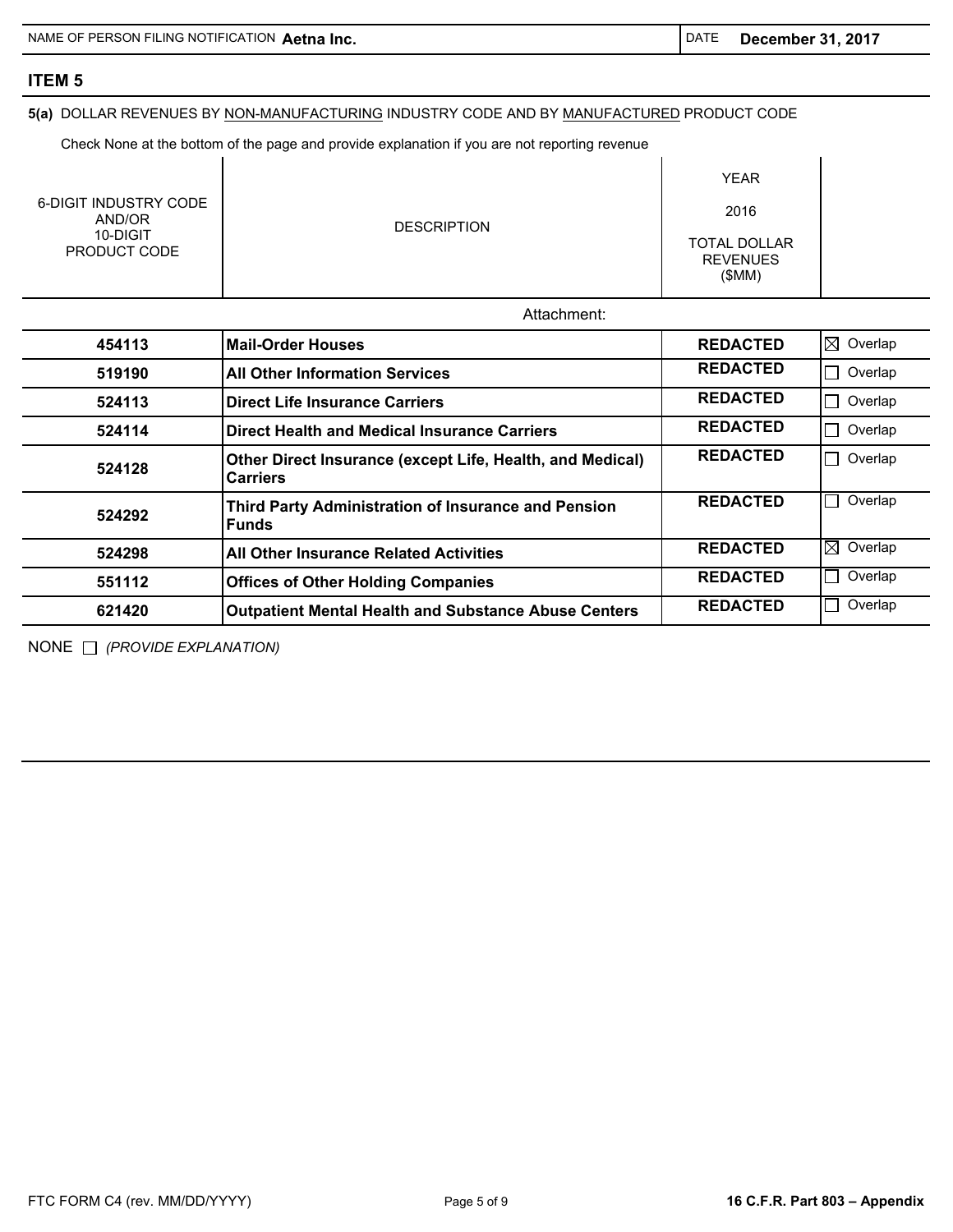# **5(b)** COMPLETE ONLY IF ACQUISITION IS IN THE FORMATION OF A JOINT VENTURE CORPORATION  $\boxtimes$  Not Applicable<br>OR UNINCORPORATED ENTITY

**5(b)(i)** CONTRIBUTIONS THAT EACH PERSON FORMING THE JOINT VENTURE CORPORATION OR UNINCORPORATED ENTITY HAS AGREED TO MAKE

Attachment:

#### **5(b)(ii)** DESCRIPTION OF CONSIDERATION THAT EACH PERSON FORMING THE JOINT VENTURE CORPORATION OR UNINCORPORATED ENTITY WILL RECEIVE

Attachment:

#### **5(b)(iii)** DESCRIPTION OF THE BUSINESS IN WHICH THE JOINT VENTURE CORPORATION OR UNINCORPORATED ENTITY WILL ENGAGE

Attachment:

#### **5(b)(iv)** SOURCE OF DOLLAR REVENUES BY 6-DIGIT INDUSTRY CODE (non-manufacturing) AND BY 10-DIGIT PRODUCT CODE (manufactured) Attachment:

| CODE | <b>DESCRIPTION</b> |  |
|------|--------------------|--|
|      |                    |  |
|      |                    |  |
|      |                    |  |
|      |                    |  |
|      |                    |  |
|      |                    |  |
|      |                    |  |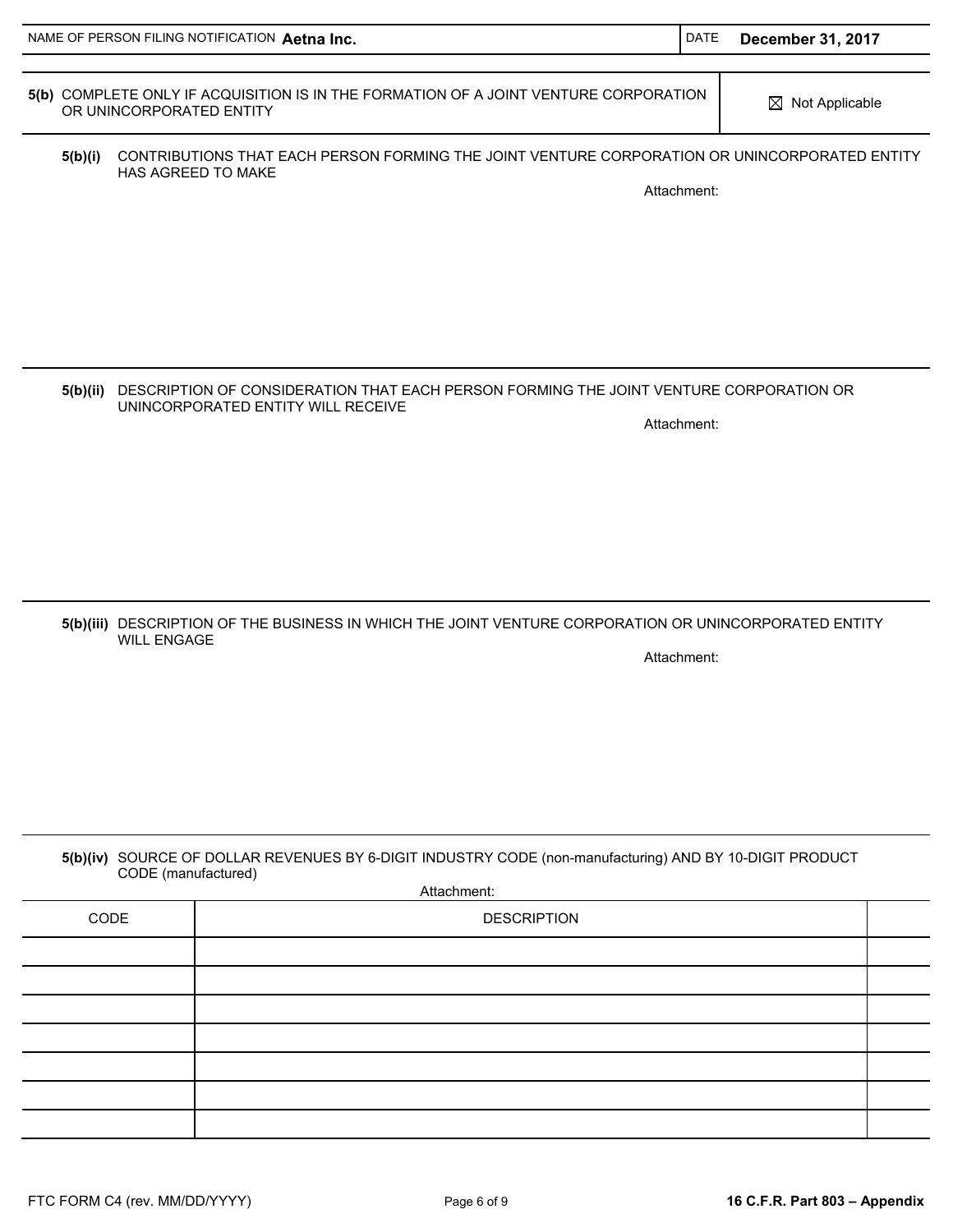## **ITEM 6**

#### **6(a)** ENTITIES WITHIN PERSON FILING NOTIFICATION

#### Attachment: **See attachment 6(a)**

| <b>NAME</b> | <b>CITY</b> | <b>STATE</b> | <b>COUNTRY</b> |  |
|-------------|-------------|--------------|----------------|--|
|             |             |              |                |  |
|             |             |              |                |  |
|             |             |              |                |  |
|             |             |              |                |  |
|             |             |              |                |  |
|             |             |              |                |  |
|             |             |              |                |  |

#### **6(b)** HOLDERS OF PERSON FILING NOTIFICATION

## Attachment:

| <b>ISSUER/</b><br>UNINCORPORATED ENTITY                                          | SHAREHOLDER/<br><b>INTEREST HOLDER</b> | <b>HO ADDRESS</b>                        | % HELD    |  |
|----------------------------------------------------------------------------------|----------------------------------------|------------------------------------------|-----------|--|
| Aetna Inc.                                                                       | <b>BlackRock, Inc.</b>                 | 55 East 52nd Street, New York, NY 10055  | $8.7*$    |  |
| Aetna Inc.                                                                       | T. Rowe Price Associates,<br>Inc.      | 100 E. Pratt Street, Baltimore, MD 21202 | $8.1**$   |  |
| Aetna Inc.                                                                       | <b>The Vanguard Group</b>              | 100 Vanguard Blvd. Malvern, PA 19355     | $6.34***$ |  |
| Aetna Inc.                                                                       | <b>State Street Corporation</b>        | One Lincoln Street, Boston, MA 02111     | $6.16***$ |  |
| $+$ Denthe about baldeda Amerikaan (ta ita OO 40O filipe shatad January 40, 0047 |                                        |                                          |           |  |

#### **\*Per the shareholder's Amendment to its SC 13G filing, dated January 19, 2017. \*\*Per the shareholder's Amendment to its SC 13G filing, dated February 6, 2017. \*\*\*Per the shareholder's Amendment to its SC 13G filing, dated February 9, 2017. \*\*\*\*Per the shareholder's SC 13G filing, dated February 9, 2017.**

**6(c)(i)** HOLDINGS OF PERSON FILING NOTIFICATION

Attachment:

| UPE         | <b>ISSUER/</b><br>UNINCORPORATED ENTITY | % HELD |  |
|-------------|-----------------------------------------|--------|--|
| <b>None</b> |                                         |        |  |
|             |                                         |        |  |
|             |                                         |        |  |

**6(c)(ii)** HOLDINGS OF ASSOCIATES *(ACQUIRING* PERSON *ONLY)* 

Attachment:

| TOP LEVEL ASSOCIATE | <b>ISSUER/</b><br>UNINCORPORATED ENTITY | % HELD |  |
|---------------------|-----------------------------------------|--------|--|
| Not applicable      |                                         |        |  |
|                     |                                         |        |  |
|                     |                                         |        |  |
|                     |                                         |        |  |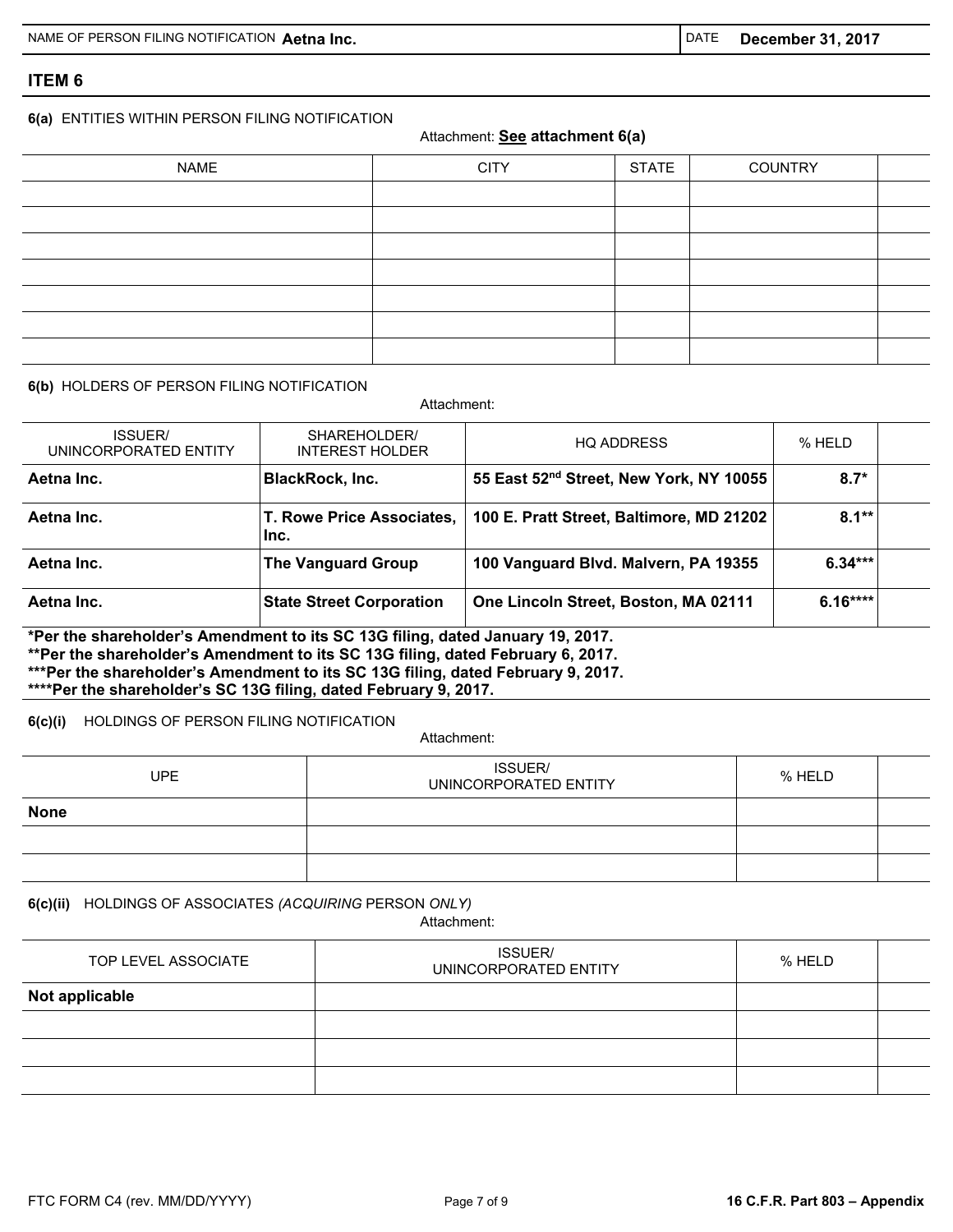## **ITEM 7**

OVERLAP DOLLAR REVENUES

|             | 7(a) 6-DIGIT NAICS INDUSTRY CODE AND DESCRIPTION | ヿ None                    |  |
|-------------|--------------------------------------------------|---------------------------|--|
| <b>CODE</b> | <b>DESCRIPTION</b>                               | PERSON / ASSOCIATE / BOTH |  |
| 454113      | <b>Mail-Order Houses</b>                         | <b>IPerson</b>            |  |
| 524298      | <b>All Other Insurance Related Activities</b>    | <b>Person</b>             |  |
|             |                                                  |                           |  |
|             |                                                  |                           |  |
|             |                                                  |                           |  |

**7(b)(i)** LIST THE NAME OF EACH PERSON THAT ALSO DERIVED DOLLAR REVENUES

| <b>UPE</b>                    | ENTITY THAT OVERLAPS (IF DIFFERENT) |  |
|-------------------------------|-------------------------------------|--|
| <b>CVS Health Corporation</b> | <b>Unknown</b>                      |  |
|                               |                                     |  |
|                               |                                     |  |
|                               |                                     |  |
|                               |                                     |  |

**7(b)(ii)** LIST THE NAME OF EACH ASSOCIATE OF THE ACQUIRING PERSON THAT ALSO DERIVED DOLLAR REVENUES (*ACQUIRING PERSON ONLY*)

| TOP LEVEL ASSOCIATE | ENTITY THAT OVERLAPS (IF DIFFERENT) |  |
|---------------------|-------------------------------------|--|
| Not applicable      |                                     |  |
|                     |                                     |  |
|                     |                                     |  |
|                     |                                     |  |
|                     |                                     |  |

**7(c)** GEOGRAPHIC MARKET INFORMATION FOR EACH PERSON THAT ALSO DERIVED DOLLAR REVENUES

| <b>CODE</b> | <b>GEOGRAPHIC MARKET INFORMATION</b>                                                                                                                                                                                         |  |
|-------------|------------------------------------------------------------------------------------------------------------------------------------------------------------------------------------------------------------------------------|--|
| 454113      | See attachment 7(c)                                                                                                                                                                                                          |  |
| 524298      | AK, AL, AR, AZ, CA, CO, CT, DC, DE, FL, GA, HI, IA, ID, IL, IN, KS, KY, LA, MA, MD, ME, <br>MI, MN, MO, MS, MT, NC, NE, NH, NJ, NM, NV, NY, OH, OK, OR, PA, SC, SD, TN, TX,<br>UT, VA, VT, WA, WI, WV, WY (49 states and DC) |  |
|             |                                                                                                                                                                                                                              |  |
|             |                                                                                                                                                                                                                              |  |
|             |                                                                                                                                                                                                                              |  |

#### **7(d)** GEOGRAPHIC MARKET INFORMATION FOR ASSOCIATES OF THE ACQUIRING PERSON (*ACQUIRING PERSON ONLY*)

| CODE           | <b>GEOGRAPHIC MARKET INFORMATION</b> |  |  |
|----------------|--------------------------------------|--|--|
| Not applicable |                                      |  |  |
|                |                                      |  |  |
|                |                                      |  |  |
|                |                                      |  |  |
|                |                                      |  |  |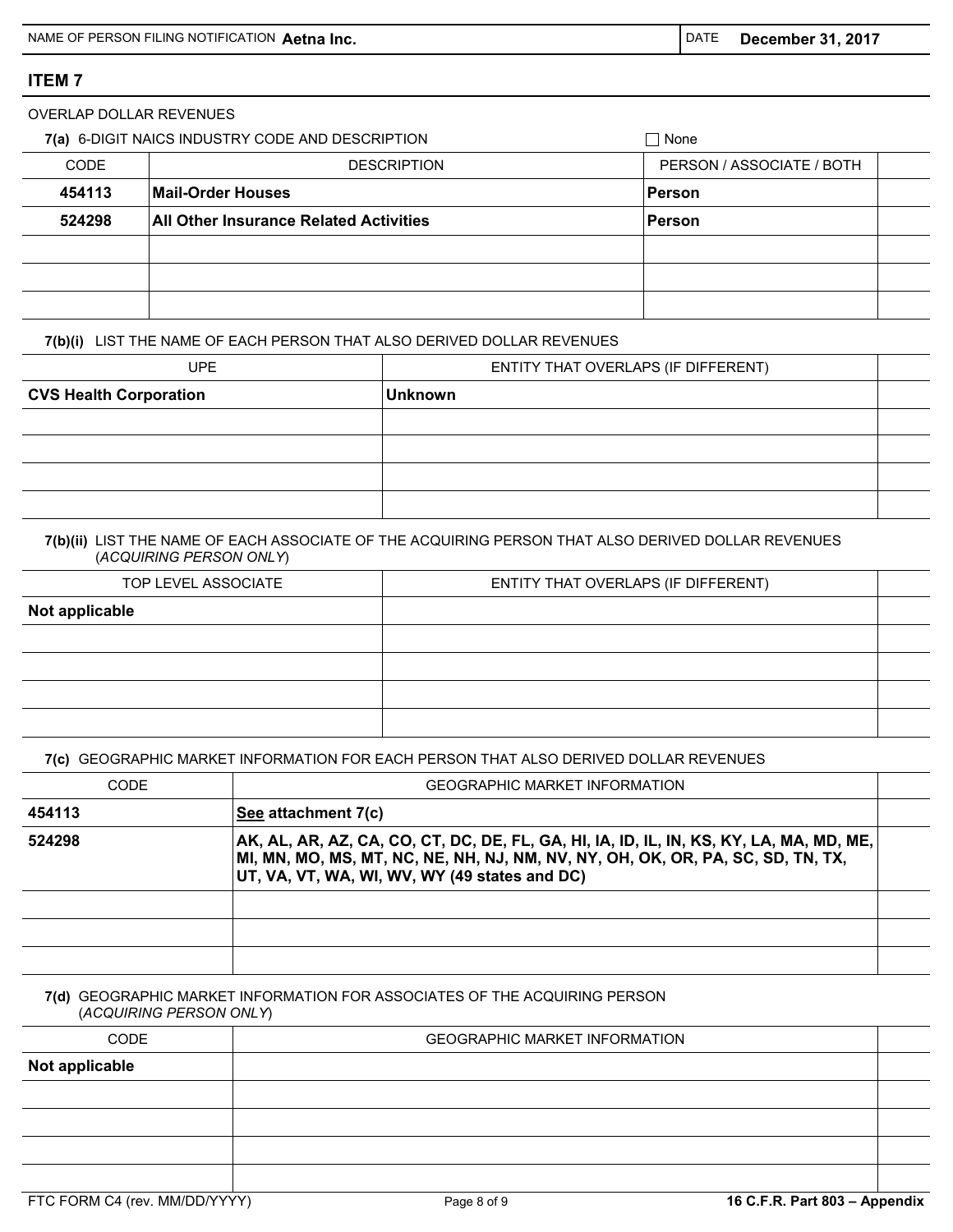NAME OF PERSON FILING NOTIFICATION **Aetna Inc. DATE December 31, 2017** 

## **ITEM 8**

| PRIOR ACQUISITIONS (ACQUIRING PERSON ONLY) |                |               |                                                |  |
|--------------------------------------------|----------------|---------------|------------------------------------------------|--|
| <b>NAICS Code</b>                          | Not applicable |               |                                                |  |
| <b>Acquired Entity</b>                     |                |               |                                                |  |
| Former HQ Address                          |                |               |                                                |  |
| <b>Acquisition Type</b>                    | ∃ Securities   | $\Box$ Assets | □ Non Corporate Interests  Date of Acquisition |  |
| <b>Notes</b>                               |                |               |                                                |  |

# **CERTIFICATION**

This **NOTIFICATION AND REPORT FORM**, together with any and all appendices and attachments thereto, was prepared and assembled under my supervision in accordance with instructions issued by the Federal Trade Commission. Subject to the recognition that, where so indicated, reasonable estimates have been made because books and records do not provide the required data, the information is, to the best of my knowledge, true, correct, and complete in accordance with the statute and rules.

Pursuant to 28 U.S.C. §1746, I declare under penalty of perjury under the laws of the United States of America that the foregoing is true and correct.

| NAME (Please print or type)       | <b>TITLE</b> |
|-----------------------------------|--------------|
| <b>See attached Certification</b> |              |
| <b>SIGNATURE</b>                  | <b>DATE</b>  |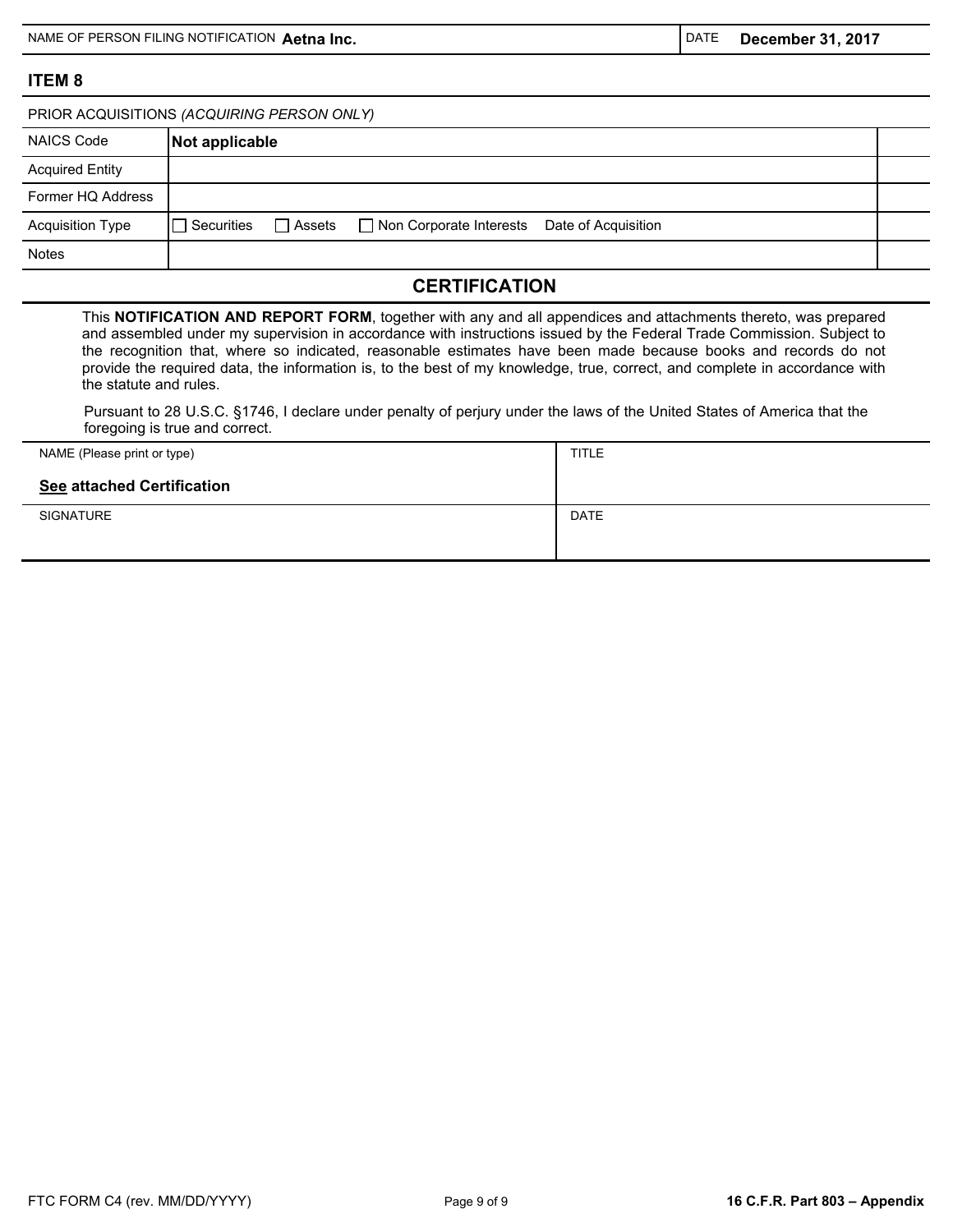#### **INDEX TO DOCUMENTARY ATTACHMENTS**

| EXHIBIT,<br><b>ATTACHMENT OR</b><br><b>REFERENCE NUMBER</b> | <b>DESCRIPTION</b>                  |
|-------------------------------------------------------------|-------------------------------------|
| Exhibit $3(b)-1$                                            | <b>Agreement and Plan of Merger</b> |
| Exhibit 4(c)-1                                              | <b>REDACTED</b>                     |
| Exhibit $4(c)$ -2                                           | <b>REDACTED</b>                     |
| Exhibit $4(c) -3$                                           | <b>REDACTED</b>                     |
| Exhibit $4(c) - 4$                                          | <b>REDACTED</b>                     |
| Exhibit $4(c)$ -5                                           | <b>REDACTED</b>                     |
| Exhibit $4(c)$ -6                                           | <b>REDACTED</b>                     |
| Exhibit $4(c)$ -7                                           | <b>REDACTED</b>                     |
| Exhibit $4(c) - 8$                                          | <b>REDACTED</b>                     |
| Exhibit $4(c) - 9$                                          | <b>REDACTED</b>                     |
| Exhibit 4(c)-10                                             | <b>REDACTED</b>                     |
| Exhibit $4(c) - 11$                                         | <b>REDACTED</b>                     |
| Exhibit $4(c) - 12$                                         | <b>REDACTED</b>                     |
| Exhibit $4(c) - 13$                                         | <b>REDACTED</b>                     |
| Exhibit $4(c) - 14$                                         | <b>REDACTED</b>                     |
| Exhibit $4(c) - 15$                                         | <b>REDACTED</b>                     |
| Exhibit $4(c) - 16$                                         | <b>REDACTED</b>                     |
| Exhibit $4(c)$ -17                                          | <b>REDACTED</b>                     |
| Exhibit $4(c) - 18$                                         | <b>REDACTED</b>                     |
| Exhibit $4(c) - 19$                                         | <b>REDACTED</b>                     |
| Exhibit $4(c)$ -20                                          | <b>REDACTED</b>                     |
| Exhibit $4(c)$ -21                                          | <b>REDACTED</b>                     |
| Exhibit 4(c)-22                                             | <b>REDACTED</b>                     |
| Exhibit $4(c)$ -23                                          | <b>REDACTED</b>                     |
| Exhibit $4(c)$ -24                                          | <b>REDACTED</b>                     |
| Exhibit $4(c)$ -25                                          | <b>REDACTED</b>                     |
| Exhibit $4(c)$ -26                                          | <b>REDACTED</b>                     |
| Exhibit 4(c)-27                                             | <b>REDACTED</b>                     |
| Exhibit 4(c)-28                                             | <b>REDACTED</b>                     |
| Exhibit $4(c)$ -29                                          | <b>REDACTED</b>                     |
| Exhibit $4(c) - 30$                                         | <b>REDACTED</b>                     |
| Exhibit 4(c)-31<br>Exhibit $4(c)$ -32                       | <b>REDACTED</b><br><b>REDACTED</b>  |
| Exhibit $4(c)$ -33                                          | <b>REDACTED</b>                     |
| Exhibit 4(c)-34                                             | <b>REDACTED</b>                     |
| Exhibit $4(c)$ -35                                          | <b>REDACTED</b>                     |
| Exhibit $4(c)$ -36                                          | <b>REDACTED</b>                     |
| Exhibit 4(c)-37                                             | <b>REDACTED</b>                     |
| Exhibit $4(c)$ -38                                          | <b>REDACTED</b>                     |
| Exhibit 4(c)-39                                             | <b>REDACTED</b>                     |
| Exhibit $4(c) - 40$                                         | <b>REDACTED</b>                     |
| Exhibit 4(c)-41                                             | <b>REDACTED</b>                     |
| Exhibit $4(c)$ -42                                          | <b>REDACTED</b>                     |
| Exhibit $4(c)$ -43                                          | <b>REDACTED</b>                     |
| Exhibit 4(c)-44                                             | <b>REDACTED</b>                     |
|                                                             |                                     |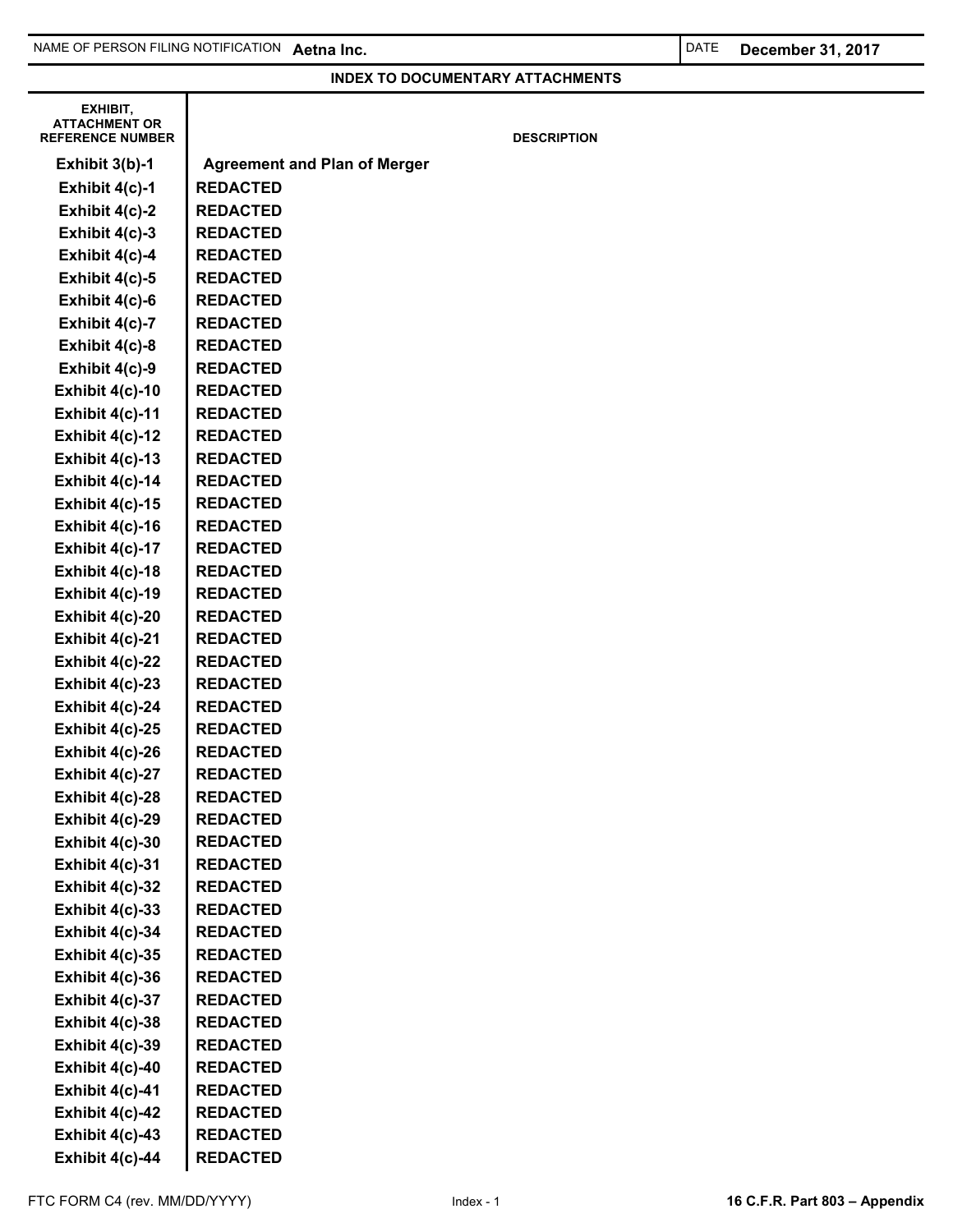| Exhibit $4(c)$ -45  | <b>REDACTED</b> |
|---------------------|-----------------|
| Exhibit $4(c)$ -46  | <b>REDACTED</b> |
| Exhibit $4(c)$ -47  | <b>REDACTED</b> |
| Exhibit $4(c)$ -48  | <b>REDACTED</b> |
| Exhibit $4(c)$ -49  | <b>REDACTED</b> |
| Exhibit $4(c)$ -50  | <b>REDACTED</b> |
| Exhibit $4(c)$ -51  | <b>REDACTED</b> |
| Exhibit $4(c)$ -52  | <b>REDACTED</b> |
| Exhibit $4(c)$ -53  | <b>REDACTED</b> |
| Exhibit $4(c)$ -54  | <b>REDACTED</b> |
| Exhibit $4(c)$ -55  | <b>REDACTED</b> |
| Exhibit $4(c)$ -56  | <b>REDACTED</b> |
| Exhibit $4(c)$ -57  | <b>REDACTED</b> |
| Exhibit $4(c)$ -58  | <b>REDACTED</b> |
| Exhibit $4(c)$ -59  | <b>REDACTED</b> |
| Exhibit $4(c)$ -60  | <b>REDACTED</b> |
| Exhibit $4(c)$ -61  | <b>REDACTED</b> |
| Exhibit $4(c)$ -62  | <b>REDACTED</b> |
| Exhibit $4(c)$ -63  | <b>REDACTED</b> |
| Exhibit $4(c)$ -64  | <b>REDACTED</b> |
| Exhibit $4(c)$ -65  | <b>REDACTED</b> |
| Exhibit $4(c)$ -66  | <b>REDACTED</b> |
| Exhibit $4(c)$ -67  | <b>REDACTED</b> |
| Exhibit $4(c)$ -68  | <b>REDACTED</b> |
| Exhibit $4(c)$ -69  | <b>REDACTED</b> |
| Exhibit $4(c)$ -70  | <b>REDACTED</b> |
| Exhibit $4(c)$ -71  | <b>REDACTED</b> |
| Exhibit 4(c)-72     | <b>REDACTED</b> |
| Exhibit $4(c)$ -73  | <b>REDACTED</b> |
| Exhibit $4(c)$ -74  | <b>REDACTED</b> |
| Exhibit 4(c)-75     | <b>REDACTED</b> |
| Exhibit $4(c)$ -76  | <b>REDACTED</b> |
| Exhibit 4(c)-77     | <b>REDACTED</b> |
| Exhibit $4(c)$ -78  | <b>REDACTED</b> |
| Exhibit 4(c)-79     | <b>REDACTED</b> |
| Exhibit 4(c)-80     | <b>REDACTED</b> |
| Exhibit 4(c)-81     | <b>REDACTED</b> |
| Exhibit 4(c)-82     | <b>REDACTED</b> |
| Exhibit $4(c)$ -83  | <b>REDACTED</b> |
| Exhibit 4(c)-84     | <b>REDACTED</b> |
| Exhibit $4(c)$ -85  | <b>REDACTED</b> |
| Exhibit 4(c)-86     | <b>REDACTED</b> |
| Exhibit 4(c)-87     | <b>REDACTED</b> |
| Exhibit 4(c)-88     | <b>REDACTED</b> |
| Exhibit 4(c)-89     | <b>REDACTED</b> |
| Exhibit $4(c)$ - 90 | <b>REDACTED</b> |
| Exhibit 4(c)-91     | <b>REDACTED</b> |
| Exhibit 4(c)-92     | <b>REDACTED</b> |
| Exhibit 4(c)-P1     | <b>REDACTED</b> |
| Exhibit 4(c)-P2     | <b>REDACTED</b> |